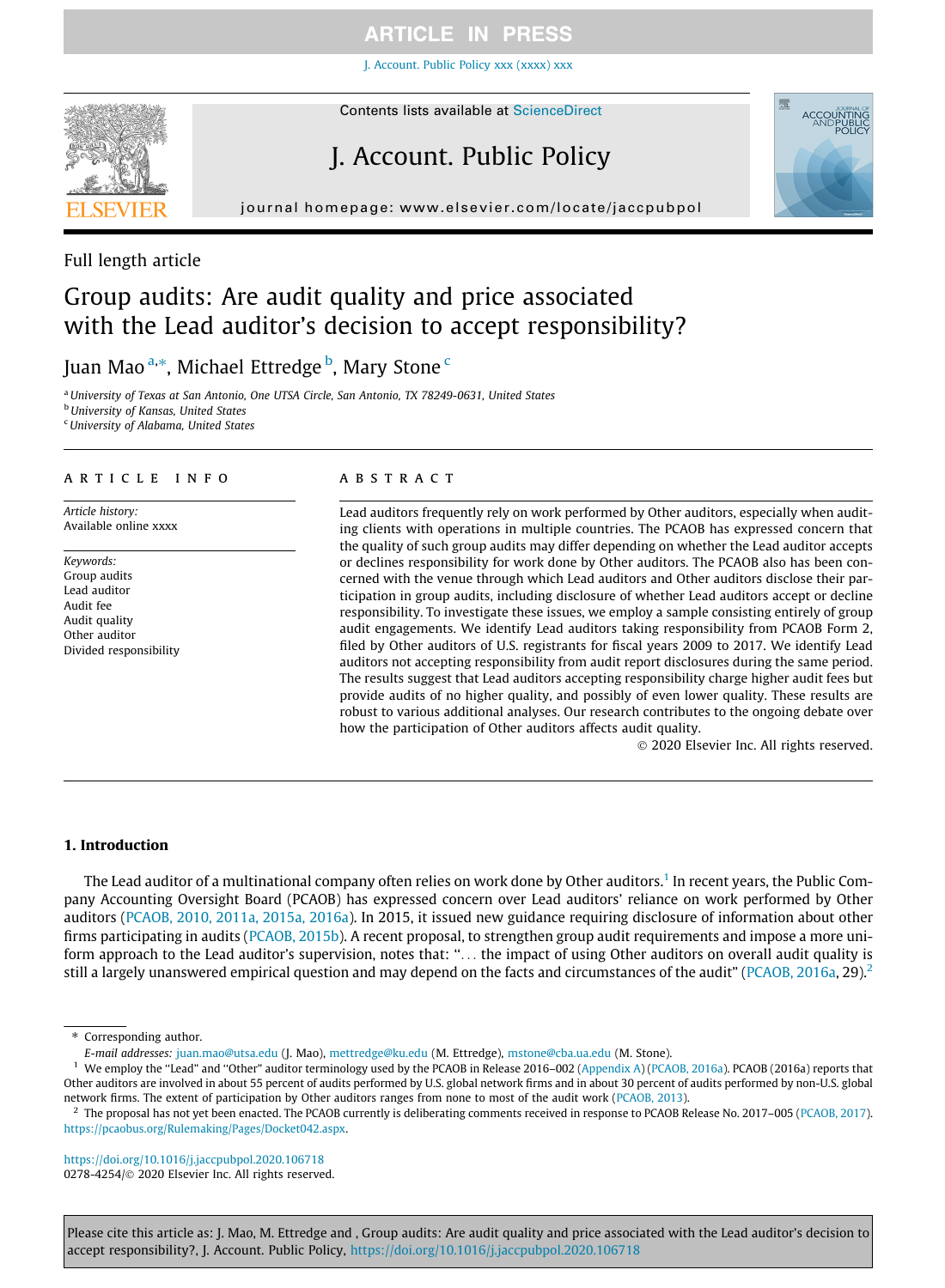#### 2 J. Mao et al. / J. Account. Public Policy xxx (xxxx) xxx

The goal of this paper is to investigate one such circumstance: whether Lead auditors' disclosed choices to decline or accept responsibility for work done by Other auditors are associated with differences in audit fees and quality.<sup>3</sup>

Studies examining the participation of Other auditors are rare and provide mixed evidence. [Carson et al. \(2016\)](#page-23-0) document that Australian audit firms charge higher fees when Other auditors are involved. [Burke et al. \(2018\)](#page-23-0) reach similar conclusions using U.S. group audits identified from Form AP disclosures.<sup>4</sup> When [Dee et al. \(2015\)](#page-23-0) use a sample of U.S. listed companies, they do not find such a difference for group audits identified from PCAOB Form  $2<sup>5</sup>$  relative to a control sample without Form 2 disclosure of Other auditors. These prior studies compare audit fees of firms using the work of Other auditors to those of firms not using Other auditors ([Carson et al., 2016; Burke et al., 2018\)](#page-23-0), or they compare fees of firms with Form 2 disclosure of Other auditors to those of firms without such disclosure ([Dee et al., 2015](#page-23-0)). Prior studies show that Lead auditors that disclaim respon-sibility for the work of an Other auditor in the audit report of a client's 10-K ([Lyubimov, 2011](#page-23-0)) or Lead auditors that use the work of other auditors as disclosed in the PCAOB Form 2 [\(Dee et al., 2015](#page-23-0)) have lower audit or financial reporting quality relative to those without such disclosure, many of which were likely not group audits.<sup>6</sup> Two recent studies, [Burke et al. \(2018\) and Dee et al.](#page-23-0) [\(2018\)](#page-23-0), reach different conclusions regarding audit quality for clients using the work of other auditors, based on Form AP group audit data. While [Dee et al. \(2018\)](#page-23-0) document that audit quality is lower if Lead auditors use the work of Other auditors, [Burke](#page-23-0) [et al. \(2018\)](#page-23-0) find little such evidence.

Our study extends these prior studies by assessing the association of the Lead auditor's decision to accept responsibility for the work of Other auditors with audit fees received by the Lead auditor, and with audit quality for the overall engagement. In contrast to prior studies, all our sample engagements are group audits. We separately identify engagements for which the Lead auditor takes (does not take) responsibility for the work of Other auditors. Auditors' decisions are obtained from PCAOB and SEC disclosures (Form 2 or the audit report).<sup>7</sup> Studies specifically examining audit report disclosure of shared responsibility in group audits are rare, although a few recent studies investigate other aspects of group audits ([Burke et al.,](#page-23-0) [2018; Carson et al., 2016; Dee et al., 2015, 2018\)](#page-23-0). To the best of our knowledge the only published study of auditors' reports that encompasses disclosures related to group audits is [Czerney et al. \(2014\)](#page-23-0), which finds that clients with unqualified audit reports containing explanatory language (including, among other types, shared responsibility disclosures) are more likely to restate subsequently than clients without such language in their reports. Our design allows us to examine the relationship between taking responsibility and audit pricing and quality.

It is unclear ex ante whether our ''Lead auditor accepts" test engagements will exhibit the same, higher, or lower audit quality than our ''Lead auditor declines" control engagements. Arguably, Lead auditors' Accept/Decline decisions should be associated with overall audit quality because the quality of the outsourced audit work is influenced by the Lead auditor's efforts. Audit standards require Lead auditors to follow procedures to ensure that Other auditors provide an acceptably high level of audit quality. However, the [PCAOB \(2016a, 8\)](#page-24-0) acknowledges that group audits present Lead auditors with unique problems.<sup>8</sup> The [PCAOB \(2016a, 8\)](#page-24-0) notes: "PCAOB inspections continue to identify significant deficiencies in audit work performed by other auditors that Lead auditors did not identify or address."9

Lead auditors that are ex ante unwilling or unable to ensure appropriate effort by Other auditors may decline to accept responsibility for work done by those auditors via language in their audit reports. However, auditing standard AU 543 [\(AICPA, 1972](#page-23-0)) states clearly that ''Reference in the report of the principal auditor to the fact that part of the audit was made by another auditor is not to be construed as a qualification of the opinion but rather as an indication of the divided responsibility between the auditors who conducted the audits of various components of the overall financial statements." As noted in AU 543, in some situations principal auditors may decide to divide responsibility when ''it may be impractical for the

Because Form AP disclosures were first required for audit reports issued on or after June 30, 2017, we rely primarily on Form 2 disclosures. Accordingly, we subsequently reference only Form 2. In additional un-tabulated analyses, we also include group audits identified from Form AP and reach similar conclusions.

8 "... working with Other auditors can differ significantly from working with individuals in the same firm. For example, the Lead auditor and Other auditors may work in countries with different business practices, languages, cultural norms, and market conditions. Also, different firms have different quality control systems, and the professional training and experience of the Lead auditor may differ from those of the Other auditors (including training and experience in applying PCAOB standards). These factors can pose challenges in the coordination and communication between the Lead auditor and Other auditors, including misunderstandings regarding the audit effort needed to meet the objectives of the Other auditors' work. Without adequate supervision by the Lead auditor to address these challenges, deficiencies in Other auditors' work can result in deficient audits."

<sup>9</sup> An example is provided by the PCAOB's sanction of Clancy and Co. P.L.L.C, an Arizona-based U.S. audit firm that served as the Lead auditor for a U.S. listed company and assumed responsibility for the work of a Hong Kong firm separately engaged by the client. The PCAOB concluded that Clancy and Co. violated PCAOB standards by "failing to adopt appropriate measures to assure coordination with another accounting firm and using work of another accounting firm without following up on indications the work may have been inappropriate for use by the Firm" ([PCAOB, 2009](#page-23-0)).

<sup>&</sup>lt;sup>3</sup> We caution that the nature of the available data and other methodological limitations do not allow us to infer that the associations we observe are causal. This is common among archival empirical studies. [Leuz \(2018\)](#page-23-0), [Glaeser and Guay \(2017\),](#page-23-0) and [Gow et al. \(2016\)](#page-23-0) among others provide in-depth discussions of the issues.

<sup>&</sup>lt;sup>4</sup> PCAOB Form AP requires registered firms to disclose the identity of the engagement partner and other auditors participating in the audit. Form AP disclosures were first required for audit reports issued on or after June 30, 2017.

<sup>5</sup> Form 2 requires registrants to file annual information about their audit practice.

 $6\,$  No reference to Other auditors in the audit report (i.e., no division of responsibility disclosure in the audit report) could occur when (1) Lead auditors may not use any Other auditor or (2) Lead auditors may use Other auditors but take responsibility. Similarly, no Form 2 disclosure of Other auditors could occur when (1) Lead auditors may not use any Other auditor or (2) Lead auditors may use Other auditors who have U.S. issuers and thus are not required to do so. (3) Lead auditors may use Other auditors that do not have U.S. issuers but these Other auditors only play non-substantial roles in the group audits. Therefore, it is not clear whether Lead auditors who take responsibility for the work of Other auditors have higher audit fees and quality than Lead auditors without such responsibility.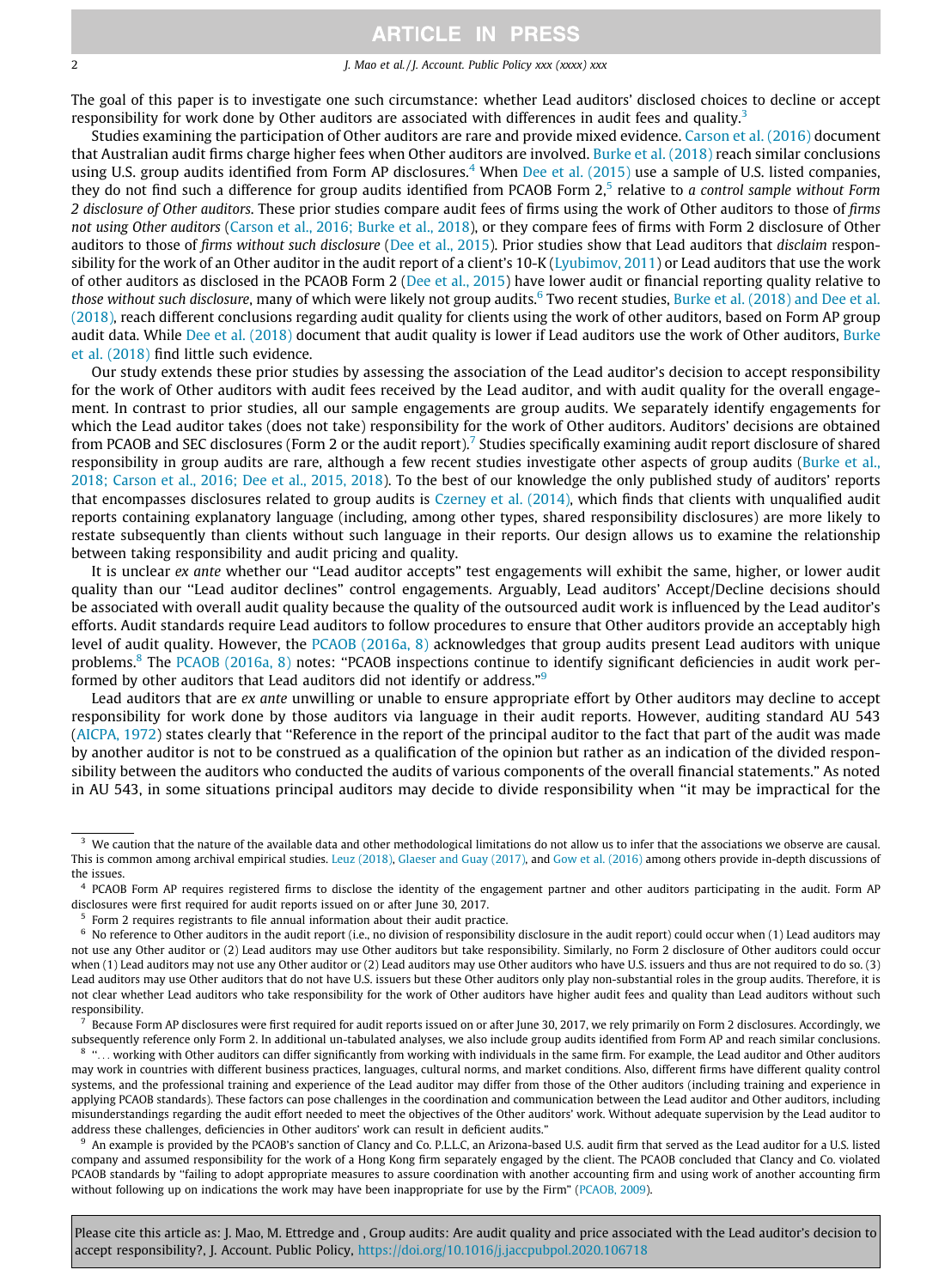#### J. Mao et al. / J. Account. Public Policy xxx (xxxx) xxx 3

<span id="page-2-0"></span>principal auditor to review the other auditor's work or to use other procedures".<sup>10</sup> Professional standards state that: "Regardless of the principal auditor's decision, the Other auditor remains responsible for the performance of his own work and for his own report (AU 543, para. 03)." The foregoing suggests the PCAOB expects Other auditors to exert the same care and effort, and to achieve the same audit quality, irrespective of the Lead auditor's decision to accept or decline responsibility.

Other auditors are positioned to provide high quality work because they typically are located in the same geographic region as the audit client's components, and likely have a better understanding than the Lead auditor of the business environment, cultural norms, language, etc. [\(PCAOB, 2016a](#page-24-0), 7). It is even possible that Other auditors provide higher quality audit services when Lead auditors decline to accept responsibility for their work and thus Other auditors' audit reports for the components of the client are typically included in the client's SEC filings. If Other auditors perceive Lead auditors are trying to shift responsibility, and in turn reputational and litigation risk, they may increase their own effort beyond what it would be if the Lead auditor accepted responsibility.<sup>11</sup> In summary, Other auditors may respond to the Lead auditors' decision to decline responsibility by exerting equal, less or more audit effort. Hence, the association between Lead auditors' accept or decline decisions and overall audit quality is an empirical question.

We argue that Lead auditors' fees likely will differ based on the auditor's decision to accept or decline responsibility. PCAOB standards require that Lead auditors planning to accept responsibility exert additional effort to assure the quality of work performed by the Other auditors.12 Lead auditors also may charge higher fees to compensate for perceived increased risk when accepting responsibility. These considerations argue for higher audit fees when Lead auditors accept responsibility.<sup>13</sup>

Using a sample of group audits of U.S. listed companies from 2009 to 2017, we find that Lead auditors accepting responsibility charge higher audit fees than those declining responsibility. Our results hold after controlling for characteristics of Other auditors including their country locations as well as for characteristics of clients that could affect audit pricing. Our findings are consistent with the argument that Lead auditors either exert greater effort or charge a premium to compensate for increased risks.

In the absence of data on engagement audit hours, we cannot directly test whether Lead auditors accepting responsibility for the work of Other auditors exert additional effort. We can, however, test for higher audit quality for the overall engagement, the socially desirable outcome that greater effort is expected to bring. Consistent with prior literature [\(Czerney et al.,](#page-23-0) [2014; Krishnan et al., 2017\)](#page-23-0), we use one proxy for clients' financial reporting quality (absolute discretionary accruals) as an indirect measure of audit quality, and one direct measure of audit quality (corrected misstatements), as dependent variables. We find no evidence of higher audit quality when Lead auditors accept responsibility, and some evidence of lower quality. Specifically, we find evidence that clients whose Lead auditors accept responsibility for the work of other auditors have larger discretionary accruals but have similar likelihood of misstatements.

To provide further evidence that the audit fee and audit quality effects we document are associated with the Lead auditor's Accept/Decline decision, rather than with underlying characteristics of the client and/or the Other auditor, we estimate a two-stage Heckman model. The first-stage model, which predicts the probability the Lead auditor will accept responsibility, includes client and Other auditor characteristics potentially related to the Accept/Decline decision. In the second stage, the inverse Mills ratio, calculated using the first-stage model, is included in our audit fee and audit quality regressions. The inverse Mills ratio coefficient is not significant in any of these models. This suggests that the higher audit fee we document for Accept engagements is the Lead auditor's compensation for actual acceptance of responsibility, rather than a proxy for characteristics of the Other auditor and/or the client that are associated with the Lead auditor's probable acceptance.

Our study contributes to the auditing literature in several ways. We provide initial evidence on how divided responsibility in group audits is associated with audit fees and quality. It therefore enriches our understanding of such arrangements. Specifically, we find that Lead auditors who take responsibility for Other auditors' work receive higher audit fees but do not provide higher quality audits, compared with Lead auditors that decline responsibility in the audit report. In fact, our evidence suggests that clients have lower financial reporting quality (measured as greater absolute discretionary accruals)

<sup>&</sup>lt;sup>10</sup> For example, American Airlines, audited by Ernst & Young, acquired US Airway, audited by KPMG, on December 9 of 2013 and Ernst & Young made reference to KPMG in its 2013 (divided responsibility) audit report for American Airlines. Ernst & Young stated that: ''We did not audit the financial statements of US Airways Group, Inc., a wholly-owned subsidiary of the Company, which statements reflect consolidated total assets constituting 39% as of December 31, 2013, and total operating revenues constituting 3% for the year ended December 31, 2013, of the related consolidated totals. Those financial statements were audited by other auditors whose report has been furnished to us, and our opinion, insofar as it relates to data included for such wholly-owned subsidiary, is based solely on the report of other auditors."

<sup>&</sup>lt;sup>11</sup> In its letter dated January 9, 2012, responding to a PCAOB Request for Comment, the Center for Audit Quality stated ([CAQ 2012, 8\)](#page-23-0) that "Requiring the disclosure of the names of other participating firms [in the audit report] could result in those firms becoming the subject of litigation and regulatory actions whenever there is any doubt involving the issuer's financial statements" ([https://pcaobus.org//Rulemaking/docket029/035b\\_caq.pdf\)](https://pcaobus.org//Rulemaking/docket029/035b_caq.pdf). During our sample period, AU 543 para. 07 allowed a Lead auditor to mention an Other auditor's identity in its audit report only with the permission of that auditor.

 $12$  AU 543, para. 12, states that principal auditors will conduct additional procedures including "a. Visit the Other auditor and discuss the audit procedures followed and results thereof. b. Review the audit programs of the Other auditor. In some cases, it may be appropriate to issue instructions to the Other auditor as to the scope of his audit work. c. Review the working papers of the Other auditor, including the understanding of internal control and the assessment of control risk."

<sup>&</sup>lt;sup>13</sup> The strength of this argument may be questioned because the Lead auditor's acceptance of responsibility must be inferred from Form 2 disclosures, which unlike audit report disclosures are not covered by the securities laws and therefore may be less subject to litigation. Although we are unaware of studies of investors' uses of information in regulatory documents other than those filed with the SEC, studies of information included in 10-K filings (e.g., [Yu, 2013\)](#page-24-0) suggest that the location of disclosures matters.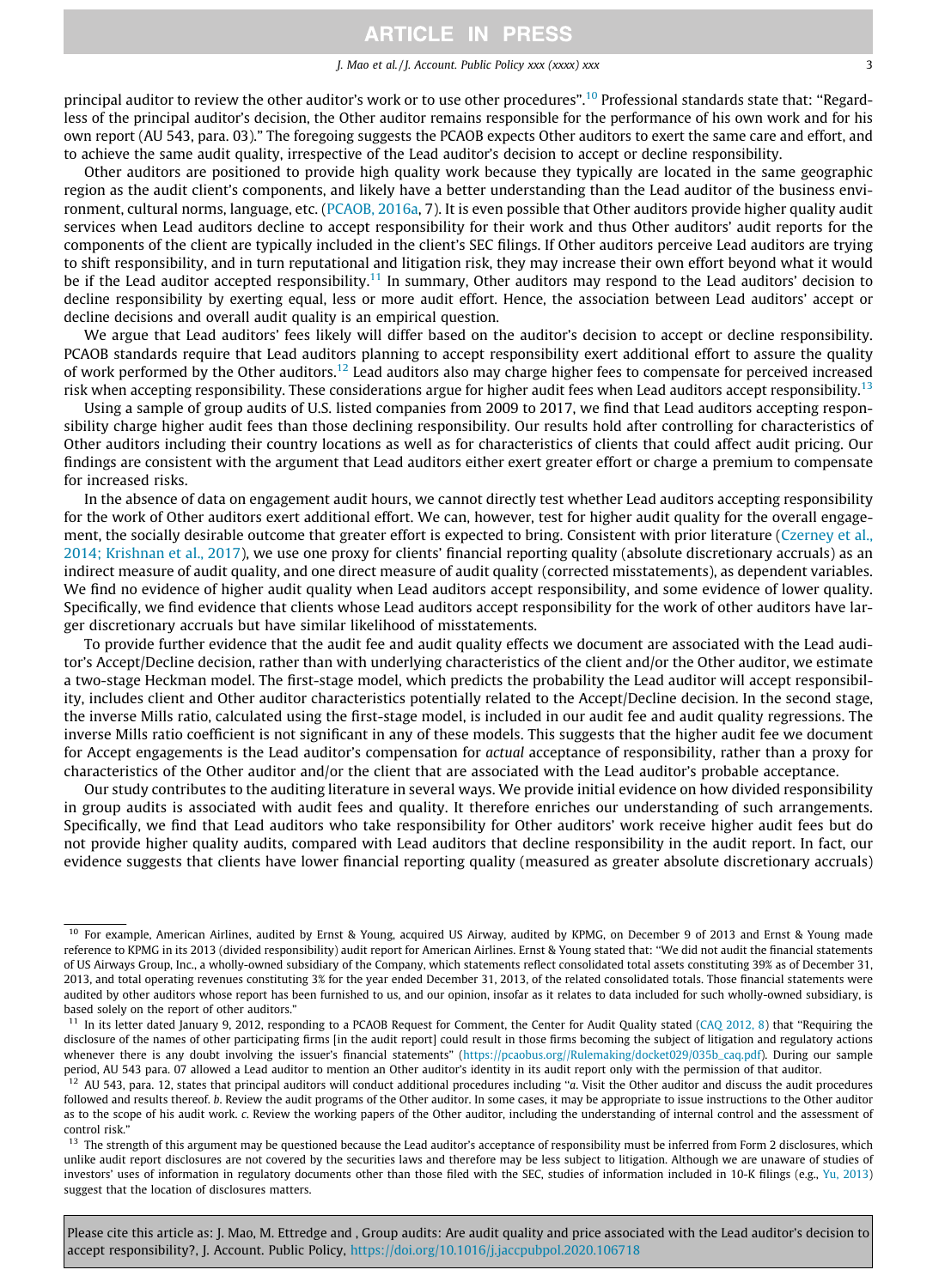#### <span id="page-3-0"></span>4 J. Mao et al. / J. Account. Public Policy xxx (xxxx) xxx

when Lead auditors accept responsibility. This suggests that whether Lead auditors take responsibility is not a driving force for audit quality in the group audits we examine, but it is a driver for audit fees.

Our evidence of higher fees absent an increase in audit quality is consistent with the PCAOB's inspection findings that Lead auditors do not always perform sufficient additional procedures as required by the auditing standards when using the work of Other auditors and when assuming that responsibility [\(PCAOB, 2010, 2011c\)](#page-23-0). It suggests that Lead auditors that charge higher audit fees when taking responsibility for work performed by Other auditors do so to compensate themselves for greater risk, rather than to cover the full costs of their additional audit effort.<sup>14</sup> Another possibility is that Lead auditors do supply additional effort when accepting responsibility, but that the additional effort may be ineffective.

Finally, this study adds to the scant literature examining group audit disclosures [\(Burke et al., 2018; Carson et al., 2016;](#page-23-0) [Dee et al., 2015, 2018; Lyubimov, 2011\)](#page-23-0). Prior studies [\(Burke et al., 2018; Carson et al., 2016; Dee et al., 2015, 2018](#page-23-0)) examine either audits for which Lead auditors accept responsibility or audits for which they do not accept responsibility but do not compare pricing and audit quality for the two samples. Our study extends these prior studies by directly comparing group audits identified from PCAOB filings and audit reports. Our findings indicate that the Lead auditor's decision to decline responsibility usually is not associated with a commonly employed measure of audit quality, client corrections of misstatements. This suggests that the Lead auditor's decision to decline responsibility might increase the Other auditor's effort due to its perception of its professional responsibilities and risk exposure, and thereby result in no overall loss in audit effort or quality. On the other hand, the Lead auditor's decision to accept responsibility is associated with larger client absolute discretionary accruals, which often is viewed as indicating lower financial reporting quality. This evidence suggests that incremental effort by the Other auditor in an un-divided responsibility audit may not occur or might be ineffective. Evidence that disclosure of divided responsibility in the audit report is not associated with lower audit quality (and therefore with financial reporting quality) would tend to support the PCAOB's decision to continue to allow disclaimer of responsibility by Lead auditors, which has been long established in the U.S. and is supported by the AICPA Auditing Standards Board (ASB) ([Thomas and](#page-24-0) [Wedemeyer, 2013](#page-24-0)).

The rest of the paper is organized as follows. Section 2 applies agency theory to group audits, presents our conceptual model of the Accept/Decline decision, discusses background and develops our hypotheses. [Section 3](#page-6-0) describes our sample selection process. [Section 4](#page-10-0) explains our research models and [Section 5](#page-11-0) reports our results. [Section 6](#page-20-0) concludes.

#### 2. Hypothesis development

## 2.1. Agency theory applied to group audits

Agency theory provides a justification for auditing, and in our setting provides a basis for understanding the problems that arise in group audits. An agency relationship exists whenever one party (the principal) delegates work to another party (the agent) ([Jensen and Meckling, 1976](#page-23-0)). Agency costs arise when the goals of the principal and the agent conflict and it is difficult or costly for the principal to verify the quality of the agent's work ([Eisenhardt, 1989](#page-23-0)). Auditing and other corporate governance mechanisms are designed to reduce agency costs by limiting agents' (managers') self-serving behavior ([Watts](#page-24-0) [and Zimmerman, 1983\)](#page-24-0).

In a group audit, the Lead auditor certifies that financial statements are in conformity with U.S. Generally Accepted Accounting Principles (GAAP) and that the audit was conducted in accordance with the standards of the PCAOB. An agency problem arises because local laws often require U.S. auditors to involve a locally licensed auditor in audits of clients' foreign subsidiaries [\(Carson, 2009](#page-23-0)). The local auditor is the Lead auditor's agent and, in most cases, is a separate legal entity.<sup>15</sup> Because national laws on ownership and practice vary across jurisdictions, the ability of the Lead auditor to control Other auditors' actions is limited [\(Hall, 2010](#page-23-0), 1137–1138). Two recent papers identify conflicts of interest and costs of monitoring as characteristics of international group audits [\(Sunderland and Trompeter, 2017; Downey and Bedard, 2019](#page-24-0)).

Lead auditors have incentives to monitor the work of Other auditors to increase the likelihood of providing a high-quality audit and to reduce the risk of audit failure and perceived reputational and/or litigation risk. As previously noted, the number and severity of deficiencies documented in PCAOB inspection reports of group audits involving foreign subsidiaries provide evidence that Lead auditors' monitoring efforts are not always successful [\(PCAOB, 2016a,](#page-24-0) 8).

#### 2.2. Institutional background

During our sample period of 2009–2017, AU Section 543 (AS 1205) provided primary guidance to Lead auditors of U.S. listed companies for engagements in which "... other independent auditors ... have audited the financial statements of one or more subsidiaries, divisions, branches, components, or investments included in the financial statements presented"

<sup>15</sup> This is true even when the local firm operates under the umbrella of a global firm. Firms that are part of a global network share a common brand name as well as standards and procedures ([Hall, 2010,](#page-23-0) 1139). Until recently, the network structure protected members from liability for one another's alleged wrongdoing [\(Hall, 2010,](#page-23-0) 1140).

[DeFond and Zhang \(2014\)](#page-23-0) characterize increases in fees to compensate for increased reputational and/or litigation risk as a deadweight loss.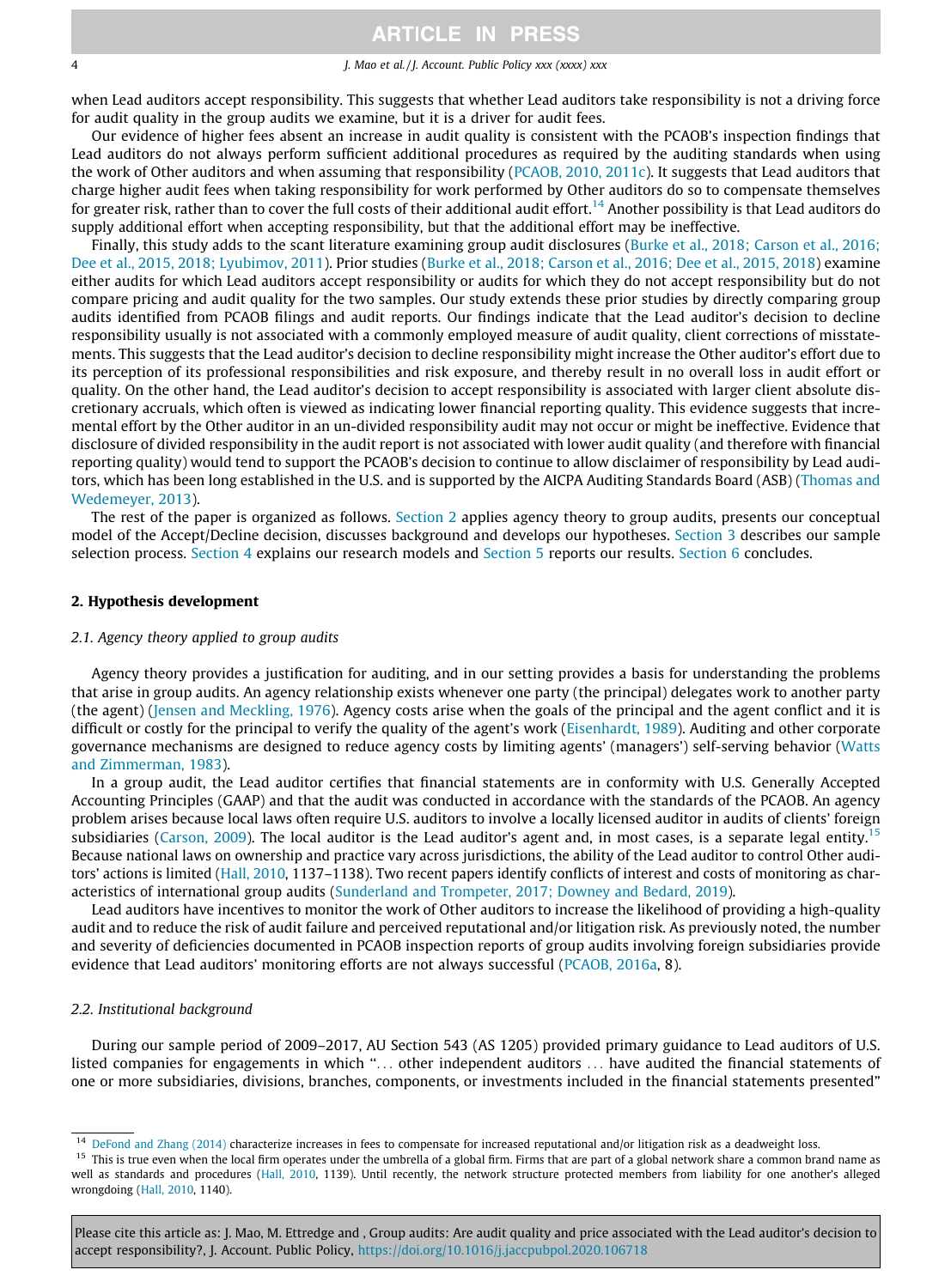#### J. Mao et al. / J. Account. Public Policy xxx (xxxx) xxx 5

([PCAOB, 2016a,](#page-24-0) 9).<sup>16</sup> AU 543 allows Lead auditors to accept or decline to accept responsibility for work done by Other auditors. When Lead auditors choose to decline responsibility, they state that decision in their audit reports and clearly indicate the division of responsibility between the Lead and Other auditors.<sup>17</sup> In all other cases, they are deemed to accept responsibility (AU 543, para. 03). Engagements in which Lead auditors accept responsibility are much more numerous than those in which divided responsibility is disclosed in the audit report.

PCAOB Release 2015–008 [\(PCAOB, 2015b\)](#page-24-0) requires Lead auditors to disclose the identities and work performed by Other auditors involved in group audits. The information must be disclosed in Form AP for auditors' reports issued on or after June 30, 2017. The new guidance does not require Lead auditors to accept sole responsibility for all audit work performed by Other auditors. Nor does it require Lead auditors to mention Other auditors in their audit reports. However, if Lead auditors voluntarily disclose participation by Other auditors in audit reports, they must state that they accept responsibility for the work performed by those auditors [\(PCAOB, 2015b](#page-24-0), 19). If the Lead auditor does not accept responsibility for the work of Other auditors, the audit report must clearly disclose the division of responsibility with Other auditors. In either case, the Lead auditor must provide disclosures about Other auditors outside of the audit report.

The majority of our sample period years precede the effective date for disclosure about the identity and involvement of Other auditors required by PCAOB Release 2015–008, a standard enacted to increase transparency [\(PCAOB, 2015b\)](#page-24-0). Thus, it provides a unique opportunity to investigate the effects of Lead auditors' decisions to accept versus decline responsibility for work done by Other auditors in a reporting environment characterized as opaque by the PCAOB.

#### 2.3. Conceptual model of the Lead auditor's acceptance decision

By their nature, group audits involve heightened uncertainty and risk of failure to identify material misstatements. This could cause the Lead auditor to perceive an increased risk of litigation. [Simunic \(1980\)](#page-24-0) decomposes audit fees into a resource component that increases with the level of auditor effort and an expected liability component. The auditor uses judgment to assess liability risk and charges an audit fee that covers a commensurate level of effort plus a risk premium based on possible future litigation losses [\(Pratt and Stice, 1994](#page-23-0)). The risk of litigation can affect audit pricing and audit quality [\(Venkataraman](#page-24-0) [et al., 2008](#page-24-0); [Seetharaman et al., 2002](#page-24-0)), with a high-quality audit being the assumed outcome of auditors' concern for potential litigation and reputational risk [\(Hope and Langli, 2010; Lyubimov et al., 2013\)](#page-23-0). [Bronson et al. \(2017\)](#page-23-0) provide evidence that audit fees are higher for cross-listed firms, with the incremental fee attributed primarily to added litigation costs.<sup>18</sup>

As noted previously, nothing in the professional audit literature suggests that a Lead auditor's disclaimer of responsibility for the work of an Other auditor should be interpreted as indicating that either the quality of the financial statements is lower or the Lead auditor's reputational/litigation risk is lower. Nonetheless, financial statement users' and auditors' perceptions as well as the empirical reality may be different. The only relevant research of which we are aware [\(Czerney et al.,](#page-23-0) [2014\)](#page-23-0) shows that only 1.12% of the approximately 31,000 audit reports issued by U.S. auditors from 2000 to 2009 included explanatory language disclosing division of responsibility. However, these audit reports accounted for a disproportionate 1.69% of restatements during the period, suggesting that a disclaimer of responsibility may be an indicator of lower audit quality.<sup>19</sup>

We provide in [Fig. 1](#page-5-0) a conceptual overview of the Lead auditor's acceptance decision. We discuss the model, then state our hypotheses on the association between the Lead auditor's decision to accept responsibility for the work of Other auditors, and audit pricing and audit quality. As shown in [Fig. 1,](#page-5-0) at the audit planning stage, the Lead auditor makes a decision whether or not to *plan* the audit in a manner that allows the Lead auditor to accept responsibility for the work of an Other auditor at the reporting stage. The Lead auditor makes this decision before gathering evidence, based on what it knows about the reputation and independence of the Other auditor, and based on the Lead auditor's expected ability to influence the work of the Other auditor. When the Lead auditor plans to accept full responsibility and not to divide it (path "1" in [Fig. 1](#page-5-0)), then AU 543 (para. 12) requires that the Lead auditor ''should also consider whether to perform one or more of the following procedures ..." AU 543 then specifies the procedures stated in the path "1" text box for the auditing stage, and previously mentioned in footnote [12.](#page-2-0) We believe that a Lead auditor deciding to accept full responsibility usually will perform the additional procedures specified in paragraph 12 of AU 543 in order to protect its reputation and to reduce liability risk.

If the available information suggests the Lead auditor will not be able to accept responsibility, the Lead auditor will make an initial decision not to do so. For example, the component is an investee of the Lead auditor's client and the investee is audited by the Other auditor, of which the Lead auditor has little control. This decision is a ''one-way street". If the Lead auditor plans not to accept responsibility, then the Lead auditor will not undertake additional procedures and additional oversight

<sup>&</sup>lt;sup>16</sup> During our sample period, group audits not covered by AS 1205 were governed by Auditing Standard No. 10 (incorporated into AS 1201 in 2010). PCAOB (2016a, footnote [15](#page-3-0)) provides the following example of a situation in which AS 1201 would apply instead of AS 1205: ''... AS 1205 does not apply when the participation of another accounting firm in an audit consists solely of observing a physical inventory at a company's warehouse."

 $17$  This provision for declining responsibility is, perhaps, one of the most significant differences between U.S. standards for group audits and their international counterpart, ISA 600 [\(AICPA, 2011;](#page-23-0) [Thomas and Wedemeyer, 2013](#page-24-0)).

<sup>&</sup>lt;sup>18</sup> [Habib et al. \(2014\)](#page-23-0) review the literature on litigation risk, financial reporting and auditing.

<sup>&</sup>lt;sup>19</sup> The 1.69% is based on Table 4 of [Czerney et al. \(2014\).](#page-23-0) Of 30,825 audit reports with explanatory language (EL), 345 (1.12%) of them disclose division of responsibility (decline responsibility). Out of 345 reports with division of responsibility, 61 (17.68%) are restated. Out of 30,825 audit reports with EL, 3,605 are restated. So, overall, restatements by the sample with division of responsibility accounts for 61/3,605=1.69% of restatements during the period.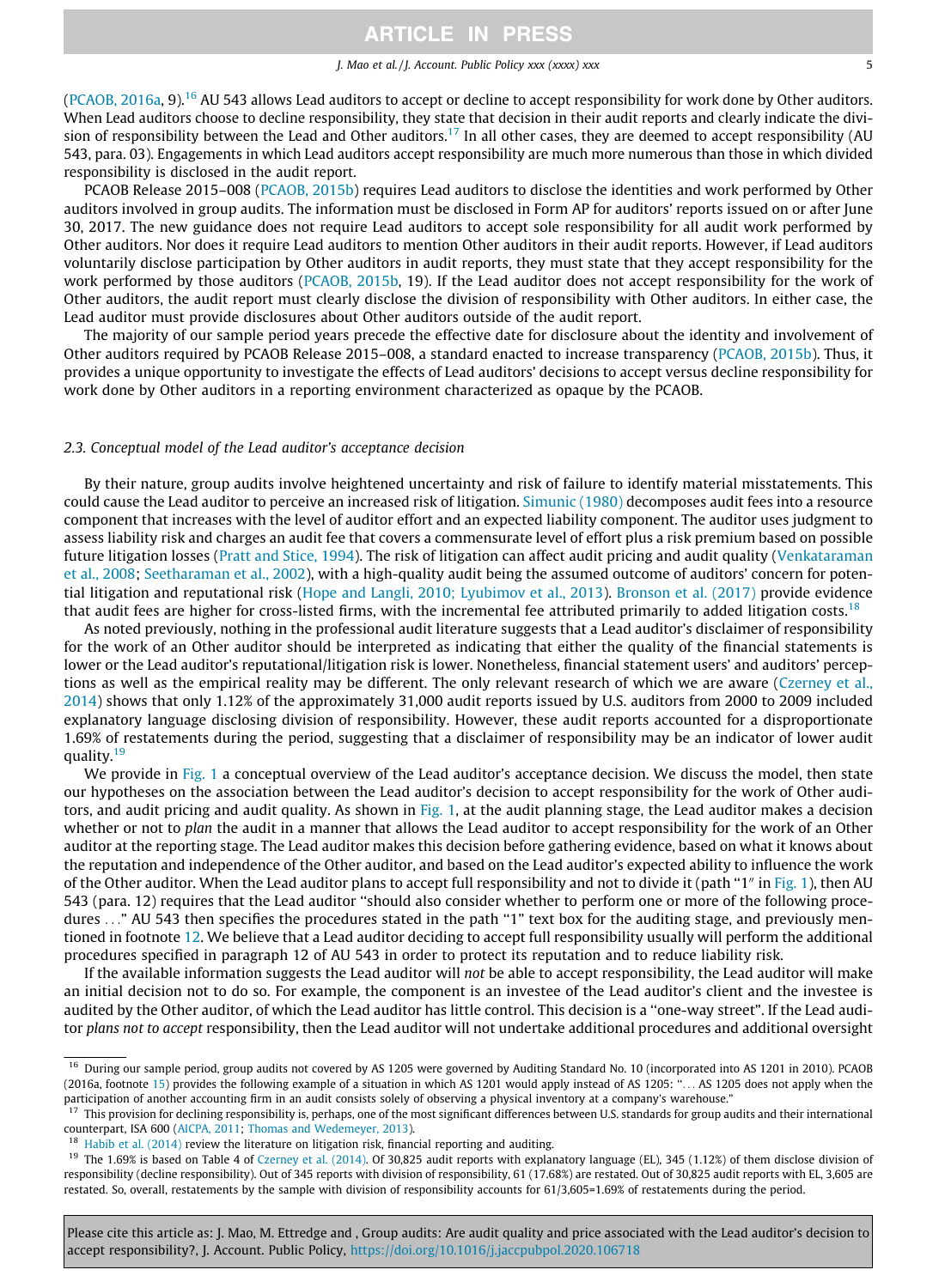#### <span id="page-5-0"></span>6 J. Mao et al. / J. Account. Public Policy xxx (xxxx) xxx



Fig. 1. The Lead auditor's decision to accept or decline responsibility for work done by Other auditors.

of the Other auditor that would be required when accepting responsibility. The Lead auditor therefore will be very likely to decline to accept full responsibility. See path "3" in Fig. 1.

After gathering evidence, the Lead auditor obtains an ex post view of its relations with the client and the Other auditor. Information obtained during the audit might alter the Lead auditor's initial plan to accept full responsibility. For example, various circumstances might have interfered with its ability to guide and control the work of the Other auditor. This situation should be uncommon, especially on engagements for which the Lead auditor has worked with the Other auditor previously. In some cases, an Other auditor becomes involved with the group audit during the client's fiscal year, subsequent to the Lead auditor's planning process. For instance, a client audited by an Other auditor is acquired by the Lead auditor's client in the latter part of the client's fiscal year, and it is impractical for the Lead auditor to perform additional audit procedures to accept such responsibility [\(PCAOB, 2016b](#page-24-0)). Therefore, the Lead auditor divides the responsibility with the Other auditor in the audit report. An example of such a situation is presented in path " $2$ " of Fig. 1 and footnote [10](#page-2-0).

#### 2.4. Implications of the conceptual model for audit fees and audit quality

The implications of the conceptual model for the Lead auditor's effort (and fee), and for the client's audit quality (AQ) and its financial reporting quality (FRQ), are as follows. Lead auditors that follow paths " $2<sup>n</sup>$  or " $3<sup>n</sup>$  in Fig. 1 (i.e., that decline responsibility) spend less additional effort in supervising or supplementing the work done by Other auditors. Thus, the Lead auditor's decision not to accept responsibility (via paths "2" or "3") is attended by lower incremental fees to the Lead auditor. The implications for AQ are less clear, as discussed in [Section 1](#page-0-0).

Because Lead auditors are not required to perform additional audit procedures when they decline responsibility for the work of other auditors, the audit work performed by the Other auditor is not monitored by the Lead auditor. In this setting, the Lead auditor may not know the quality of the Other auditor's work. If the Other auditor's work is of low quality, the overall quality of the shared responsibility audit could be lower. $20$ 

The argument in AU 543 that a divided responsibility disclosure in the audit report should not be viewed as a qualification of the report suggests that standard-setters did not expect the overall quality of the audit to be lower when responsibility is divided. As noted earlier, the Lead auditor may decide to divide responsibility because it is impractical to perform the procedures necessary to accept responsibility rather than because of reservations about the quality of the Other auditor's work.

Fig. 1 focuses on the Lead auditor's decisions, in relation to generally accepted auditing standards, and does not reflect the Other auditor's likely responses. Arguably, the Other auditor could provide higher quality audit services when the Lead auditor declines to accept responsibility for their work. The report of the Other auditor is included in the client's SEC filings, which exposes it to litigation risk. If the Other auditor perceives the Lead auditor is trying to shift responsibility, and in turn reputational and litigation risk, the Other auditor may increase its effort beyond what it would be if the Lead auditor accepted responsibility.

As the foregoing arguments suggest, the total audit effort, expended by both the Lead and the Other auditor, and, in turn, overall audit quality could be more, less, or the same when the Lead auditor divides responsibility with the Other auditor.

 $20$  We thank an anonymous reviewer for prompting us to think more carefully about why a divided responsibility audit could be a lower quality audit.

Please cite this article as: J. Mao, M. Ettredge and , Group audits: Are audit quality and price associated with the Lead auditor's decision to accept responsibility?, J. Account. Public Policy, <https://doi.org/10.1016/j.jaccpubpol.2020.106718>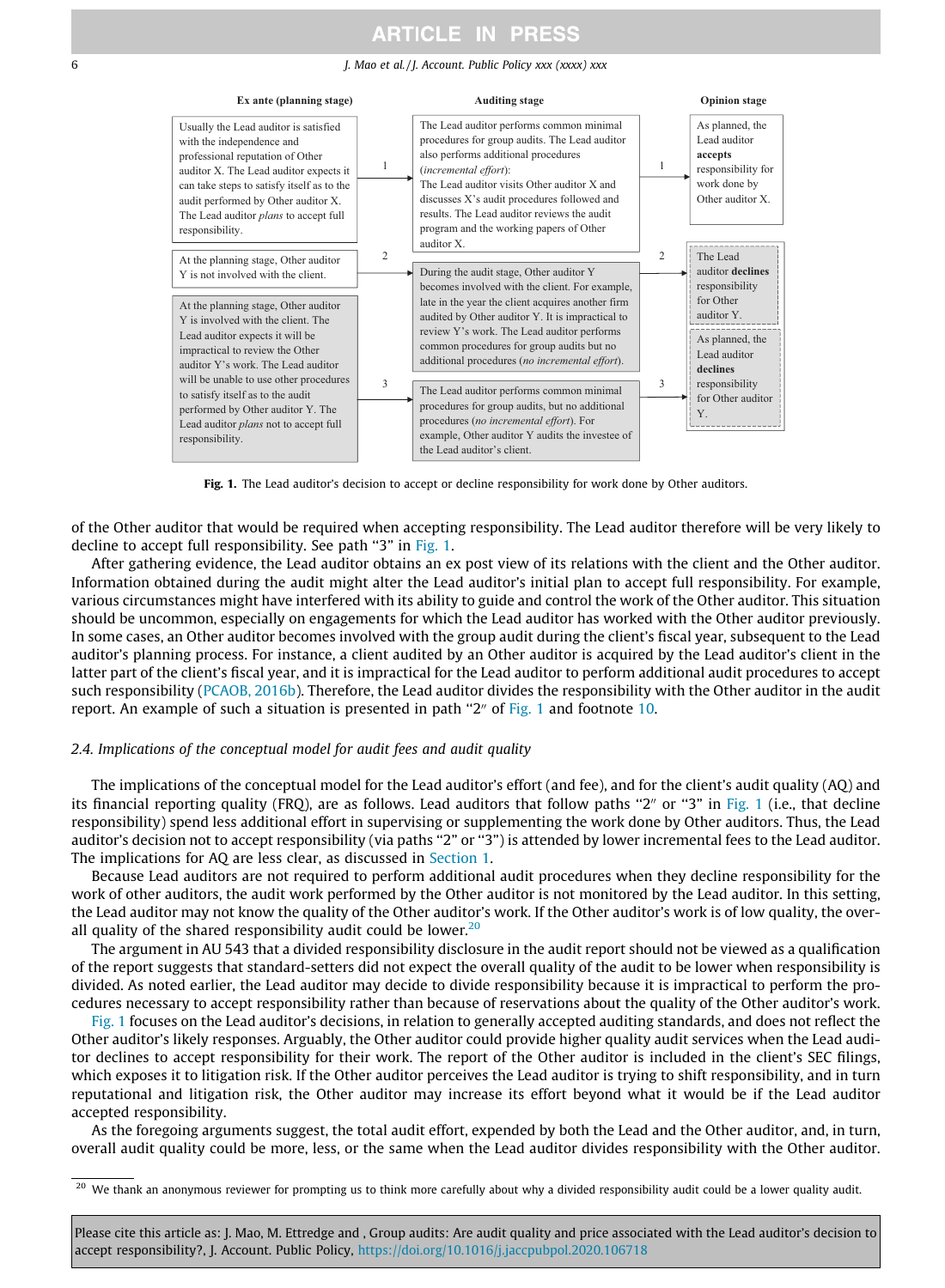<span id="page-6-0"></span>These considerations suggest ambiguous signs of association between the Lead auditor's decision to accept, and the AQ and FRQ of the combined entity.

Lead auditors that follow path "1" in the Figure usually do expend additional effort in supervising or supplementing the work done by Other auditors, as recommended by PCAOB standards. Thus, the Lead auditor's decision to accept responsibility (via path ''1") should be attended by incremental audit fees to the Lead auditor. Another possibility is that the Lead auditor charges a risk premium without supplying additional effort. Therefore, an important empirical question is whether there is a measurable improvement in AQ and in FRQ for the client component audited by the Other auditor, as captured by the AQ and FRQ of the combined entity. As stated above, [Fig. 1](#page-5-0) focuses on the Lead auditor's incentives and decisions and does not capture the Other auditor's likely response. If Other auditors perceive Lead auditors' decisions to accept responsibility for the Other auditors' work, they might reduce their own effort below what it would be if the Lead auditor declined responsibility. Thus, total audit effort, expended by both the Lead and the Other auditor, could be more, less, or the same whether or not the Lead auditor accepts responsibility for the Other auditor's work. These considerations again suggest ambiguous signs of association between the Lead auditor's decision to accept, and the AQ and FRQ of the combined entity.

In light of the prior discussion, we present the following hypotheses. The first hypothesis is directional because the theory presented above clearly suggests that auditors accepting responsibility for work done by Other auditors generally will comply with PCAOB standards by performing incremental procedures. This should be associated with higher fees to the Lead auditor. The second hypothesis is non-directional because the theory presented above does not clearly suggest that overall client AQ and FRQ are higher if the Lead auditor accepts responsibility.

HYPOTHESIS 1: The audit fees charged by Lead auditors accepting responsibility for the work of Other auditors in group audits exceed those of Lead auditors declining responsibility for the work of Other auditors.

HYPOTHESIS 2: The overall quality of group audits does not differ for those performed by Lead auditors that accept responsibility for the work of Other auditors, versus those of Lead auditors declining responsibility.

#### 3. Sample

In this section, we describe our sample selection process and draw on hand-collected data to provide an overview of the headquarters of Lead auditors, Other auditors, and SEC registrants. We provide descriptive evidence about the nationalities and firm affiliations of Lead and Other auditors to provide a better understanding of the structure of group audits.

We identify group audits from PCAOB Form 2 and audit reports.<sup>21</sup> Disclosures in Item 4.2 of Form 2 provide the test sample for our study: group audits in which the Lead auditor accepts responsibility. Audit report disclosures provide the control sample for our study: group audits in which the Lead auditor declines responsibility. We discard from both samples those group engagements disclosed both in Form 2 and in audit reports.<sup>22</sup> Both the test and control engagements are group audits and thus involve Other auditors. However, the Form 2 disclosures used to identify Lead auditors accepting responsibility are mandatory only for Other auditors that are not the Lead auditor for any U.S. issuer, but that play a substantial role in auditing the registrant identified in the filing. In contrast, Other auditors identified from audit reports may be the Lead auditors for other U.S. issuers. This suggests that the nature of Other auditors could differ between test and control engagements. We perform separate tests for voluntary and mandatory Form 2 filers in additional analyses as well as for the two samples combined in main analyses.

#### 3.1. Group audits identified through Form 2 disclosure: the Lead auditor accepts responsibility

This subsection profiles the ''Accept" sample. The ''Decline" sample is profiled in the next subsection. Audit firms began filing PCAOB Form 2 reports in May 2010, so most of these reports refer to fiscal year 2009 and later years. Our sample period therefore begins in 2009. We use Form 2 to identify Lead auditors accepting responsibility. As of July 2018, we identify 2,226 group audits (client-years) where Other auditors play a substantial role in auditing U.S. listed public companies, from 1,055 Form 2 files filed by those auditors.<sup>23</sup> We manually collect the names of the Lead and Other auditors, the roles and headquar-ters of Other auditors, and other information from Form 2, especially Item 4.2. [Appendix A](#page-21-0) provides an example.<sup>24</sup>

The top half of [Table 1](#page-7-0) documents the sample selection process for the Accept sample. Initial data cleaning results in a client-year sample of 1,732 client-years obtained from Form 2 reports. Removal of 37 client-years identified from both Form 2 and audit reports, and 645 client-years with missing data, or data for clients in financial industries, results in the 1,050 client-years used in the audit fee analyses. Elimination of client-years with missing data needed for the audit quality regressions results in a sample of 865 client-years for the misstatement analyses and 913 client-years for the discretionary accrual analyses.

<sup>23</sup> <https://rasr.pcaobus.org/Search/Search.aspx>

<sup>21</sup> An explanation of Form 2 is available at [https://pcaobus.org/Rules/pages/for\\_2.aspx.](https://pcaobus.org/Rules/pages/for_2.aspx) A generic version of the form is available at [https://pcaobus.org/](https://pcaobus.org/Registration/Documents/Form2Sample.pdf) [Registration/Documents/Form2Sample.pdf](https://pcaobus.org/Registration/Documents/Form2Sample.pdf). We provide an example Form 2 in [Appendix A.](#page-21-0)

 $22$  There are only 37 such cases in our sample before sample attrition. Including these cases in the Accept sample does not alter our conclusions.

 $^{24}$  The example Form 2 was filed by Tom Chan & Co., a participating (Other) auditor located in Hong Kong. The Lead auditor is Child, Van Wagoner & Bradshaw PLLC. The issuer client is China Bilingual Technology and Education Group. The example Form 2 indicates that the audit of China Bilingual Technology and Education Group is a group audit, and that Lead auditor Child, Van Wagoner & Bradshaw PLLC accepts responsibility for work performed by Tom Chan & Co.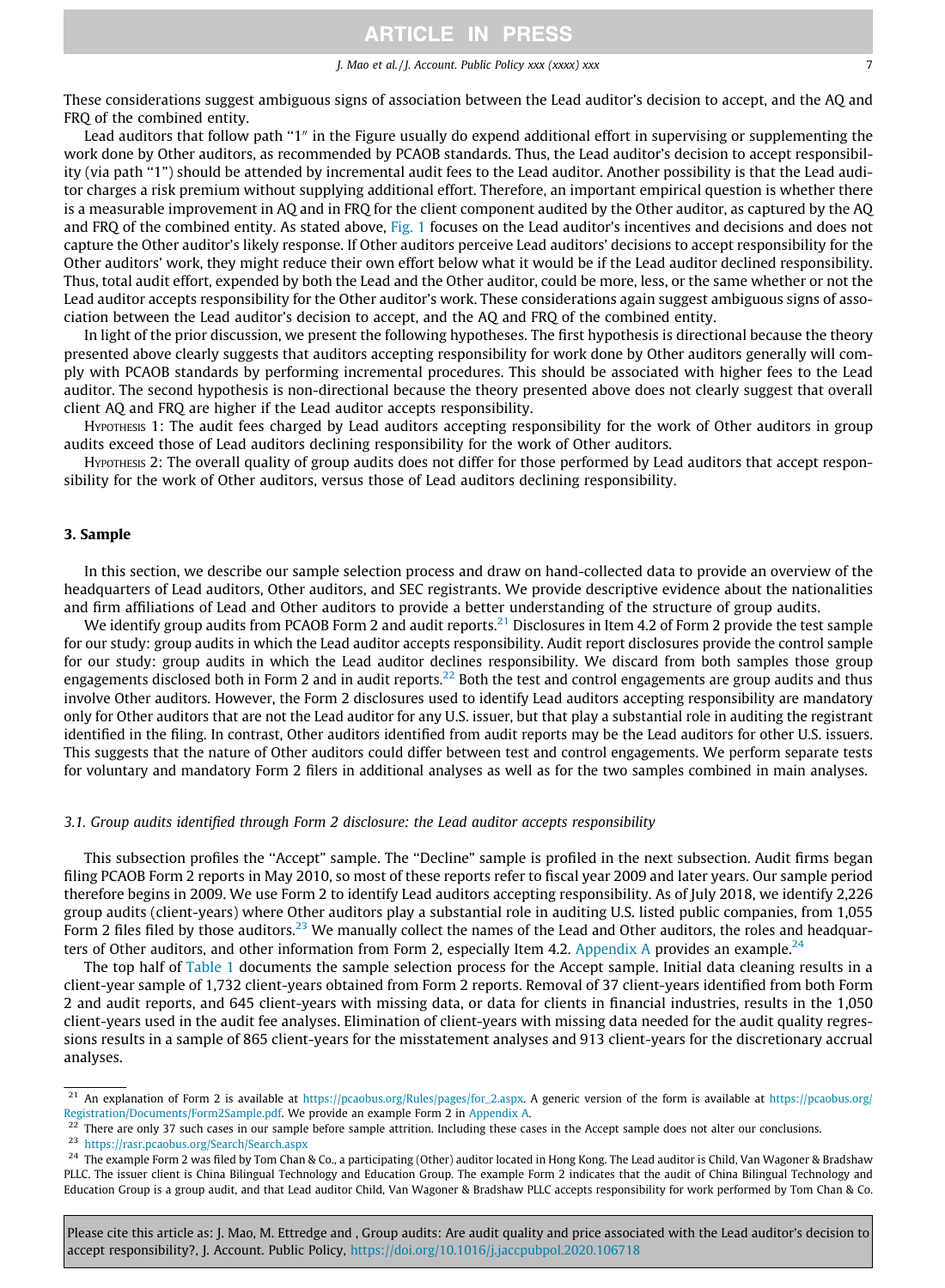#### 8 **S** J. Mao et al. *J. Mao et al. / J. Account. Public Policy xxx (xxxx) xxx*

## Table 1

Sample selection procedures.

| Accept sample                                                       |                 |                    | Client-years        |
|---------------------------------------------------------------------|-----------------|--------------------|---------------------|
| Total client-years identified in Form 2 reports as of July of 2018* |                 |                    | 2.226               |
| Less: client-years without CIKs                                     |                 |                    | $-173$              |
| Less: duplicate client-years                                        |                 |                    | $-321$              |
| Unique client-years in Accept sample                                |                 |                    | 1.732               |
| Less: client-years identified in both audit reports and Form 2      |                 |                    | $-37$               |
|                                                                     | Audit fee model | Misstatement model | Accrual model       |
| Less: missing control variables or clients in financial industries  | $-645$          | $-830$             | $-782$              |
| <b>Final Accept sample</b>                                          | 1.050           | 865                | 913                 |
| Decline sample                                                      |                 |                    | <b>Client-years</b> |
| Total audit reports (fiscal years 2009–2017) with key words "We     |                 |                    | 5,445               |
| did not audit" or "Other auditor" or "Other auditors" in the        |                 |                    |                     |
| audit report                                                        |                 |                    |                     |
| Less: client or client-years not identified as using the work of    |                 |                    | $-4,731$            |
| Other auditors in the current year's audit                          |                 |                    |                     |
| Less: duplicate client-years                                        |                 |                    | $-61$               |
| Unique client-years in Decline sample                               |                 |                    | 653                 |
| Less: client-years identified in both audit reports and Form 2      |                 |                    | $-37$               |
|                                                                     | Audit fee model | Misstatement model | Accrual model       |
| Less: missing control variables or clients in financial industries  | $-268$          | $-316$             | $-349$              |
| <b>Final Decline sample</b>                                         | 348             | 300                | 267                 |

Note: the client fiscal years covered by Form 2 filed as of July of 2018 mainly refer to 2009–2017.

[Table 2](#page-8-0) provides information about the Lead Auditors of the Accept and Decline samples. In panel A, the left-hand column reveals the distribution of the Lead auditors of the 1,732 client-year observations initially in the Accept sample. The Lead auditors of U.S. listed companies that rely on the work of Other auditors are mainly located in the USA (1,125, 64.95%), Canada (123, 7.1%), and Hong Kong (80, 4.62%).

Panel B lists the 20 Lead auditors that participate in group audits most frequently. The left-hand column portrays the auditor Accepts sample. Among the top 20 Lead auditors that frequently accept responsibility, 14 are U.S. or foreign affiliates of Big 6 firms, possibly because many Big 6 clients are multinational companies with foreign operations, which usually require auditors located in the same areas as those foreign operations. Interestingly the information demonstrates that Grant Thornton in the U.S. has the largest number of audits relying on the work of Other auditors. Several of the top 20 Lead auditors (i.e., Goldman Kurland & Mohidin (GKM) LLP, Friedman LLP, Child Van Wagoner & Bradshaw PLLC) audit a number of Chinese reverse merger companies.<sup>25</sup> In summary, the information in panel B suggests that Big 6 auditors, and auditors of reverse merger companies, are more likely to rely on the work of Other auditors, possibly because their clients have foreign operations.

[Table 3](#page-9-0) presents information about Other auditors in the sample. Panel A shows the distribution of their headquarters across regions. The left-hand three columns of panel A show that Other auditors for which Lead auditors accept responsibility are most commonly headquartered in Mainland China, Germany, Hong Kong, and the United Kingdom. These four regions comprise about 35% of Other auditors in the Accept sample. The left-most three columns in panel B of [Table 3](#page-9-0) present the top 20 Other auditors for which Lead auditors accept responsibility, by regions of Other auditors' headquarters location. Half of the top 20 Other auditors for which Lead auditors accept responsibility are headquartered in Mainland China, Hong Kong, Germany, and the United Kingdom.

[Table 4](#page-10-0) provides information about the SEC registrants audited by the Lead auditors in our sample. Panels A and B present the headquarters and industry distributions of such issuers. The left-hand columns disclose information about clients in the Accept sample. Approximately 58% of those issuers are headquartered in the U.S. while about 10% are located in Mainland China. Approximately 44% of the audit clients in the Accept sample are in manufacturing industries, possibly because many U.S. manufacturing companies have subsidiaries overseas in order to reduce costs. The next three most prevalent industries are services (215, 12.41%), mining (171, 9.87%), and finance, insurance, and real estate (113, 6.52%).

## 3.2. Group audits identified through audit report disclosures: the Lead auditor declines responsibility

To identify the companies audited by Lead auditors that decline to take responsibility, we conduct a text search of the Audit Analytics Audit Opinion dataset using the keywords "We did not audit" or "Other auditor" or "Other auditors".<sup>26</sup>

<span id="page-7-0"></span>

<sup>&</sup>lt;sup>25</sup> Chinese reverse merger companies are Chinese companies that go public in the U.S. by merging with inactive U.S. shell companies that mainly trade on OTCBB [\(Mao and Yin, 2017](#page-23-0)). Controversy exists over the financial reporting quality and audit quality of such firms. The PCAOB (2011b, 7) states that: ''In some situations it appeared that U.S. firms provided audit services by having most or all of the audit performed by another firm or by assistants engaged from outside the firm without complying with PCAOB standards applicable to using the work and reports of an Other auditor or supervising assistants."

<sup>&</sup>lt;sup>26</sup> A typical audit report making reference to Other auditors, as provided in AU Section 543, usually includes the phrase "We did not audit", "Other auditor", or ''Other auditors" in its report. These keywords are also used by similar studies ([Czerney et al., 2014\)](#page-23-0). Therefore, we use them for our text search.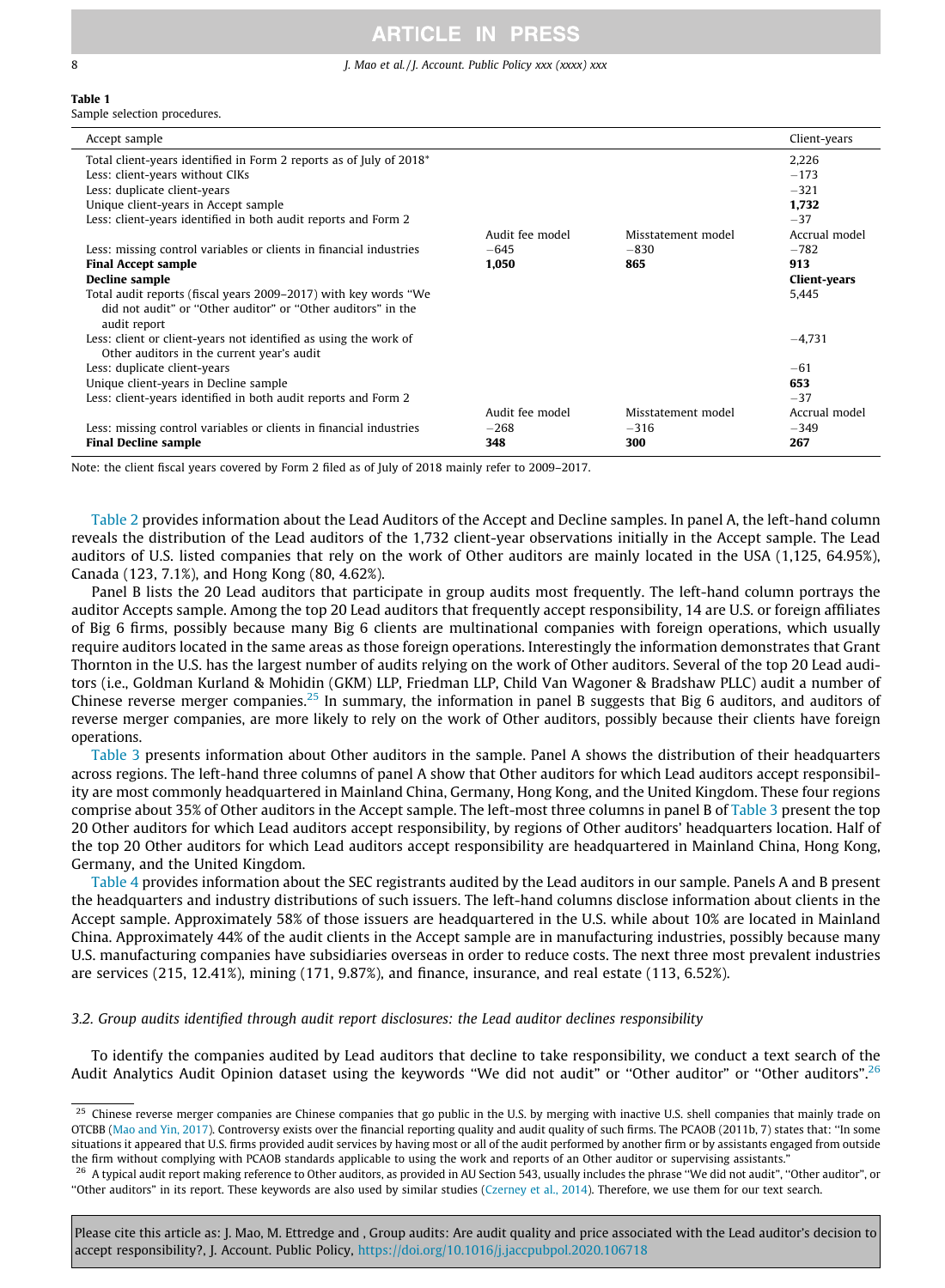#### J. Mao et al. / J. Account. Public Policy xxx (xxxx) xxx 9

#### <span id="page-8-0"></span>Table 2

Descriptive statistics: Lead auditors.

| Accept sample                    |       |         | Decline sample                   |     |         |  |
|----------------------------------|-------|---------|----------------------------------|-----|---------|--|
| <b>Lead auditor headquarters</b> | N     | Percent | <b>Lead auditor headquarters</b> | N   | Percent |  |
| <b>USA</b>                       | 1.125 | 64.95   | <b>USA</b>                       | 443 | 67.84   |  |
| Canada                           | 123   | 7.10    | Israel                           | 90  | 13.78   |  |
| Hong Kong                        | 80    | 4.62    | Mexico                           | 18  | 2.76    |  |
| UK                               | 31    | 1.79    | Chile                            | 17  | 2.60    |  |
| Israel                           | 28    | 1.62    | Brazil                           | 11  | 1.68    |  |
| Bermuda                          | 19    | 1.10    | India                            | 11  | 1.68    |  |
| Mainland China                   | 13    | 0.75    | South Korea                      | 11  | 1.68    |  |
| Australia                        | 12    | 0.69    | Taiwan                           | 11  | 1.68    |  |
| Mexico                           | 11    | 0.64    | South Africa                     | ∍   | 1.07    |  |
| France                           | 9     | 0.52    | Peru                             | 6   | 0.92    |  |
| Others <sup>a</sup>              | 281   | 16.22   | Others <sup>b</sup>              | 28  | 4.29    |  |
| Total                            | 1,732 | 100.00  | Total                            | 653 | 100.00  |  |

#### Panel B: Top 20 Lead auditors

| Accept sample                   |                     |       | Decline sample                            |                     |     |  |  |
|---------------------------------|---------------------|-------|-------------------------------------------|---------------------|-----|--|--|
| Lead auditor name               | <b>Headquarters</b> | N     | Lead auditor name                         | <b>Headquarters</b> | N   |  |  |
| <b>Grant Thornton</b>           | <b>USA</b>          | 177   | Ernst & Young                             | <b>USA</b>          | 88  |  |  |
| Deloitte & Touche               | <b>USA</b>          | 162   | Deloitte & Touche                         | <b>USA</b>          | 67  |  |  |
| PricewaterhouseCoopers          | <b>USA</b>          | 149   | PricewaterhouseCoopers                    | <b>USA</b>          | 54  |  |  |
| Ernst & Young                   | <b>USA</b>          | 97    | Ernst & Young                             | Israel              | 53  |  |  |
| <b>KPMG</b>                     | <b>USA</b>          | 93    | Reznick Group                             | <b>USA</b>          | 41  |  |  |
| <b>BDO USA</b>                  | <b>USA</b>          | 74    | <b>KPMG</b>                               | <b>USA</b>          | 38  |  |  |
| <b>KPMG</b>                     | Hong Kong           | 67    | <b>Grant Thornton</b>                     | <b>USA</b>          | 31  |  |  |
| Deloitte & Touche               | Canada              | 52    | CohnReznick                               | <b>USA</b>          | 24  |  |  |
| PricewaterhouseCoopers          | Canada              | 32    | Deloitte & Touche                         | Israel              | 10  |  |  |
| Goldman Kurland & Mohidin (GKM) | <b>USA</b>          | 35    | <b>KPMG</b>                               | Chile               | 10  |  |  |
| Crowe Horwath LLP (Inactive)    | <b>USA</b>          | 22    | PricewaterhouseCoopers                    | Israel              | 10  |  |  |
| Friedman                        | <b>USA</b>          | 22    | Raich Ende Malter & Co.                   | <b>USA</b>          | 10  |  |  |
| Child Van Wagoner & Bradshaw    | <b>USA</b>          | 20    | Ernst & Young                             | Mexico              | 9   |  |  |
| <b>KPMG</b>                     | Canada              | 18    | <b>Grant Thornton</b>                     | Israel              | 9   |  |  |
| Deloitte & Touche               | Bermuda             | 17    | Trien Rosenberg Weinberg Ciullo & Fazzari | <b>USA</b>          | 8   |  |  |
| Weinberg & Company              | <b>USA</b>          | 14    | Ernst & Young                             | South Africa        | 7   |  |  |
| Deloitte & Touche               | UK                  | 17    | Jones Simkins                             | <b>USA</b>          | 7   |  |  |
| Deloitte & Touche               | Israel              | 15    | Ernst & Young                             | Peru                | 6   |  |  |
| <b>BDO Seidman</b>              | <b>USA</b>          | 13    | Deloitte & Touche                         | Taiwan              | 6   |  |  |
| KMJ Corbin & Company            | <b>USA</b>          | 13    | <b>KPMG</b>                               | Israel              | 6   |  |  |
| Others <sup>a</sup>             |                     | 623   | Others <sup>b</sup>                       |                     | 159 |  |  |
| Total                           |                     | 1,732 | Total                                     |                     | 653 |  |  |

Note<sup>a</sup>: This includes 211 records with missing Lead auditor information from Audit Analytics.

Note <sup>b</sup>: This includes 1 missing Lead auditor country information from Audit Analytics.

The bottom half of [Table 1](#page-7-0) shows sample disposition for clients receiving group audits identified via audit report disclosures (i.e., the Lead auditor declines responsibility). There are 5,445 client-years initially identified in the Decline sample. We delete 4,731 client-years for which we cannot be sure that the Lead auditor used the work of one or more Other auditors in the current year's audit.<sup>27</sup> We remove an additional 61 client-years with duplicate filings. We then read each of the remaining 653 audit reports to verify their suitability for inclusion in the decline responsibility sample. Client-years available for our analyses (i.e., 348, 300, and 267) are less than the maximum of 653, due to additional data requirements imposed by the various models and exclusion of 37 client-years that are also identified in Form 2.

Tables 2–4 which we introduced in the last subsection also present information about the Lead auditors, Other auditors, and clients, in the Decline sample. Table 2 presents information about the Lead auditors of the Decline sample. The rightmost three columns of panel A report the regions in which Lead auditors are headquartered that use the work of Other auditors but do not assume responsibility. Similar to the Accept sample, a majority are headquartered in the U.S. (67.84% of the Decline sample compared to 64.95% of the Accept sample). The locations of remaining Lead auditors in the Decline sample differ substantially from those of the Accept Lead auditors in the left-most columns. In particular, Hong Kong and Canada are notable for their absence or low representation in the Decline sample.

The three right-most columns of Table 2, panel B list the top 20 Lead auditors. All four of the Big 4 firms headquartered in the U.S. are in the top six of the Decline sample, and also are in the top six of the Accept sample. Big 6 offices headquartered

 $27$  Many of the audit reports including the keywords are deleted because they refer to Other auditors that provided audits in prior years, not Other auditors that assisted in the current year's audit.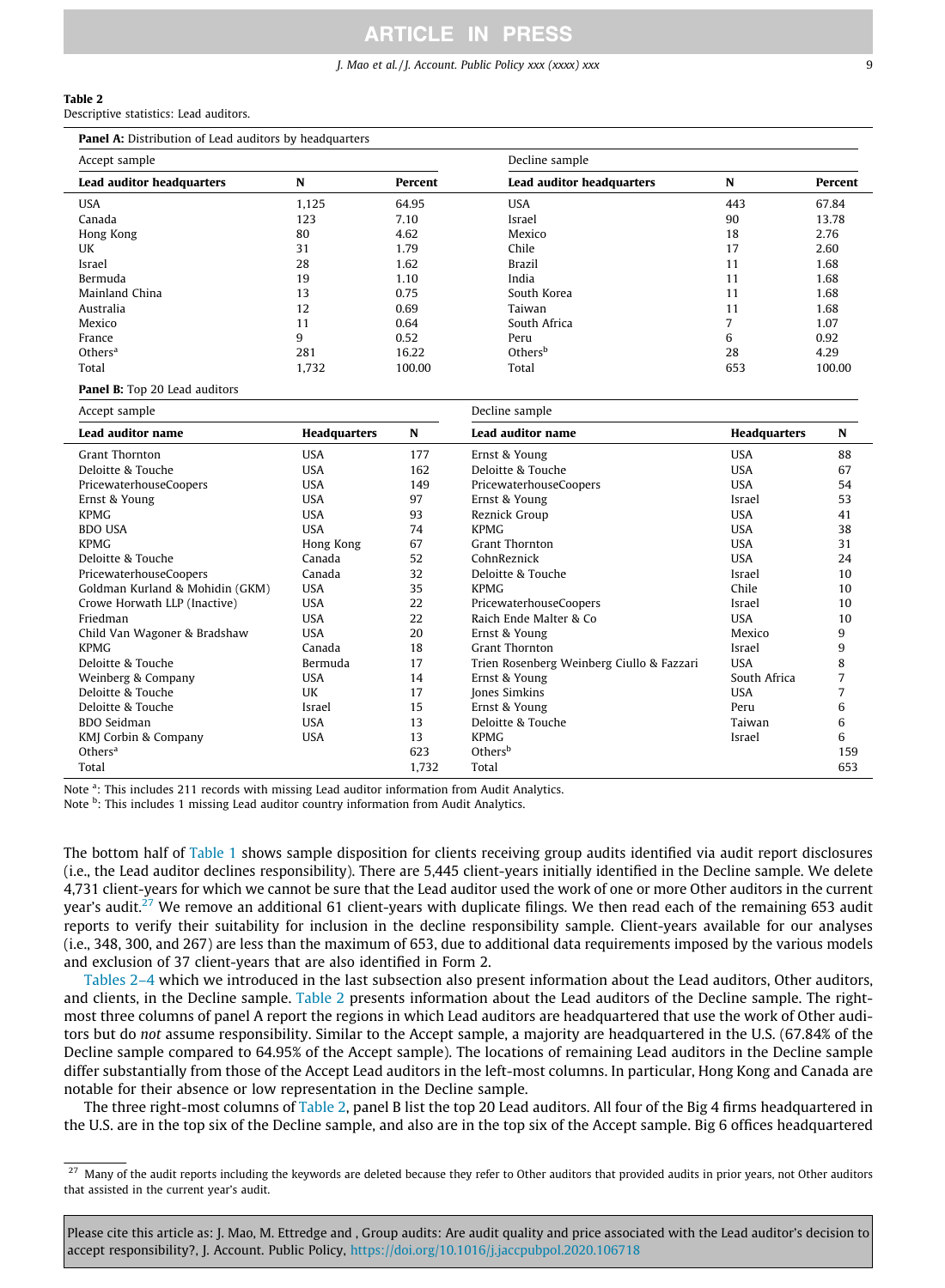#### <span id="page-9-0"></span>10 J. Mao et al. / J. Account. Public Policy xxx (xxxx) xxx

## Table 3

Descriptive statistics: Other auditors.

Panel A: Distribution of Other auditors by headquarters

| Accept sample                     |       |         | Decline sample                    |     |         |  |  |
|-----------------------------------|-------|---------|-----------------------------------|-----|---------|--|--|
| <b>Other auditor Headquarters</b> | N     | Percent | <b>Other auditor Headquarters</b> | N   | Percent |  |  |
| Mainland China                    | 201   | 11.09   | <b>USA</b>                        | 271 | 41.50   |  |  |
| Germany                           | 145   | 9.06    | Israel                            | 21  | 3.22    |  |  |
| Hong Kong                         | 144   | 7.72    | Mexico                            | 21  | 3.22    |  |  |
| UK                                | 114   | 6.81    | UK                                | 18  | 2.76    |  |  |
| Cayman Islands                    | 90    | 5.79    | Argentina                         | 16  | 2.45    |  |  |
| India                             | 70    | 4.18    | Brazil                            | 13  | 1.99    |  |  |
| <b>USA</b>                        | 67    | 4.07    | Canada                            | 9   | 1.38    |  |  |
| Australia                         | 64    | 4.07    | Japan                             | 9   | 1.38    |  |  |
| Singapore                         | 60    | 3.86    | Australia                         | 8   | 1.23    |  |  |
| Peru                              | 47    | 2.89    | Italy                             | 8   | 1.23    |  |  |
| Others <sup>a</sup>               | 730   | 40.46   | Others <sup>b</sup>               | 259 | 39.66   |  |  |
| Total                             | 1,732 | 100.00  | Total                             | 653 | 100.00  |  |  |

#### Panel B: Top 20 Other auditors

| Accept sample                                                |                     |       | Decline sample                     |                     |     |
|--------------------------------------------------------------|---------------------|-------|------------------------------------|---------------------|-----|
| Other auditor name                                           | <b>Headquarters</b> | N     | Other auditor name                 | <b>Headquarters</b> | N   |
| KPMG Huazhen                                                 | Mainland<br>China   | 94    | Deloitte & Touche                  | <b>USA</b>          | 53  |
| PricewaterhouseCoopers AG<br>Wirtschaftsprüfungsgesellschaft | Germany             | 81    | Ernst & Young                      | <b>USA</b>          | 45  |
| Deloitte & Touche                                            | Cayman Islands      | 51    | Pailet Meunier & LeBlanc           | <b>USA</b>          | 32  |
| Deloitte Touche Tohmatsu                                     | Australia           | 47    | PricewaterhouseCoopers             | <b>USA</b>          | 27  |
| Beijing AnShun International CPAs Co., Ltd.                  | Mainland<br>China   | 44    | <b>KPMG</b>                        | <b>USA</b>          | 26  |
| Deloitte                                                     | Ireland             | 36    | <b>Grant Thornton</b>              | USA                 | 12  |
| Tom Chan & Co.                                               | Hong Kong           | 34    | Kokusai Daiichi Audit Corporation  | Japan               | 9   |
| Clement C.W. Chan & Co.                                      | Hong Kong           | 31    | Estudio Urien & Asociados (Mazars) | Argentina           | 9   |
| Gris y Asociados Sociedad Civil de Responsabilidad Limitada  | Peru                | 31    | Virchow Krause & Company           | <b>USA</b>          | 8   |
| PricewaterhouseCoopers                                       | Malaysia            | 30    | <b>BDO</b> Seidman                 | <b>USA</b>          | 7   |
| <b>KPMG</b>                                                  | UK                  | 29    | Deloitte & Touche                  | Israel              | 7   |
| <b>KPMG</b>                                                  | Hong Kong           | 23    | <b>BDO Stoy Hayward</b>            | UK                  | 7   |
| <b>AMA CPA</b>                                               | <b>Netherlands</b>  | 23    | <b>Grant Thornton</b>              | Australia           | 7   |
| Grant Thornton Accountants en Adviseurs B.V.                 | Cayman Islands      | 20    | McGladrey & Pullen                 | <b>USA</b>          | 6   |
| <b>Grant Thornton UK</b>                                     | UK                  | 18    | <b>KPMG</b>                        | Israel              | 6   |
| BDO AG Wirtschaftsprüfungsgesellschaft                       | Germany             | 17    | Deloitte & Touche                  | Argentina           | 6   |
| Ernst & Young                                                | Cayman Islands      | 17    | PricewaterhouseCoopers             | <b>Brazil</b>       | 6   |
| Foo Kon Tan                                                  | Finland             | 17    | Ernst & Young                      | Italy               | 6   |
| <b>Grant Thornton Losoon</b>                                 | Taiwan              | 16    | Marcelo de los Santos y Cía SC     | Mexico              | 6   |
| Beijing Ever Trust CPAs Co.                                  | Mainland            | 16    | Dixon Odom                         | <b>USA</b>          | 5   |
|                                                              | China               |       |                                    |                     |     |
| Others <sup>a</sup>                                          |                     | 1.057 | Others <sup>b</sup>                |                     | 363 |
| Total                                                        |                     | 1.732 | Total                              |                     | 653 |

Note <sup>a</sup>: This includes 37 group audits with both Accept and Decline and 89 group audits with multiple Other auditors.

Note <sup>b</sup>: This includes 37 group audits with both Accept and Decline and 74 group audits with multiple Other auditors.

outside the U.S. appear in both samples, but the regions in which they are headquartered differ across samples. The Reznick Group PC (41 audits) and CohnReznick LLP (24 audits), which were merged into one firm in 2012, participate frequently as Lead auditors in decline responsibility audits but not in accept responsibility audits.<sup>28</sup>

The right-most columns of Table 3, panel A, present information about the locations of Other auditors for which Lead auditors decline responsibility. The country having the largest proportion is the U.S. (41.50%). The composition of the most common regions in the Decline sample differs substantially from that of the Accept sample. In particular, Mainland China and Hong Kong are among the most common regions in the Accept sample but are not in the Decline responsibility sample. Panel B of Table 3 discloses the top 20 Other auditors for which Lead auditors decline to accept responsibility. Six out of the top seven Other auditors are headquartered in the U.S., and the seventh is in Japan.

[Table 4](#page-10-0) provides information about clients for which Other auditors play substantial roles. Panels A and B present the headquarters and industry distributions of such issuers. The right-hand columns disclose information about clients in the Decline sample. Approximately 70% of the clients are headquartered in the U.S. while about 11% are located in Israel. The large proportion of clients located in the U.S. is consistent with the locations of the Decline sample auditors in panel B of Table 3. Large proportions of the audited companies for which the Lead auditor declines responsibility are in manufacturing

<sup>28</sup> [https://www.bloomberg.com/research/stocks/private/snapshot.asp?privcapId=99690](https://www.bloomberg.com/research/stocks/private/snapshot.asp%3fprivcapId%3d99690).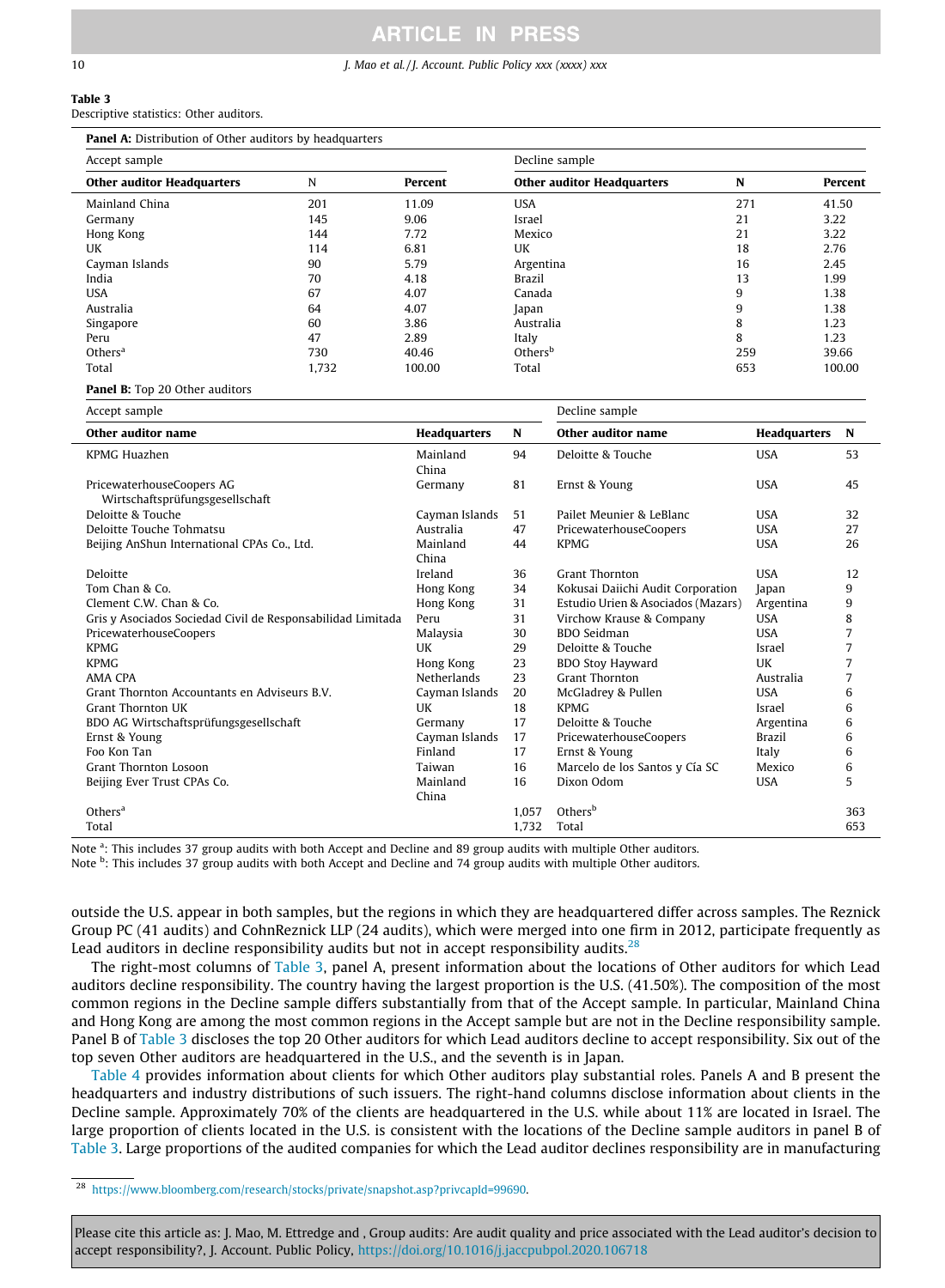#### J. Mao et al. / J. Account. Public Policy xxx (xxxx) xxx 11

#### <span id="page-10-0"></span>Table 4

Descriptive statistics: clients.

| Accept sample              |       |         | Decline sample             |     |         |  |  |
|----------------------------|-------|---------|----------------------------|-----|---------|--|--|
| <b>Client headquarters</b> | N     | Percent | <b>Client headquarters</b> | N   | Percent |  |  |
| <b>USA</b>                 | 1,002 | 57.85   | <b>USA</b>                 | 457 | 69.98   |  |  |
| Mainland China             | 167   | 9.64    | Israel                     | 74  | 11.33   |  |  |
| Canada                     | 110   | 6.35    | Mexico                     | 18  | 2.76    |  |  |
| Bermuda                    | 37    | 2.14    | Chile                      | 17  | 2.60    |  |  |
| Taiwan                     | 27    | 1.56    | <b>Brazil</b>              | 11  | 1.68    |  |  |
| UK                         | 22    | 1.27    | India                      | 9   | 1.38    |  |  |
| Hong Kong                  | 15    | 0.87    | South Korea                | 9   | 1.38    |  |  |
| Singapore                  | 13    | 0.75    | Taiwan                     | 8   | 1.23    |  |  |
| Israel                     | 12    | 0.69    | South Africa               |     | 1.07    |  |  |
| Australia                  | 11    | 0.64    | Peru                       | 6   | 0.92    |  |  |
| Others                     | 316   | 18.24   | Others                     | 37  | 5.67    |  |  |
| Total                      | 1,732 | 100.00  | Total                      | 653 | 100.00  |  |  |

Panel B: Industry distribution of clients

|                                      | Accept sample   |       |         | Decline sample  |     |         |
|--------------------------------------|-----------------|-------|---------|-----------------|-----|---------|
| Industry                             | <b>SIC</b> Code | N     | Percent | <b>SIC Code</b> | N   | Percent |
| A. Agriculture, Forestry, & Fishing  | $1 - 9$         | ⇁     | 0.40    | $1 - 9$         | 3   | 0.46    |
| <b>B.</b> Mining                     | $10 - 14$       | 171   | 9.87    | $10 - 14$       | 43  | 6.58    |
| C. Construction                      | $15 - 17$       | 9     | 0.52    | $15 - 17$       |     | 0.15    |
| D. Manufacturing                     | $20 - 39$       | 768   | 44.34   | $20 - 39$       | 162 | 24.81   |
| E. Transportation & Public Utilities | $40 - 49$       | 108   | 6.24    | $40 - 49$       | 145 | 22.21   |
| <b>F. Wholesale Trade</b>            | $50 - 51$       | 28    | 1.62    | $50 - 51$       | 35  | 5.36    |
| G. Retail Trade                      | $52 - 59$       | 23    | 1.33    | $52 - 59$       | 27  | 4.13    |
| H. Finance, Insurance, & Real Estate | $60 - 67$       | 113   | 6.52    | $60 - 67$       | 158 | 24.20   |
| I. Services                          | $70 - 89$       | 215   | 12.41   | $70 - 89$       | 64  | 9.80    |
| Missing SIC codes                    |                 | 290   | 16.74   |                 | 15  | 2.30    |
| Total                                |                 | 1,732 | 100.00  |                 | 653 | 100.00  |

Note: based on the headquarters information.

Note: The industry groupings are based on [https://mckimmoncenter.ncsu.edu/2digitsiccodes/.](https://mckimmoncenter.ncsu.edu/2digitsiccodes/)

industries (162, 24.81%), in finance, insurance, and real estate (158, 24.20%), in transportation and public utilities (145, 22.21%), and in services (64, 9.80%).

#### 4. Models

### 4.1. Audit fee model

To investigate whether the audit fees of Lead auditors accepting responsibility for the work of Other auditors differ from those charged by Lead auditors not accepting responsibility (the alternate to the null of Hypothesis 1), we estimate the fol-lowing OLS model. It is similar to models used in prior audit fee studies [\(Ferguson et al., 2003; Choi et al., 2010](#page-23-0)). Observations consist of our pooled samples of accept and decline responsibility client-years. We cluster residuals by client and by year.

#### LNAUDITFEE =  $\beta_0 + \beta_1$ **ACCEPT** + controls + error term  $(1)$

The dependent variable in Model (1) is LNAUDITFEE (the natural log of total audit fees paid to the Lead auditor by the client in year t).<sup>29</sup> Model (1) is estimated using a sample of 1,398 client-years in which all Lead auditors use the work of Other auditors (see [Table 1](#page-7-0): 1,398 = 1,050 + 348). The variable of interest in this model is **ACCEPT**. It is coded as one if a Lead auditor accepts responsibility for the work of Other auditors in a year, as disclosed in the PCAOB Form 2, and is coded as zero if a Lead auditor declines to accept responsibility for the work of Other auditors in a year, as disclosed in the audit report. Model (1) enables a direct comparison of group audits in which Lead auditors accept versus decline responsibility, thus testing Hypothesis 1.

Definitions of variables are provided in [Appendix B.](#page-21-0) We include control variables to proxy for company performance and audit risk (LOSS, LEVERAGE, ISSUE, SPECIAL\_ITEM, QUICKRATIO, BTM, |DA|, ICMW, and LOC\_USA). Audit complexity is represented by LNASSET, LNBUSSEGNUM, LNGEOSEGNUM, MA, INVREC\_AT, and FRGN. Additional variables capture whether the clients' fiscal year ends in December (BUSY), Lead auditor type (INDUSTRYSPECIALIST, BIG6, and FIRSTAUDIT), and whether the auditor opinion is unqualified (AO\_UQ). The model includes year and industry fixed effects.

 $29$  Results are the same if we use the total audit fees paid by the clients to all auditors in year t.

Please cite this article as: J. Mao, M. Ettredge and , Group audits: Are audit quality and price associated with the Lead auditor's decision to accept responsibility?, J. Account. Public Policy, <https://doi.org/10.1016/j.jaccpubpol.2020.106718>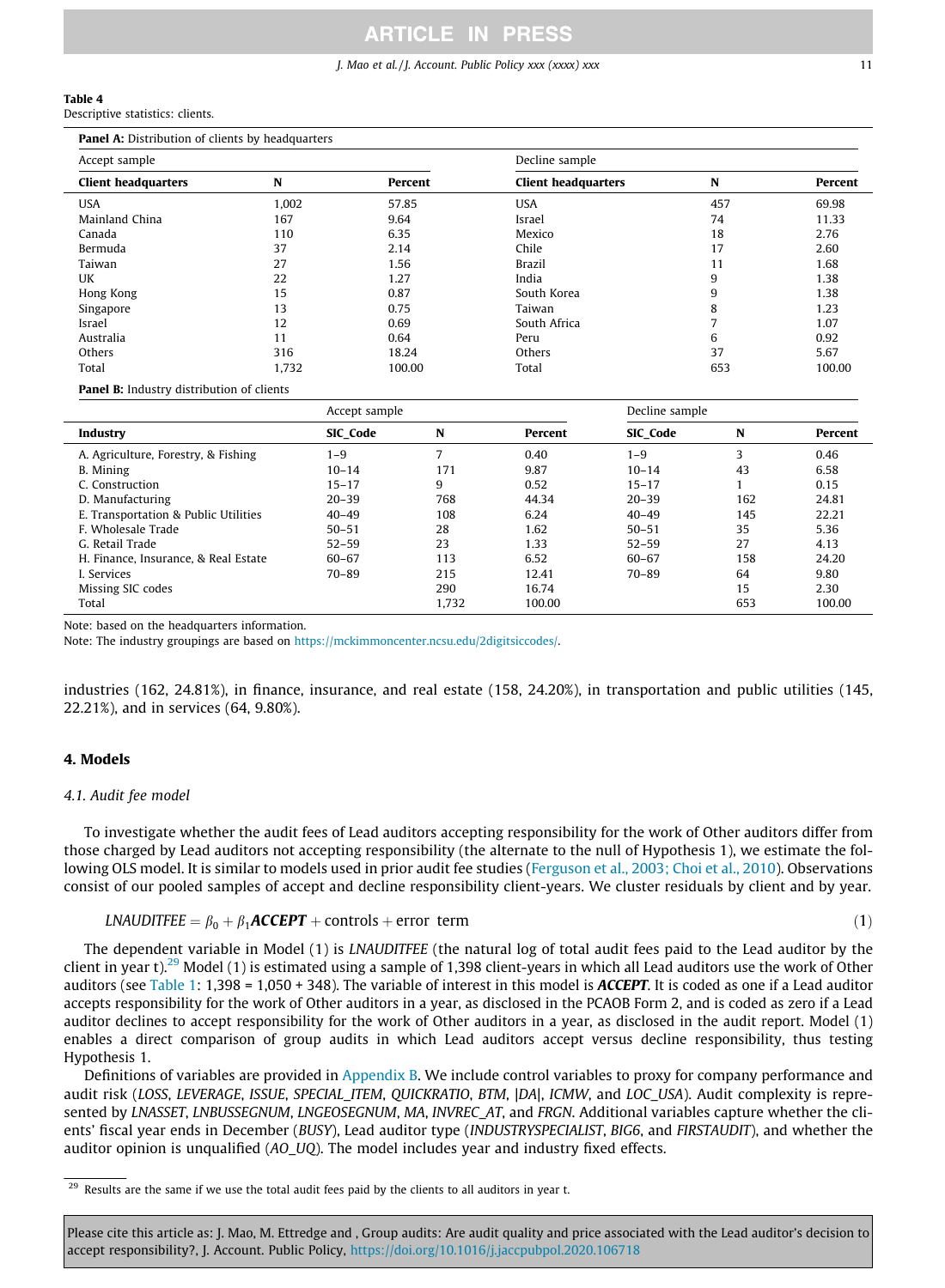## 4.2. Audit quality models

To investigate whether clients receive higher or lower quality audits if their Lead auditor accepts responsibility for the work of Other auditors (Hypothesis 2), we use two dependent variables (likelihood of corrected misstatements and discretionary accruals). We estimate the following misstatement model:

**ARTICLE IN PRESS** 

$$
MISSTATE = \beta_0 + \beta_1 \text{ACCEPT} + \text{controls} + \text{error term} \tag{2}
$$

The dependent variable is MISSTATE, coded as one if the client's annual financial statement in year t is subsequently restated, and coded as zero otherwise. We estimate Model (2) using a sample of 1,165 non-financial client-years in which all Lead auditors use the work of Other auditors (see [Table 1](#page-7-0):  $1,165 = 865 + 300$ ). The variable of interest in this model again is ACCEPT.

Following [Lennox and Li \(2014\)](#page-23-0), we control for several factors likely affecting the probability that the client will have a misstatement. We include PRIORMISSTATE (coded as one if the year t-1 financial statement of the client is subsequently restated, and as zero otherwise) to control for the persistence in financial misreporting [\(Palmrose et al., 2004\)](#page-23-0). We control for the client's size and financial position (LNASSET, LOSS, ROA, LEVERAGE, and BTM), its financial reporting complexity (MA, RESTRUCT, FRGN, LNBUSSEGNUM, LNGEOSEGNUM, and SPECIAL ITEM). We also include whether the client is traded on a national stock exchange (SE\_NYSE, SE\_AMEX, and SE\_NASDAQ), whether the client has material weaknesses in internal controls over financial reporting (ICMW), whether the client issues new stock or debt in the next year (ISSUE), whether it employs a Big 6 auditor (BIG6), the natural log of the firm's age (LNFIRMAGE), and whether it is a company headquartered in the U.S. (LOC\_USA). The model includes year and industry fixed effects. Detailed definitions of these variables are listed in the [Appendix B.](#page-21-0)

Discretionary accruals are frequently used proxies for financial reporting quality, and sometimes used to represent audit quality [\(Francis, 2011\)](#page-23-0). We estimate the following discretionary accruals model:

$$
|DA| = \beta_0 + \beta_1 \text{ACCEPT} + \text{controls} + \text{error term}
$$
\n(3)

The dependent variable |DA| is calculated as the absolute value of performance-matched discretionary accruals. Discretionary accruals are the residuals from the modified [Jones et al. \(2008\)](#page-23-0) model:

$$
Accrual/TA_{jt-1} = K_0 + K_1/TA_{jt-1} + K_2[ \triangle AEV - \triangle ARI]/TA_{jt-1} + K_3 PPE_{jt}/TA_{jt-1} + error term
$$

Accrual is total accruals, calculated as net income before extraordinary items less cash flow from operations, TA is total assets,  $\Delta$ REV is the change in revenue,  $\Delta$ AR is the change in accounts receivable, and PPE is gross property, plant, and equipment. We estimate the regression model by year and industry after removing year-industry pairs where there are fewer than 10 observations. We match each client-year observation with another observation from the same industry and year that has the closest ROA (net income divided by total assets). We measure performance-matched DA for firm  $j$  in year  $t$  as the modified Jones model discretionary accruals in year t minus the matched firm's modified Jones model discretionary accruals in year  $t$  ([Kothari et al., 2005\)](#page-23-0). Audit quality is measured as the absolute value of performance-matched discretionary accruals (|DA|).

We estimate Model (3) using a sample of 1,180 non-financial client-years in which Lead auditors all use the work of Other auditors (see [Table 1](#page-7-0): 1,180 = 913 + 267). The variable of interest in this model again is **ACCEPT**. Following [Francis and Yu](#page-23-0) [\(2009\)](#page-23-0), we include the following control variables. We control for several client characteristics including client size and complexity (LNBUSSEGNUM, LNGEOSEGNUM, and LNASSET), client sales growth (SALESGROWTH and SALESVOLATILITY), client cash flow characteristics (CFO\_LAGAT and CFOVOLATILITY), client financial performance and profitability (LEVERAGE, LOSS2, ALT-MANZ, BTM, and RETVOL), whether the client has a material weakness in internal controls over financial reporting (ICMW), whether the client is headquartered in the U.S. (LOC\_USA). We also control for characteristics of the audit firm or office including BIG6, OFFICESIZE, INFLUENCE, FIRSTAUDIT, and INDUSTRYSPECIALIST. The model includes year and industry fixed effects. Detailed definitions of these variables are listed in the [Appendix B](#page-21-0).

#### 5. Results

#### 5.1. Audit fee model descriptive statistics and results

Panel A of [Table 5](#page-12-0) reports descriptive statistics for our audit fee model. As shown in the table, Lead auditors accept responsibility in 75% of group audit engagements (i.e.,  $ACCEPT = 1$ ) and decline responsibility in 25% (i.e.,  $ACCEPT = 0$ ). Eighty-two percent are audited by Big 6 auditors. The last column of the table reports differences in the means for clients in the Accept and Decline samples. On a univariate basis, the difference in audit fees (LNAUDITFEE) is not significant. Differences in several proxies for audit risk (e.g., LNASSET, LEVERAGE, BIG6, and FRGN) indicate the need for multivariate regression models. We also use a Heckman two-stage selection model to check the robustness of our results.

<span id="page-11-0"></span>12 J. Mao et al. / J. Account. Public Policy xxx (xxxx) xxx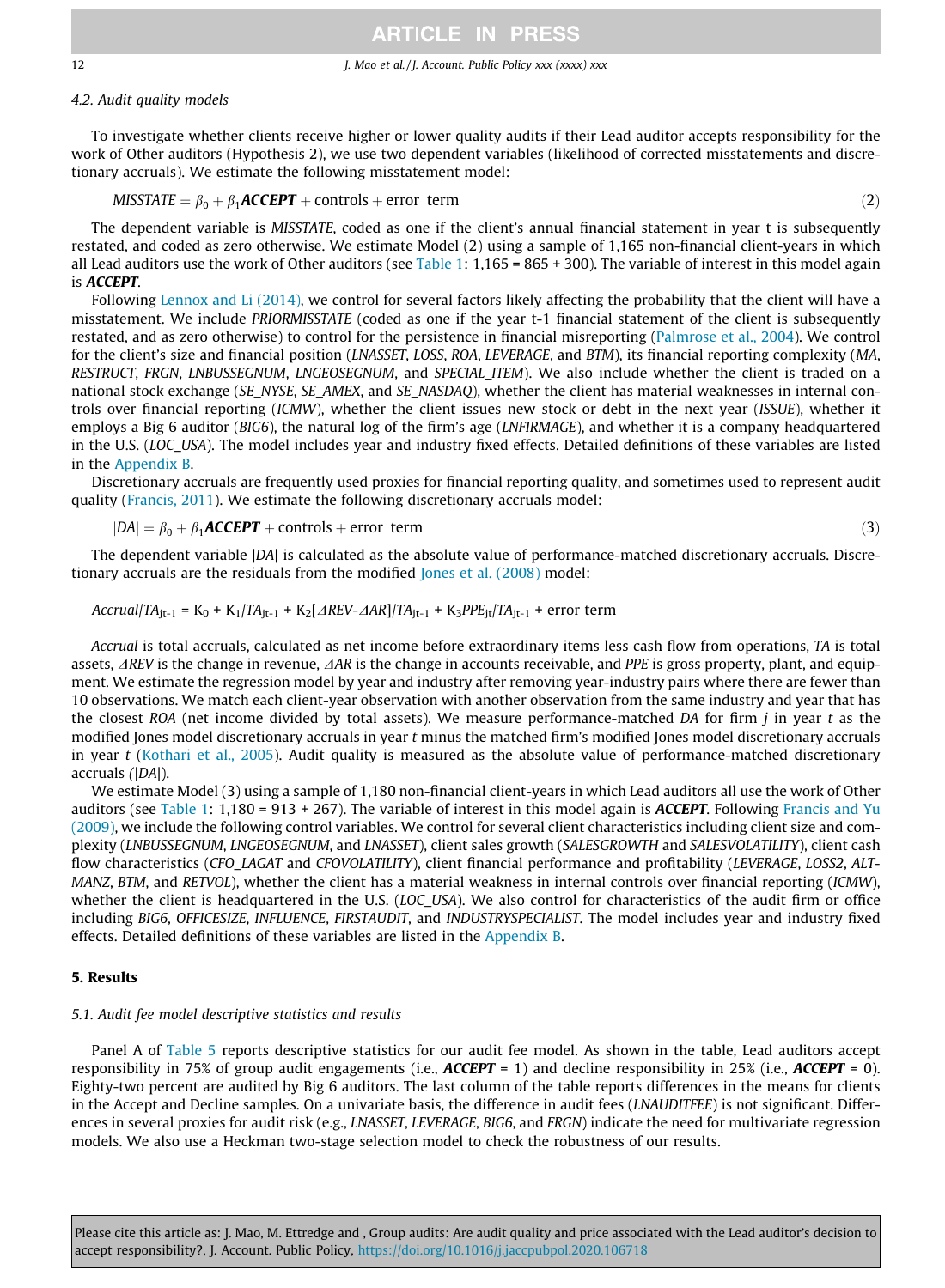#### J. Mao et al./J. Account. Public Policy xxx (xxxx) xxx 13

#### <span id="page-12-0"></span>Table 5

Audit fee results.

|                           | Full sample<br>$(N = 1,398)$ |       | Accept Sample<br>$(N = 1.050)$ |       | Decline Sample<br>$(N = 348)$ |       |            |
|---------------------------|------------------------------|-------|--------------------------------|-------|-------------------------------|-------|------------|
| <b>Variable</b>           | Mean                         | Std   | Mean                           | Std   | Mean                          | Std   | Diff.      |
| <b>LNAUDITFEE</b>         | 14.049                       | 1.262 | 14.055                         | 1.260 | 14.031                        | 1.271 | ns         |
| <b>ACCEPT</b>             | 0.751                        | 0.433 | 1.000                          | 0.000 | 0.000                         | 0.000 | ***        |
| <b>INDUSTRYSPECIALIST</b> | 0.044                        | 0.206 | 0.036                          | 0.187 | 0.069                         | 0.254 | $\ast\ast$ |
| <b>LNASSET</b>            | 6.829                        | 2.219 | 6.681                          | 2.209 | 7.274                         | 2.191 | $***$      |
| LOSS                      | 0.335                        | 0.472 | 0.345                          | 0.476 | 0.307                         | 0.462 | ns         |
| <b>LEVERAGE</b>           | 0.240                        | 0.254 | 0.220                          | 0.255 | 0.300                         | 0.243 | ***        |
| BIG6                      | 0.816                        | 0.387 | 0.795                          | 0.404 | 0.879                         | 0.326 | ***        |
| <b>LNBUSSEGNUM</b>        | 1.010                        | 0.553 | 0.964                          | 0.556 | 1.146                         | 0.521 | ***        |
| <b>LNGEOSEGNUM</b>        | 1.409                        | 0.662 | 1.508                          | 0.641 | 1.112                         | 0.635 | ***        |
| <b>ISSUE</b>              | 0.865                        | 0.342 | 0.871                          | 0.335 | 0.845                         | 0.363 | ns         |
| SPECIAL ITEM              | 0.732                        | 0.443 | 0.735                          | 0.441 | 0.724                         | 0.448 | ns         |
| AO_UQ                     | 0.778                        | 0.416 | 0.820                          | 0.384 | 0.649                         | 0.478 | ***        |
| <b>QUICKRATIO</b>         | 2.019                        | 2.123 | 2.200                          | 2.349 | 1.472                         | 1.033 | $***$      |
| <b>BTM</b>                | 0.808                        | 1.118 | 0.809                          | 1.211 | 0.804                         | 0.773 | ns         |
| MA                        | 0.103                        | 0.304 | 0.097                          | 0.296 | 0.121                         | 0.326 | ns         |
| <b>INVREC_AT</b>          | 0.253                        | 0.178 | 0.265                          | 0.169 | 0.214                         | 0.196 | ***        |
| <b>BUSY</b>               | 0.785                        | 0.411 | 0.745                          | 0.436 | 0.905                         | 0.293 | ***        |
| <b>FRGN</b>               | 0.630                        | 0.483 | 0.689                          | 0.463 | 0.454                         | 0.499 | ***        |
| <b>FIRSTAUDIT</b>         | 0.085                        | 0.279 | 0.092                          | 0.290 | 0.063                         | 0.244 | $\ast$     |
| DA                        | 0.146                        | 0.232 | 0.158                          | 0.255 | 0.109                         | 0.137 | $***$      |
| <b>ICMW</b>               | 0.154                        | 0.361 | 0.159                          | 0.366 | 0.138                         | 0.345 | ns         |
| LOC_USA                   | 0.670                        | 0.471 | 0.673                          | 0.469 | 0.658                         | 0.475 | ns         |

Panel B: Audit fee regression

|                           | Full sample |          |          | $BIG6=1$ |          |          | $BIG6=0$ |          |          |
|---------------------------|-------------|----------|----------|----------|----------|----------|----------|----------|----------|
| Variable                  | Coef.       | t Stat.  | p value  | Coef.    | t Stat.  | p value  | Coef.    | t Stat.  | p value  |
| Intercept                 | 9.677       | 59.150   | < 0.0001 | 9.856    | 55.890   | < 0.0001 | 10.099   | 24.320   | < 0.0001 |
| <b>ACCEPT</b>             | 0.282       | 6.630    | < 0.0001 | 0.262    | 5.860    | < 0.0001 | 0.249    | 1.430    | 0.153    |
| <b>INDUSTRYSPECIALIST</b> | 0.283       | 4.600    | < 0.0001 | 0.283    | 4.430    | < 0.0001 | 0.000    |          |          |
| <b>LNASSET</b>            | 0.512       | 49.560   | < 0.0001 | 0.532    | 51.230   | < 0.0001 | 0.420    | 10.910   | < 0.0001 |
| LOSS                      | 0.170       | 5.270    | < 0.0001 | 0.130    | 3.870    | 0.000    | 0.322    | 3.920    | 0.000    |
| <b>LEVERAGE</b>           | 0.049       | 0.540    | 0.586    | 0.109    | 1.250    | 0.210    | 0.066    | 0.360    | 0.723    |
| BIG6                      | 0.411       | 8.710    | < 0.0001 | 0.000    |          |          | 0.000    |          |          |
| <b>LNBUSSEGNUM</b>        | $-0.016$    | $-0.600$ | 0.546    | $-0.002$ | $-0.070$ | 0.947    | $-0.137$ | $-1.550$ | 0.122    |
| <b>LNGEOSEGNUM</b>        | 0.013       | 0.490    | 0.626    | 0.030    | 1.070    | 0.284    | $-0.022$ | $-0.330$ | 0.744    |
| <b>ISSUE</b>              | 0.069       | 1.590    | 0.113    | 0.133    | 2.570    | 0.010    | $-0.015$ | $-0.170$ | 0.868    |
| SPECIAL ITEM              | 0.145       | 4.440    | < 0.0001 | 0.123    | 3.400    | 0.001    | 0.184    | 2.170    | 0.031    |
| AO_UQ                     | $-0.045$    | $-1.270$ | 0.203    | $-0.039$ | $-0.980$ | 0.326    | $-0.055$ | $-0.500$ | 0.616    |
| <b>OUICKRATIO</b>         | $-0.010$    | $-1.310$ | 0.192    | $-0.011$ | $-1.090$ | 0.277    | 0.005    | 0.390    | 0.696    |
| <b>BTM</b>                | $-0.078$    | $-4.660$ | < 0.0001 | $-0.059$ | $-2.860$ | 0.004    | $-0.091$ | $-2.680$ | 0.008    |
| MA                        | $-0.024$    | $-0.560$ | 0.577    | $-0.033$ | $-0.730$ | 0.465    | $-0.003$ | $-0.020$ | 0.981    |
| <b>INVREC AT</b>          | 0.587       | 5.200    | < 0.0001 | 0.722    | 5.410    | < 0.0001 | 0.304    | 1.020    | 0.308    |
| <b>BUSY</b>               | $-0.061$    | $-1.620$ | 0.105    | $-0.088$ | $-2.330$ | 0.020    | 0.269    | 2.510    | 0.013    |
| <b>FRGN</b>               | 0.112       | 2.650    | 0.008    | 0.111    | 2.380    | 0.017    | 0.195    | 2.090    | 0.038    |
| <b>FIRSTAUDIT</b>         | $-0.074$    | $-1.410$ | 0.159    | $-0.138$ | $-2.150$ | 0.032    | 0.042    | 0.470    | 0.638    |
| DA                        | 0.163       | 2.840    | 0.005    | 0.123    | 1.650    | 0.098    | 0.087    | 0.960    | 0.340    |
| <b>ICMW</b>               | 0.253       | 6.090    | < 0.0001 | 0.257    | 5.410    | < 0.0001 | 0.136    | 1.410    | 0.160    |
| LOC_USA                   | 0.277       | 6.910    | < 0.0001 | 0.268    | 6.430    | < 0.0001 | 0.169    | 1.500    | 0.136    |
| <b>Year Dummies</b>       | Yes         |          |          | Yes      |          |          | Yes      |          |          |
| <b>Industry Dummies</b>   | Yes         |          |          | Yes      |          |          | Yes      |          |          |
| N                         | 1,398       |          |          | 1,141    |          |          | 257      |          |          |
| R-Square                  | 0.865       |          |          | 0.828    |          |          | 0.736    |          |          |

\*, \*\*, \*\*\*\* significant at 0.10, 0.05, and 0.01, respectively and ns refers to "not significant" See [Appendix B](#page-21-0) for variable definitions.

Panel B of Table 5 reports regression results for the audit fee models.<sup>30</sup> We report results for the full sample, and because panel A indicates there is a significant difference in the percentage of Big 6 (non-Big 6) auditors accepting responsibility, we also report results for separate regressions of companies with Big 6 (non-Big 6) auditors. The coefficients of the variable of interest, ACCEPT, are positive and significant for the full sample and for the subsample of companies audited by Big 6 auditors, but not

<sup>&</sup>lt;sup>30</sup> To reduce the influence of outliers, we winsorize all continuous variables in our models at 1% and 99% of the observations. We check for multicollinearity by calculating variance inflation factors (VIFs) for each regression. None of the VIFs are above 10.0; most are below 3.0.

Please cite this article as: J. Mao, M. Ettredge and , Group audits: Are audit quality and price associated with the Lead auditor's decision to accept responsibility?, J. Account. Public Policy, <https://doi.org/10.1016/j.jaccpubpol.2020.106718>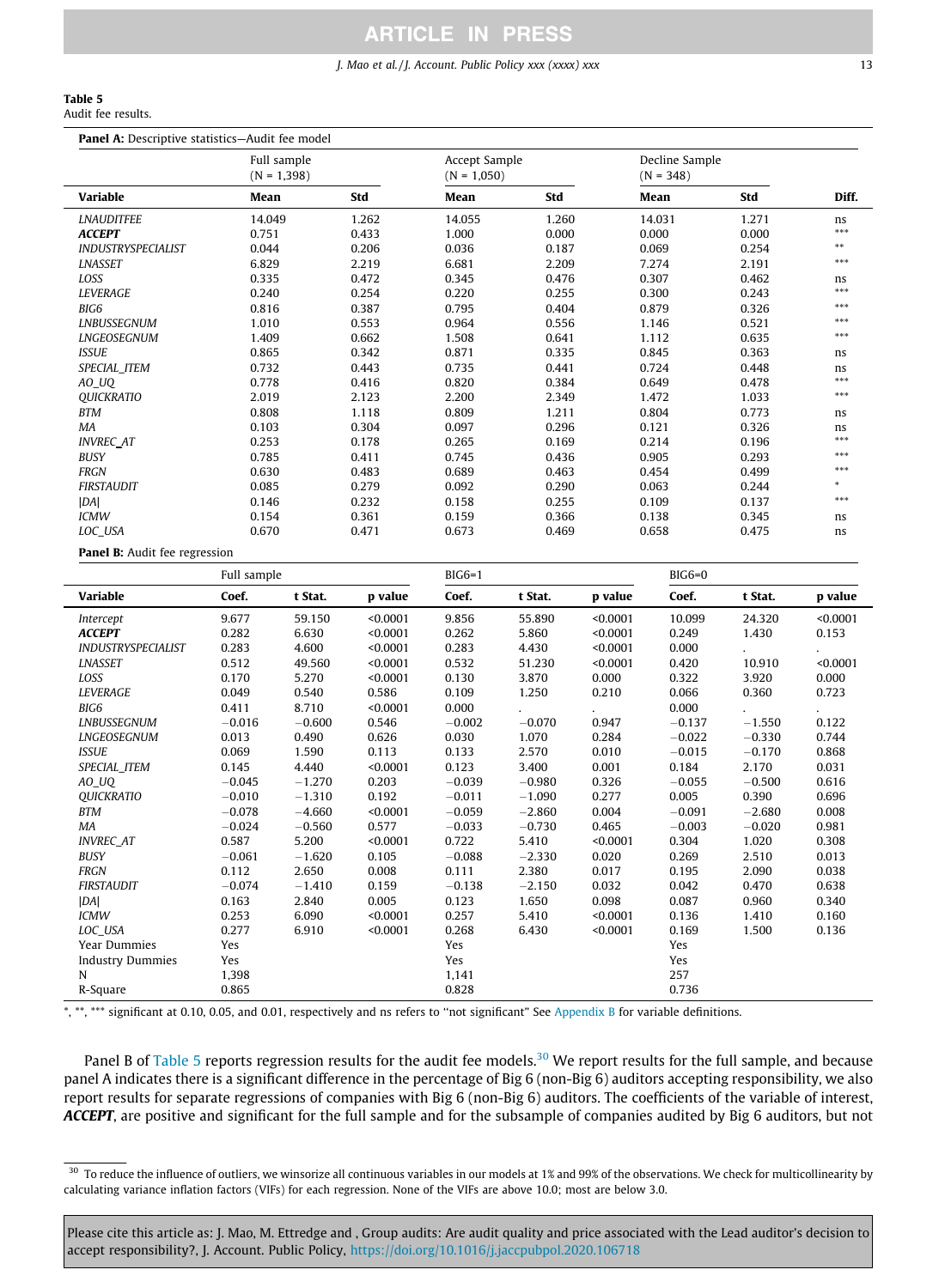#### 14 J. Mao et al. / J. Account. Public Policy xxx (xxxx) xxx

for the subsample of non-Big 6 auditors. The difference in results for the subsamples may arise because the phenomenon of interest is restricted to the Big 6, or due to lack of variability in the relatively small sample of 257 companies audited by non-Big 6 auditors.

The explanatory power of the models and the coefficients for the control variables generally are consistent with the results of earlier audit fee studies (e.g., [Ferguson et al., 2003; Choi et al., 2010](#page-23-0)). Results indicate auditors charge higher fees for riskier clients (LOSS, SPECIAL\_ITEM, and ICMW), for larger and more complex clients (LNASSET and INVREC\_AT), and for U.S. clients (LOC\_USA). We also find that Big 6 auditors (BIG6) charge higher fees.

Our results support directional Hypothesis 1 for the full sample and the Big 6 subsample, and indicate that Lead auditors accepting responsibility for the work of Other auditors charge higher fees. This finding extends the Australian evidence presented in [Carson et al. \(2016\)](#page-23-0) who find that Lead auditors charge higher audit fees when using Other auditors, compared to single-audit engagements in which there is no Other auditor. $31$ 

#### 5.2. Audit quality model descriptive statistics and results

If a Lead auditor accepts responsibility, it should charge a higher fee to compensate for exerting extra effort. If the Lead auditor's efforts are effective, audit quality should be positively affected. However, Other auditors might expend less effort if the Lead auditor accepts responsibility, potentially offsetting the Lead auditor's positive influence. We test Hypothesis 2 to determine whether audit quality differs when the Lead auditor accepts responsibility. Panel A of [Table 6](#page-14-0) reports descriptive statistics for the misstatement model. As the full sample column indicates, restatements of prior misstatements (MISSTATE) occurred in about 4.9% of client-years. The difference in occurrences between the Accept and Decline samples is insignificant (5.2% vs. 4.0%, respectively). There also is no significant difference in occurrences of misstatements in prior periods (PRIOR-MISSTATE). The remaining variables in panel A of [Table 6](#page-14-0) overlap substantially with those in panel A of [Table 5](#page-12-0). The directions and significance of differences in variable means for the Accept versus Decline samples in panels A of [Tables 5 and 6](#page-12-0) are similar.

Logistic regression results reported in panel B of [Table 6](#page-14-0) indicate that clients in the Accept sample are more likely to subsequently correct misstatements but the difference is not significant statistically. Those companies that have misstatements in prior years (PRIORMISSTATE), have internal control material weaknesses (ICMW), issue securities (ISSUE), and are headquartered in the U.S. (LOC\_USA), are also more likely to have misstatements in the current year.<sup>32</sup>

Panel C of [Table 6](#page-14-0) reports descriptive statistics for the discretionary accrual model. The average absolute value of discretionary accruals for the full samples is 0.132. The mean for the Accept sample is higher than for the Decline sample. The number of significant differences for the remaining control variables reinforces our decision to test robustness using Heckman two-stage models.

Results reported in panel D of [Table 6](#page-14-0) show that the absolute value of discretionary accruals is significantly greater when the Lead auditor accepts responsibility. The absolute value of discretionary accruals also is significantly positively associated with stock return volatility (*RETVOL*). In our view, the evidence that audit quality is poorer given Lead auditors decline responsibility rests primarily on the unsigned accrual results. We do not recommend placing full reliance on the accrual results. Large unsigned accruals are not necessarily violations of GAAP. Nor do they necessarily indicate audit failures, whereas corrected misstatements of audited data do reveal audit failures. We emphasize the results based on corrected misstatements, because that metric captures audit quality problems more clearly compared to unsigned discretionary accruals.

#### 5.3. Additional analyses

#### 5.3.1. Internal control material weakness, modified audit opinions, and audit report lags

We have documented that Lead auditors accepting the work of Other auditors do not provide higher quality audits, measured by clients' performance-matched discretionary accruals and the likelihood of misstatements. To assess the sensitivity of our results, we examine the association between internal control material weaknesses (ICMW) and the auditor's decision to accept responsibility for the work of Other auditors. We follow [Naiker and Sharma \(2009\)](#page-23-0) to build our research model. Our dependent variable is ICMW, equal to one if the clients have material weaknesses in SOX302 reports or SOX404a or SOX404b reports, and equal to zero otherwise. Our variable of interest is **ACCEPT**, defined the same as in previous models. We find that clients in the Accept group have similar likelihood of reporting internal control material weaknesses as those in the Decline group, consistent with our audit quality analyses.

Additionally, we also use auditors' likelihood of issuing non-standard unqualified audit opinions (which we refer to as modified audit opinions, or MAO for brevity) as an alternative measure of audit quality. We follow [Lennox and Li \(2012\)](#page-23-0) to build our research model and test whether auditors are more likely to issue such opinions to loss firms. We find that the propensity of Lead auditors accepting responsibility to issue such opinions is similar to the propensity of Lead auditors declining such responsibility. We report these results in [Table 7.](#page-16-0)

<sup>&</sup>lt;sup>31</sup> Australia has a different policy than the U.S. regarding the work of Other auditors. No division of responsibility or reference to Other auditors is allowed in the audit report.

<sup>&</sup>lt;sup>32</sup> The lack of significance for the remaining control variables may be because previous research used samples that included single as well as group audits and ours includes only group audits.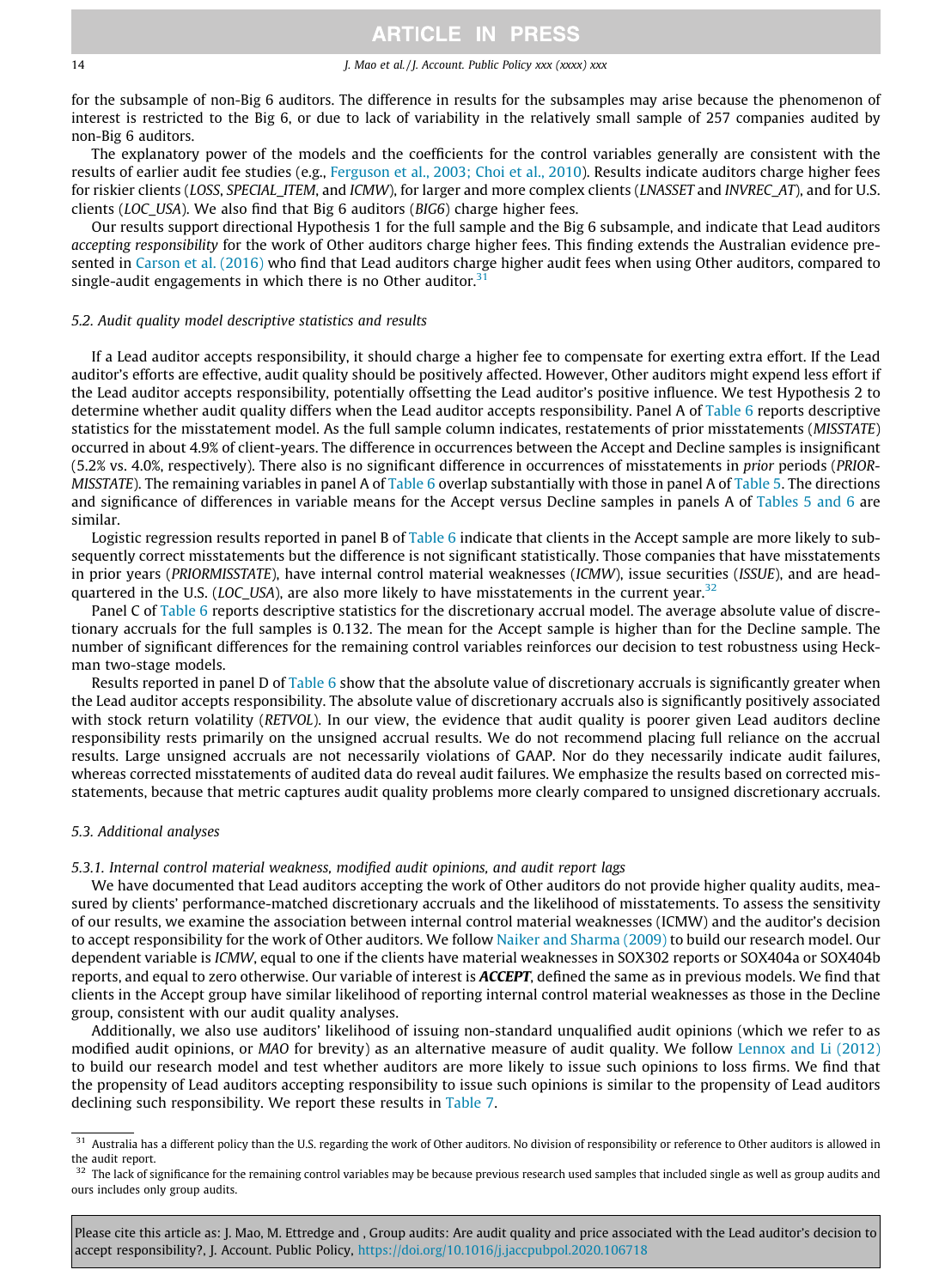## J. Mao et al. / J. Account. Public Policy xxx (xxxx) xxx 15

#### <span id="page-14-0"></span>Table 6

 $\overline{\phantom{a}}$ 

Audit quality results.

| Panel A: Descriptive statistics-Misstatement model |                              |       |             |               |       |                |            |
|----------------------------------------------------|------------------------------|-------|-------------|---------------|-------|----------------|------------|
|                                                    | Full sample<br>$(N = 1,165)$ |       | $(N = 865)$ | Accept Sample |       | Decline Sample |            |
| <b>Variable</b>                                    | Mean                         | Std   | Mean        | Std           | Mean  | Std            | Diff.      |
| <b>MISSTATE</b>                                    | 0.049                        | 0.216 | 0.052       | 0.222         | 0.040 | 0.196          | ns         |
| <b>ACCEPT</b>                                      | 0.742                        | 0.437 | 1.000       | 0.000         | 0.000 | 0.000          | $***$      |
| <b>PRIORMISSTATE</b>                               | 0.049                        | 0.216 | 0.051       | 0.220         | 0.043 | 0.204          | ns         |
| BIG6                                               | 0.815                        | 0.389 | 0.793       | 0.405         | 0.877 | 0.329          | $***$      |
| SE_NYSE                                            | 0.416                        | 0.493 | 0.385       | 0.487         | 0.507 | 0.501          | $***$      |
| <b>SE AMEX</b>                                     | 0.035                        | 0.184 | 0.034       | 0.180         | 0.040 | 0.196          | ns         |
| SE NASDAO                                          | 0.431                        | 0.495 | 0.452       | 0.498         | 0.370 | 0.484          | $***$      |
| <b>LNASSET</b>                                     | 6.911                        | 2.217 | 6.735       | 2.204         | 7.420 | 2.179          | $***$      |
| LOSS                                               | 0.324                        | 0.468 | 0.335       | 0.472         | 0.290 | 0.455          | ns         |
| MA                                                 | 0.106                        | 0.309 | 0.101       | 0.301         | 0.123 | 0.329          | ns         |
| <b>ICMW</b>                                        | 0.157                        | 0.364 | 0.163       | 0.370         | 0.140 | 0.348          | ns         |
| <b>BTM</b>                                         | 0.820                        | 1.144 | 0.833       | 1.251         | 0.785 | 0.757          | ns         |
| <b>ROA</b>                                         | $-0.063$                     | 1.322 | $-0.091$    | 1.532         | 0.017 | 0.103          | $***$      |
| <b>LEVERAGE</b>                                    | 0.240                        | 0.246 | 0.224       | 0.255         | 0.285 | 0.212          | $***$      |
| <b>RESTRUCT</b>                                    | 0.336                        | 0.472 | 0.377       | 0.485         | 0.217 | 0.413          | $***$      |
| <b>FRGN</b>                                        | 0.622                        | 0.485 | 0.686       | 0.465         | 0.440 | 0.497          | ***        |
| <b>LNBUSSEGNUM</b>                                 | 0.998                        | 0.556 | 0.954       | 0.559         | 1.125 | 0.527          | $***$      |
| <b>LNGEOSEGNUM</b>                                 | 1.408                        | 0.659 | 1.495       | 0.652         | 1.155 | 0.614          | $***$      |
| SPECIAL_ITEM                                       | 0.730                        | 0.444 | 0.738       | 0.440         | 0.710 | 0.455          | ns         |
| <b>ISSUE</b>                                       | 0.870                        | 0.337 | 0.875       | 0.331         | 0.853 | 0.354          | ns         |
| <b>LNFIRMAGE</b>                                   | 2.779                        | 0.746 | 2.754       | 0.762         | 2.851 | 0.693          | $\ast\ast$ |
| LOC_USA                                            | 0.646                        | 0.478 | 0.654       | 0.476         | 0.623 | 0.485          | ns         |

Panel B: Audit quality regression—Misstatement

| Variable                | Coef.    | t Stat. | p value  |
|-------------------------|----------|---------|----------|
| Intercept               | $-7.089$ | 12.241  | 0.001    |
| <b>ACCEPT</b>           | 0.524    | 0.718   | 0.397    |
| <b>PRIORMISSTATE</b>    | 3.257    | 37.802  | < 0.0001 |
| BIG6                    | $-1.309$ | 4.093   | 0.043    |
| SE_NYSE                 | $-1.043$ | 1.091   | 0.296    |
| <b>SE AMEX</b>          | 0.838    | 0.811   | 0.368    |
| SE_NASDAQ               | $-0.727$ | 0.729   | 0.393    |
| <b>LNASSET</b>          | 0.063    | 0.188   | 0.664    |
| LOSS                    | 0.213    | 0.161   | 0.688    |
| ΜA                      | 0.016    | 0.001   | 0.975    |
| <b>ICMW</b>             | 1.599    | 12.188  | 0.001    |
| <b>BTM</b>              | $-0.031$ | 0.033   | 0.855    |
| <b>ROA</b>              | 0.301    | 0.496   | 0.481    |
| <b>LEVERAGE</b>         | $-0.261$ | 0.066   | 0.797    |
| <b>RESTRUCT</b>         | 0.484    | 0.935   | 0.334    |
| <b>FRGN</b>             | 0.207    | 0.145   | 0.703    |
| <b>LNBUSSEGNUM</b>      | 0.180    | 0.244   | 0.621    |
| <b>LNGEOSEGNUM</b>      | 0.222    | 0.445   | 0.505    |
| SPECIAL_ITEM            | 0.625    | 1.398   | 0.237    |
| <b>ISSUE</b>            | 2.852    | 5.836   | 0.016    |
| <b>LNFIRMAGE</b>        | $-0.176$ | 0.472   | 0.492    |
| LOC_USA                 | 1.727    | 8.982   | 0.003    |
| <b>Year Dummies</b>     | Yes      |         |          |
| <b>Industry Dummies</b> | Yes      |         |          |
| $\mathbf N$             | 1,165    |         |          |
| Pseudo R-square         | 0.167    |         |          |

 $C(ROC)$  0.942 Panel C: Descriptive statistics—Discretionary accrual model

|                   | Full sample<br>$(N=1,180)$ |       | Accept sample<br>$(N=913)$ |       | Decline sample<br>$(N=267)$ |       |       |
|-------------------|----------------------------|-------|----------------------------|-------|-----------------------------|-------|-------|
| Variable          | Mean                       | Std   | Mean                       | Std   | Mean                        | Std   | Diff. |
| DA                | 0.132                      | 0.186 | 0.141                      | 0.198 | 0.101                       | 0.135 | $***$ |
| <b>ACCEPT</b>     | 0.774                      | 0.419 | 1.000                      | 0.000 | 0.000                       | 0.000 | $***$ |
| <b>OFFICESIZE</b> | 16.703                     | .763  | 16.730                     | 1.694 | 16.611                      | 1.980 | ns    |
| <b>INFLUENCE</b>  | 0.211                      | 0.278 | 0.195                      | 0.253 | 0.267                       | 0.348 | $***$ |
| <b>FIRSTAUDIT</b> | 0.069                      | 0.253 | 0.076                      | 0.264 | 0.045                       | 0.208 |       |

(continued on next page)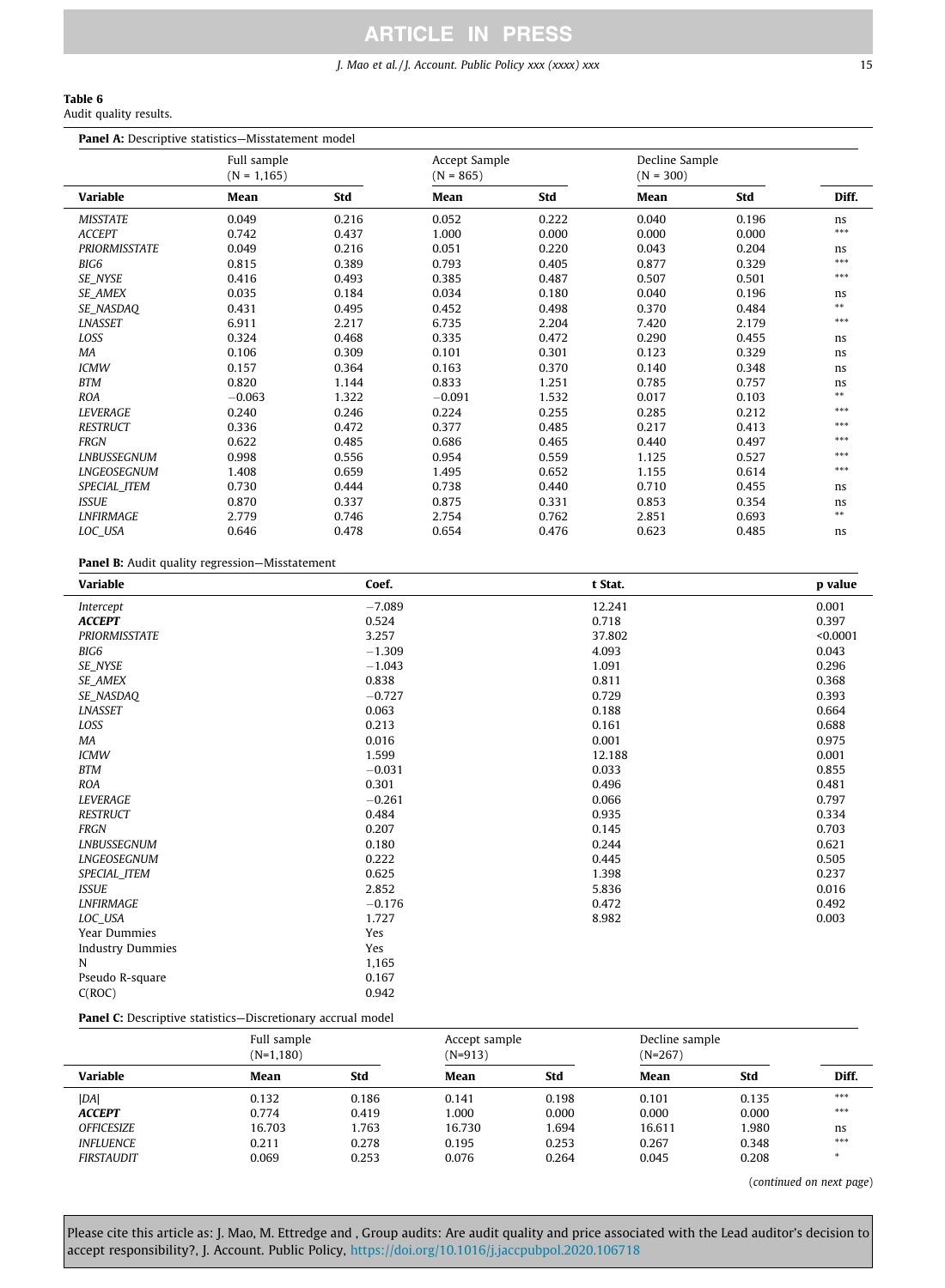#### 16 J. Mao et al. / J. Account. Public Policy xxx (xxxx) xxx

#### Table 6 (continued)

| Panel C: Descriptive statistics-Discretionary accrual model     |                            |          |                            |          |                             |       |            |
|-----------------------------------------------------------------|----------------------------|----------|----------------------------|----------|-----------------------------|-------|------------|
|                                                                 | Full sample<br>$(N=1,180)$ |          | Accept sample<br>$(N=913)$ |          | Decline sample<br>$(N=267)$ |       |            |
| <b>Variable</b>                                                 | Mean                       | Std      | Mean                       | Std      | Mean                        | Std   | Diff.      |
| <b>INDUSTRYSPECIALIST</b>                                       | 0.040                      | 0.196    | 0.038                      | 0.192    | 0.045                       | 0.208 | ns         |
| <b>LNBUSSEGNUM</b>                                              | 1.010                      | 0.553    | 0.971                      | 0.566    | 1.143                       | 0.484 | $***$      |
| <b>LNGEOSEGNUM</b>                                              | 1.476                      | 0.633    | 1.564                      | 0.605    | 1.178                       | 0.635 | $***$      |
| <b>LNASSET</b>                                                  | 6.945                      | 2.081    | 6.899                      | 2.094    | 7.102                       | 2.031 | ns         |
| SALESGROWTH                                                     | 0.067                      | 0.290    | 0.072                      | 0.296    | 0.049                       | 0.266 | ns         |
| SALESVOLATILITY                                                 | 9.341                      | 1.948    | 9.413                      | 1.825    | 9.092                       | 2.307 | ns         |
| CFO_LAGAT                                                       | 0.079                      | 0.113    | 0.077                      | 0.120    | 0.087                       | 0.085 | ns         |
| <b>CFOVOLATILITY</b>                                            | 8.366                      | 2.892    | 8.433                      | 2.843    | 8.136                       | 3.047 | ns         |
| <b>ICMW</b>                                                     | 0.125                      | 0.331    | 0.130                      | 0.337    | 0.109                       | 0.312 | ns         |
| LEVERAGE                                                        | 0.224                      | 0.222    | 0.209                      | 0.221    | 0.275                       | 0.216 | $***$      |
| LOSS2                                                           | 0.216                      | 0.412    | 0.231                      | 0.422    | 0.165                       | 0.372 | $\ast\ast$ |
| BIG6                                                            | 0.845                      | 0.362    | 0.837                      | 0.370    | 0.873                       | 0.334 | ns         |
| ALTMANZ                                                         | 3.084                      | 3.699    | 3.175                      | 3.806    | 2.774                       | 3.291 | ns         |
| <b>BTM</b>                                                      | 0.821                      | 0.953    | 0.829                      | 1.005    | 0.793                       | 0.749 | ns         |
| <b>RETVOL</b>                                                   | 0.122                      | 0.077    | 0.124                      | 0.078    | 0.114                       | 0.075 | $^{**}$    |
| LOC USA                                                         | 0.683                      | 0.465    | 0.694                      | 0.461    | 0.644                       | 0.480 | ns         |
| <b>Panel D:</b> Audit quality regression-Discretionary accruals |                            |          |                            |          |                             |       |            |
| Variable                                                        |                            | Coef.    |                            |          | t Stat.                     |       | p value    |
| Intercept                                                       |                            | 0.297    |                            |          | 2.130                       |       | 0.034      |
| <b>ACCEPT</b>                                                   |                            | 0.030    |                            | 2.340    |                             |       |            |
| <b>OFFICESIZE</b>                                               |                            | $-0.011$ |                            |          | $-1.520$                    |       | 0.128      |
| <b>INFLUENCE</b>                                                |                            | 0.000    |                            |          | 0.010                       |       | 0.995      |
| <b>FIRSTAUDIT</b>                                               |                            | $-0.008$ |                            |          | $-0.470$                    |       | 0.640      |
| <b>INDUSTRYSPECIALIST</b>                                       |                            | 0.050    |                            |          | 0.790                       |       | 0.429      |
| LNBUSSEGNUM                                                     |                            | $-0.012$ |                            |          | $-1.020$                    |       | 0.309      |
| LNGEOSEGNUM                                                     |                            | $-0.002$ |                            |          | $-0.220$                    |       | 0.825      |
| LNASSET                                                         |                            | $-0.004$ |                            |          | $-0.640$                    |       | 0.525      |
| SALESGROWTH                                                     |                            | 0.006    |                            |          | 0.200                       |       | 0.838      |
| SALESVOLATILITY                                                 |                            | 0.001    |                            |          | 0.340                       |       | 0.733      |
| CFO LAGAT                                                       |                            | $-0.075$ |                            | $-0.830$ |                             |       |            |
| <b>CFOVOLATILITY</b>                                            |                            | 0.002    |                            | 0.600    |                             |       |            |
| <b>ICMW</b>                                                     |                            | 0.028    | 1.230                      |          |                             |       | 0.220      |
| <b>LEVERAGE</b>                                                 |                            | 0.016    |                            | 0.500    |                             |       | 0.619      |
| LOSS2                                                           |                            | 0.010    |                            | 0.500    |                             |       | 0.617      |
| BIG6                                                            |                            | 0.016    |                            | 0.670    |                             |       | 0.502      |
| <b>ALTMANZ</b>                                                  |                            | $-0.001$ |                            | $-0.510$ |                             |       | 0.608      |
| <b>BTM</b>                                                      |                            | $-0.002$ |                            |          | $-0.290$                    |       | 0.775      |
| <b>RETVOL</b>                                                   | 0.369                      |          |                            |          | 3.080                       |       | 0.002      |
| LOC USA                                                         |                            | 0.008    |                            |          | 0.540                       |       | 0.591      |
| Year Dummies                                                    |                            | Yes      |                            |          |                             |       |            |
| <b>Industry Dummies</b>                                         |                            | Yes      |                            |          |                             |       |            |
| N                                                               |                            | 1,180    |                            |          |                             |       |            |
| R-Square                                                        |                            | 0.117    |                            |          |                             |       |            |

Note: \*, \*\*\* significant at 0.10, 0.05, and 0.01, respectively. See [Appendix B](#page-21-0) for variable definitions.

In un-tabulated analyses, we also examine whether audit reporting lags differ between Lead auditors accepting responsibility versus those declining such responsibility. We document that audit reporting lags are shorter for Lead auditors in the Accept group, despite the additional audit procedures required by the auditing standards. The shorter lags for undivided responsibility audits also are consistent with the PCAOB findings that Lead auditors do not always perform sufficient additional procedures, as required by auditing standards, when using the work of Other auditors [\(PCAOB, 2010, 2011c](#page-23-0)). In conjunction with higher fees for Lead auditors, the shorter audit report lags suggest the possibility that Lead auditors accepting full responsibility charge fee premiums to compensate for risk, but do not exert additional effort. We caution, however, that audit completion lags are a very indirect measure of audit quality. We place greater reliance on results obtained using corrected misstatements.

#### 5.3.2. Inclusion of controls for Other auditor characteristics that may affect the Lead auditor's Accept/Decline decision

The results for the audit fee and quality models reported in [Tables 5–7](#page-12-0) include variables used to explain audit fees and audit quality in prior research. To increase confidence that the results we report for **ACCEPT** are not driven by factors that affect the Lead auditors' Accept/Decline decision but for which we did not control, we re-estimate each of our models includ-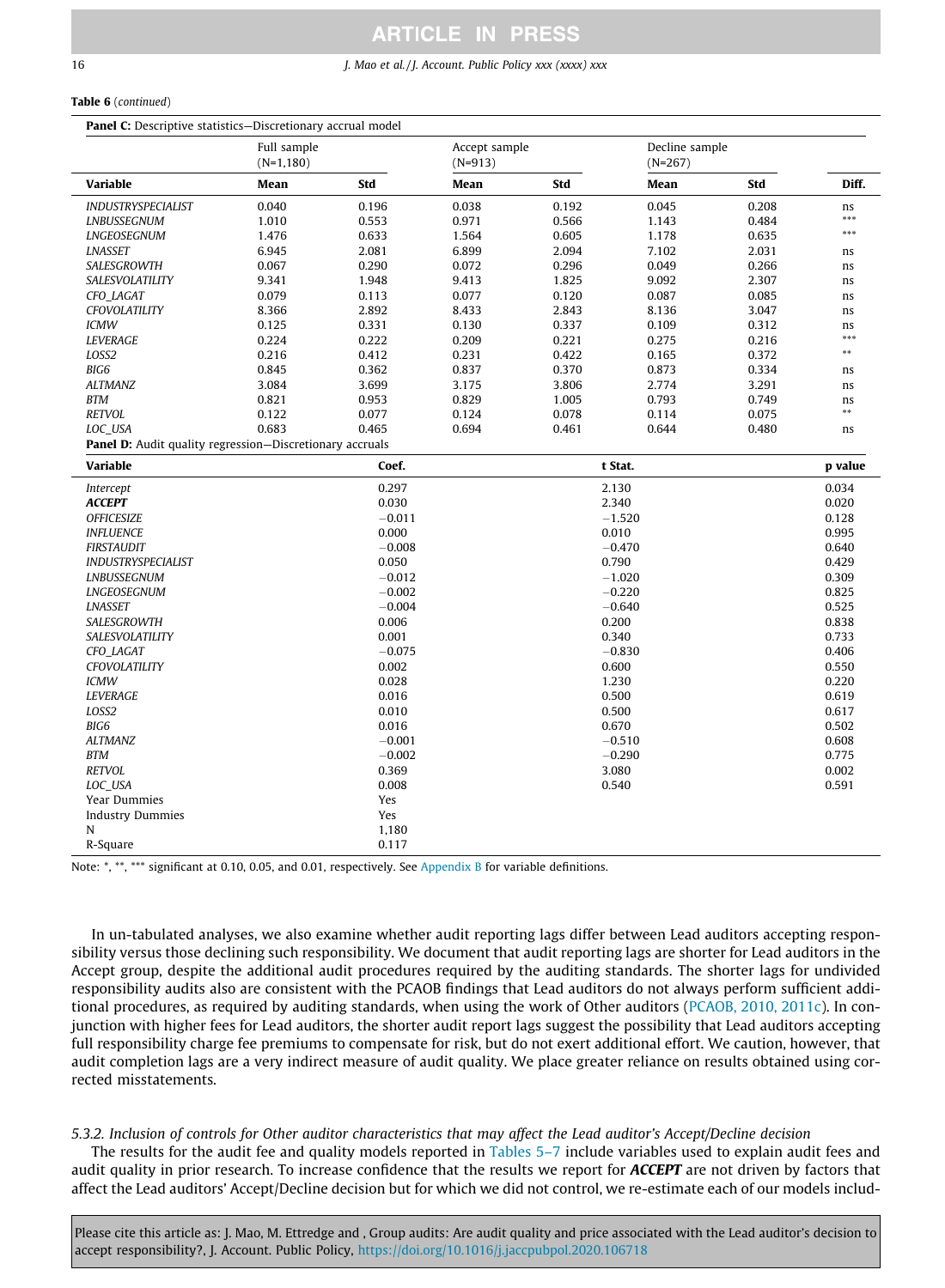#### J. Mao et al. / J. Account. Public Policy xxx (xxxx) xxx 17

<span id="page-16-0"></span>

| Table 7               |  |
|-----------------------|--|
| Sensitivity analyses. |  |

| Panel A: Explaining internal control material weakness                                             |            |         |          |  |  |
|----------------------------------------------------------------------------------------------------|------------|---------|----------|--|--|
| Variable                                                                                           | Coef.      | t Stat. | p value  |  |  |
| Intercept                                                                                          | $-0.654$   | 1.779   | 0.182    |  |  |
| <b>ACCEPT</b>                                                                                      | $-0.096$   | 0.194   | 0.660    |  |  |
| <b>RES DIS</b>                                                                                     | 1.916      | 72.002  | < 0.0001 |  |  |
| <b>LNASSET</b>                                                                                     | $-0.181$   | 10.773  | 0.001    |  |  |
| <b>SALESGROWTH</b>                                                                                 | 0.415      | 3.499   | 0.061    |  |  |
| LOSS                                                                                               | 0.559      | 9.012   | 0.003    |  |  |
| <b>FIRSTAUDIT</b>                                                                                  | 1.012      | 18.192  | < 0.0001 |  |  |
| <b>LNBUSSEGNUM</b>                                                                                 | $-0.206$   | 1.494   | 0.222    |  |  |
| <b>LNGEOSEGNUM</b>                                                                                 | $-0.233$   | 3.103   | 0.078    |  |  |
| <b>FOROP</b>                                                                                       | 0.122      | 0.443   | 0.506    |  |  |
| <b>LEVERAGE</b>                                                                                    | 0.228      | 0.510   | 0.475    |  |  |
| <b>INVREC AT</b>                                                                                   | 0.773      | 2.420   | 0.120    |  |  |
| SPECIAL ITEM                                                                                       | $-0.130$   | 0.460   | 0.498    |  |  |
| BIG6                                                                                               | $-0.383$   | 2.566   | 0.109    |  |  |
| LOC USA                                                                                            | $-0.181$   | 0.943   | 0.332    |  |  |
| <b>Year Dummies</b>                                                                                | <b>Yes</b> |         |          |  |  |
| <b>Industry Dummies</b>                                                                            | <b>Yes</b> |         |          |  |  |
| N                                                                                                  | 1.444      |         |          |  |  |
| Pseudo R-square                                                                                    | 0.134      |         |          |  |  |
| C(ROC)                                                                                             | 0.783      |         |          |  |  |
| Panel B: Explaining the likelihood of Lead auditors' issuing modified audit opinions to loss firms |            |         |          |  |  |
| Variable                                                                                           | Coef.      | t Stat. | p value  |  |  |
| Intercept                                                                                          | $-3.331$   | 1.054   | 0.305    |  |  |
| <b>ACCEPT</b>                                                                                      | $-0.316$   | 0.729   | 0.393    |  |  |

| Intercept                 | $-3.331$ | 1.054  | 0.305    |
|---------------------------|----------|--------|----------|
| <b>ACCEPT</b>             | $-0.316$ | 0.729  | 0.393    |
| LAG MAO                   | 1.587    | 21.610 | < 0.0001 |
| <b>LNASSET</b>            | $-0.051$ | 0.088  | 0.767    |
| <b>ROA</b>                | $-0.568$ | 1.293  | 0.256    |
| <b>LEVERAGE</b>           | 0.207    | 0.161  | 0.689    |
| <b>CURRENT</b>            | $-0.031$ | 0.083  | 0.773    |
| CATA                      | $-1.299$ | 2.395  | 0.122    |
| <b>LNNONAUDITFEE</b>      | 0.015    | 0.017  | 0.895    |
| <b>LNAUDITFEE</b>         | 0.069    | 0.048  | 0.827    |
| <b>FIRSTAUDIT</b>         | $-0.678$ | 1.382  | 0.240    |
| <b>INDUSTRYSPECIALIST</b> | $-0.308$ | 0.140  | 0.709    |
| <b>OFFICESIZE</b>         | 0.110    | 0.345  | 0.557    |
| <b>INFLUENCE</b>          | 1.507    | 2.780  | 0.095    |
| BIG6                      | $-0.018$ | 0.001  | 0.974    |
| LOC USA                   | 0.294    | 0.659  | 0.417    |
| Year Dummies              | Yes      |        |          |
| <b>Industry Dummies</b>   | Yes      |        |          |
| N                         | 489      |        |          |
| Pseudo R-square           | 0.268    |        |          |
| C(ROC)                    | 0.830    |        |          |

Notes: The dependent variable in panel A is ICMW, 1 if the client has material weaknesses in SOX302 reports or SOX404a or SOX404b reports, 0 otherwise. FOROP is 1 for the client with non-missing foreign exchange income or loss (FCA), 0 otherwise. [Appendix B](#page-21-0) RES\_DIS is 1 if the client announces a restatement, 0 otherwise. All other variables are defined in [Appendix B.](#page-21-0)

The dependent variable in panel B is MAO, 1 if the auditor issues a non-standard unqualified audit opinion in year t, 0 if it issues a standard unqualified audit opinion in year t. LAG\_MAO is the lagged value of MAO in year t-1. CURRENT is the ratio of currents assets to current liabilities in year t. CATA is the ratio of current assets to total assets in year t. LNNONAUDITFEE is the natural log of non-audit fees paid to the Lead auditor in year t. All other variables are defined in [Appendix B](#page-21-0).

ing controls for characteristics of the Other auditor that may have affected the Lead auditor's decision to accept responsibil-ity.<sup>33</sup> We present descriptive statistics for Other auditor characteristics in panel A of [Table 8](#page-17-0). About 57% of Other auditors in our sample of group audits are in the same network as Lead auditors, and the proportion is much higher for the Accept sample than for the Decline sample (75% vs. 2%). This suggests that Lead auditors are more likely to accept responsibility for the work of Other auditors that belong to their own networks. On average, Other auditors work with Lead auditors on 15 group audits during our sample periods (NUM\_COLLAB), 17 for the Accept sample and 9 for the Decline sample. About 17% of Other auditors in our sample are U.S. auditors: 3% of the Accept sample and 58% of the Decline sample, indicating that Lead auditors tend to use

<sup>&</sup>lt;sup>33</sup> We thank an anonymous reviewer for suggesting we perform this additional analysis.

Please cite this article as: J. Mao, M. Ettredge and , Group audits: Are audit quality and price associated with the Lead auditor's decision to accept responsibility?, J. Account. Public Policy, <https://doi.org/10.1016/j.jaccpubpol.2020.106718>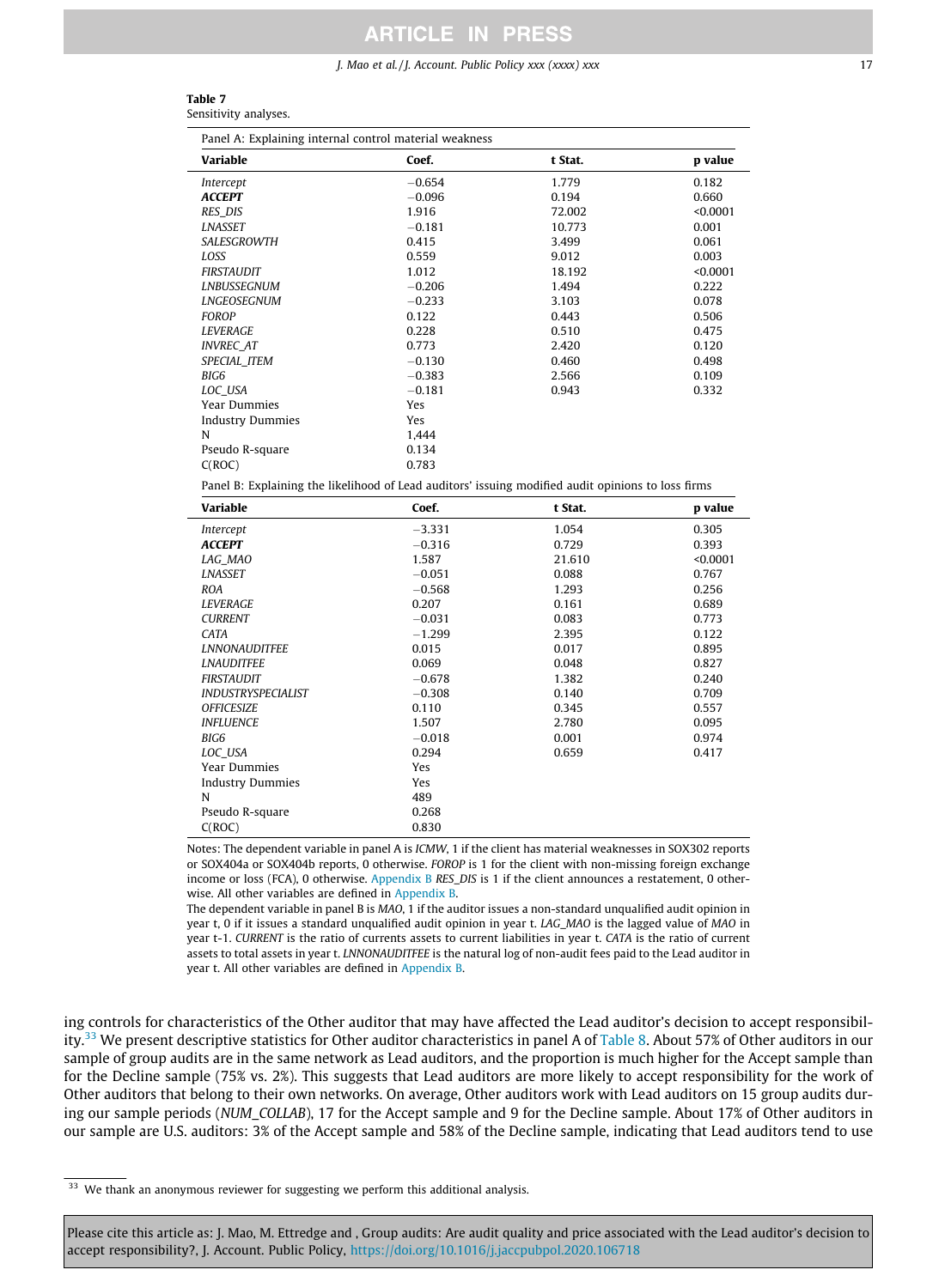#### <span id="page-17-0"></span>18 J. Mao et al. / J. Account. Public Policy xxx (xxxx) xxx

## Table 8

Controlling for other auditor characteristics.

| Panel A: Descriptive statistics of other auditor characteristics |  |
|------------------------------------------------------------------|--|
|------------------------------------------------------------------|--|

| Full sample<br>$(N = 1,866)$ |        |        | Accept sample<br>$(N = 1,401)$ |        | Decline sample<br>$(N = 465)$ |       |       |
|------------------------------|--------|--------|--------------------------------|--------|-------------------------------|-------|-------|
| <b>Variable</b>              | Mean   | Std    | Mean                           | Std    | Mean                          | Std   | Diff. |
| <b>SAMENETWORK</b>           | 0.571  | 0.495  | 0.754                          | 0.431  | 0.022                         | 0.145 | $***$ |
| <b>NUM COLLAB</b>            | 14.814 | 16.605 | 16.675                         | 18.065 | 9.206                         | 9.038 | $***$ |
| LN NUM COLLAB                | 2.090  | 1.162  | 2.227                          | 1.149  | 1.679                         | 1.105 | $***$ |
| <b>US OTHERAUDITOR</b>       | 0.170  | 0.375  | 0.033                          | 0.178  | 0.583                         | 0.494 | $***$ |
| <b>BIGG OTHERAUDITOR</b>     | 0.652  | 0.476  | 0.648                          | 0.478  | 0.665                         | 0.473 | ns    |

Panel B: Regression analyses

|                            |          | Dependent variable: LNAUDITFEE |          |          |          | Dependent variable: MISSTATE |          |         |          | Dependent variable: <i>DA</i> |          |         |
|----------------------------|----------|--------------------------------|----------|----------|----------|------------------------------|----------|---------|----------|-------------------------------|----------|---------|
| Variable                   | Coef.    | p value                        | Coef.    | p value  | Coef.    | p value                      | Coef.    | p value | Coef.    | p value                       | Coef.    | p value |
| <b>ACCEPT</b>              | 0.331    | < 0.0001                       | 0.364    | < 0.0001 | .981     | 0.067                        | 2.001    | 0.188   | 0.047    | 0.046                         | 0.056    | 0.075   |
| <b>SAMENETWORK</b>         | $-0.017$ | 0.756                          | 0.079    | 0.618    | $-0.559$ | 0.558                        | 1.346    | 0.422   | $-0.009$ | 0.673                         | 0.035    | 0.468   |
| LN NUM COLLAB              | $-0.039$ | 0.008                          | $-0.019$ | 0.596    | $-0.105$ | 0.641                        | $-0.285$ | 0.582   | 0.000    | 0.947                         | 0.005    | 0.642   |
| <b>US OTHERAUDITOR</b>     | 0.174    | 0.012                          | 0.158    | 0.030    | 1.596    | 0.033                        | 1.780    | 0.022   | 0.011    | 0.675                         | 0.008    | 0.785   |
| <b>BIGG OTHERAUDITOR</b>   | 0.077    | 0.112                          | 0.075    | 0.121    | 1.007    | 0.255                        | 1.076    | 0.211   | 0.025    | 0.114                         | 0.026    | 0.111   |
| <b>ACCEPT* SAMENETWORK</b> |          |                                | $-0.097$ | 0.571    |          |                              | $-2.210$ | 0.247   |          |                               | $-0.046$ | 0.368   |
| <b>ACCEPT*</b>             |          |                                | $-0.023$ | 0.557    |          |                              | 0.249    | 0.682   |          |                               | $-0.005$ | 0.716   |
| LN NUM COLLAB              |          |                                |          |          |          |                              |          |         |          |                               |          |         |
| N                          | 1.272    |                                | 1.272    |          | 1.051    |                              | 1.051    |         | 1.077    |                               | 1.077    |         |
| (Pseudo) R-Square          | 0.874    |                                | 0.874    |          | 0.152    |                              | 0.153    |         | 0.143    |                               | 0.143    |         |
| C(ROC)                     |          |                                |          |          | 0.943    |                              | 0.941    |         |          |                               |          |         |

Note: this is based on a subsample of group audits covered by Audit Analytics with the Other auditor information available. Group audits involving multiple Other auditors are not included. SAMENETWORK is 1 if the Other auditor is in the same network as the Lead auditor, 0 otherwise. LN\_NUM\_COLLAB is the natural log of the number of times the Other auditor has worked with the Lead auditor in group audits during our sample periods. US\_OTHERAUDITOR is 1 if the Other auditor is a U.S. auditor, 0 otherwise. BIG6 OTHERAUDITOR is 1 if the Other auditor is a Big 6 auditor, 0 otherwise.

non-U.S. auditors in group audits and to accept responsibility for them. However, Lead auditors that accept versus decline responsibility have similar likelihoods of relying on Big 6 Other auditors in group audits.

We present the regression results in abbreviated form in panel B of Table 8, with the coefficients for our original control variables omitted from the presentation. Our major findings are as follows: (1) Lead auditors charge lower audit fees if Other auditors are frequent collaborators during our sample period; (2) Lead auditors charge higher audit fees, and are also more likely to have clients disclosing misstatements, if Other auditors are U.S. firms, possibly due to higher litigation risks and more frequent disclosure of restatements by U.S. clients [\(Srinivasan et al., 2014\)](#page-24-0); and (3) whether the Lead auditor and the Other auditor are in the same network is not associated with the audit fee and audit quality of the overall group audit. Notably, we continue to find the Lead auditor's decision to accept responsibility for the work of the Other auditor is associated with a higher audit fee but not with higher audit quality. We also add two interaction terms (**ACCEPT** and two variables measuring the relationship between Lead auditors and Other auditors: SAMENETWORK and LN\_NUM\_COLLAB). However, the coefficients associated with these interaction terms are not significant in any of the audit fee or quality models.

#### 5.4. Use of two-stage Heckman model

We use a two-stage Heckman selection model to check the robustness of the results of our main analysis. The first-stage model explains the probability that the Lead auditor will accept responsibility. The dependent variable is **ACCEPT**, coded as one if the Lead auditor accepts responsibility and as zero otherwise. We are not aware of prior research modeling the Accept/ Decline decision. Hence, our model includes factors a Lead auditor might consider in deciding whether to accept the responsibility (AU 543, para. 04–05). We include variables indicating whether the Other auditor was a Big 6 auditor (BIG6\_OTHER-AUDITOR) or was in the same network (SAMENETWORK), and the number of times the Lead auditor worked with the Other auditor (LN\_NUM\_COLLAB). We also include whether the Other auditor is headquartered in the U.S. (US\_OTHERAUDITOR). We include two variables that could pre-dispose the Lead auditor to decline responsibility: prior client restatement (PRIOR\_RES) and prior internal control material weakness (PRIOR\_ICMW). We consider SAMENETWORK as an instrument variable in our first-stage model. Lead auditors are more likely to accept responsibility for the work of Other auditors if they are in the same network per the guidance of the auditing standard AU 543. However, whether the Lead auditor and the Other auditor are in the same network should not directly affect the audit fees the client pays to the Lead auditor. This argument is also supported by our additional analyses controlling for characteristics of Other auditors as shown in Table 8. The coefficient of SAMENETWORK is not significant in any of the models in Table 8. The remaining variables are ones mainly used in our primary analysis.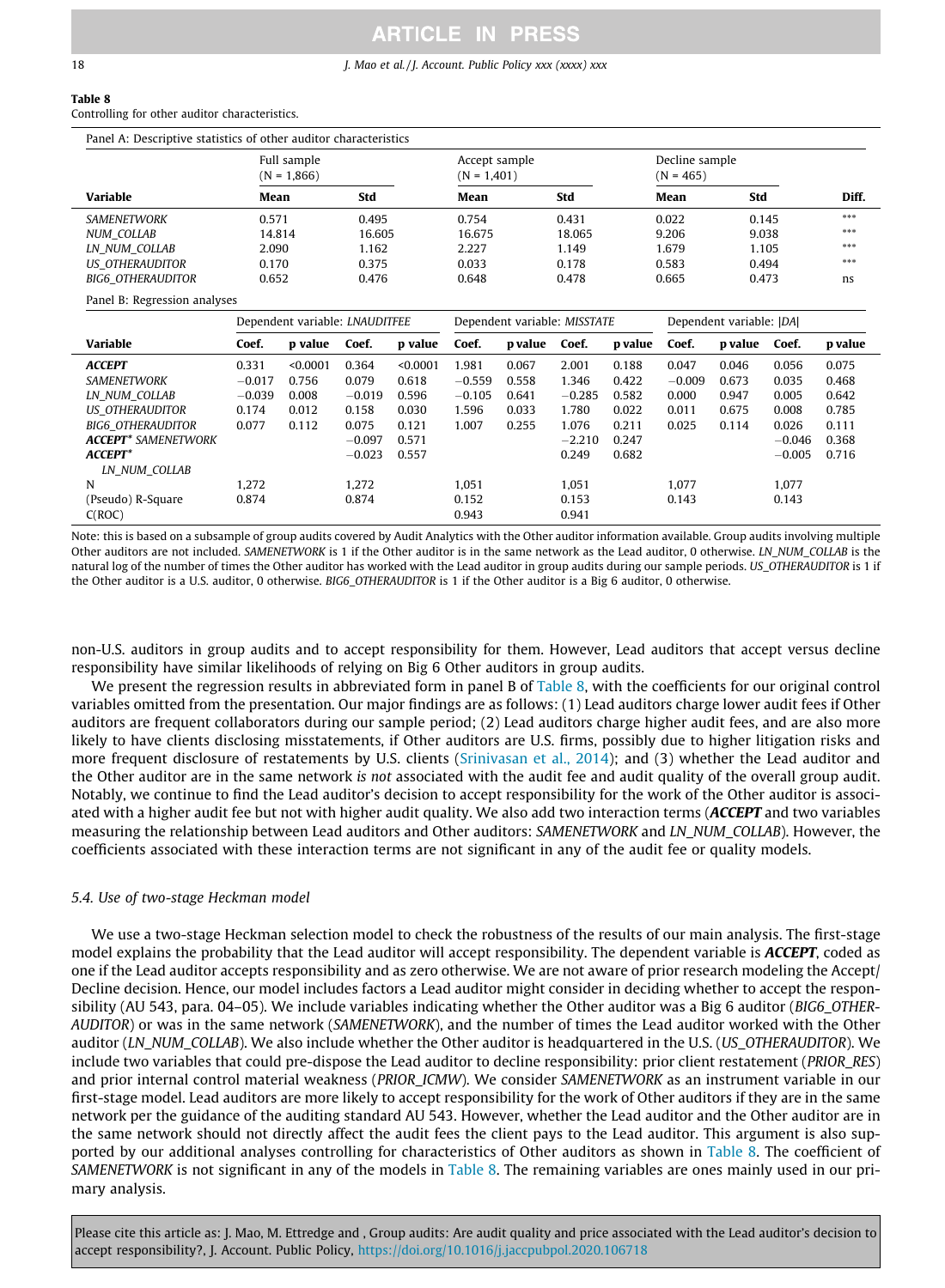#### J. Mao et al. / J. Account. Public Policy xxx (xxxx) xxx 19

#### <span id="page-18-0"></span>Table 9

Ĭ.

Heckman two-stage models.

Panel A: First-stage model explaining Lead auditor's decision to accept responsibility for the work of Other auditors

| <b>Variable</b>          | Coef.    | t Stat. | p value  |
|--------------------------|----------|---------|----------|
| Intercept                | 2.561    | 8.169   | 0.004    |
| <b>SAMENETWORK</b>       | 4.606    | 99.186  | < 0.0001 |
| <b>LN NUM COLLAB</b>     | 0.502    | 14.489  | 0.000    |
| <b>US OTHERAUDITOR</b>   | $-2.279$ | 42.030  | < 0.0001 |
| <b>BIG6 OTHERAUDITOR</b> | $-1.748$ | 18.619  | < 0.0001 |
| <b>BIGGAUDITOR</b>       | $-1.036$ | 11.999  | 0.001    |
| <b>PRIOR RES</b>         | 0.235    | 0.443   | 0.506    |
| <b>PRIOR ICMW</b>        | $-0.353$ | 2.054   | 0.152    |
| <b>FRGN</b>              | $-0.249$ | 0.821   | 0.365    |
| <b>LNBUSSEGNUM</b>       | $-0.740$ | 9.448   | 0.002    |
| <b>LNGEOSEGNUM</b>       | $-0.536$ | 9.488   | 0.002    |
| MA                       | $-0.211$ | 0.494   | 0.482    |
| <b>ROA</b>               | $-0.194$ | 0.168   | 0.682    |
| LOSS                     | 0.035    | 0.023   | 0.881    |
| <b>LEVERAGE</b>          | $-0.365$ | 0.270   | 0.603    |
| <b>SPECIAL ITEM</b>      | 0.357    | 2.161   | 0.142    |
| <b>LNASSET</b>           | 0.046    | 0.380   | 0.538    |
| <b>LNFIRMAGE</b>         | $-0.351$ | 3.930   | 0.047    |
| <b>INVREC AT</b>         | $-0.224$ | 0.080   | 0.778    |
| <b>BTM</b>               | 0.133    | 3.568   | 0.059    |
| CFO LAGAT                | $-1.322$ | 1.757   | 0.185    |
| LOC USA                  | 0.447    | 1.685   | 0.194    |
| <b>Year Dummies</b>      | Yes      |         |          |
| <b>Industry Dummies</b>  | Yes      |         |          |
| N                        | 1,282    |         |          |
| Pseudo R-square          | 0.592    |         |          |
| C(ROC)                   | 0.992    |         |          |

Panel B: Audit fee regression

| <b>Variable</b>                                       | Coef.    | t Stat.  | p value                  |
|-------------------------------------------------------|----------|----------|--------------------------|
| Intercept                                             | 9.698    | 44.160   | < 0.0001                 |
| <b>ACCEPT</b>                                         | 0.227    | 3.130    | 0.002                    |
| <b>INDUSTRYSPECIALIST</b>                             | 0.233    | 3.810    | 0.000                    |
| <b>LNASSET</b>                                        | 0.515    | 48.890   | < 0.0001                 |
| LOSS                                                  | 0.156    | 4.650    | < 0.0001                 |
| <b>LEVERAGE</b>                                       | 0.039    | 0.440    | 0.661                    |
| BIG6                                                  | 0.402    | 8.870    | < 0.0001                 |
| <b>LNBUSSEGNUM</b>                                    | $-0.007$ | $-0.270$ | 0.785                    |
| <b>LNGEOSEGNUM</b>                                    | 0.003    | 0.090    | 0.925                    |
| <b>ISSUE</b>                                          | 0.081    | 1.780    | 0.075                    |
| SPECIAL ITEM                                          | 0.161    | 4.870    | < 0.0001                 |
| AO UQ                                                 | $-0.039$ | $-1.040$ | 0.299                    |
| <b>OUICKRATIO</b>                                     | $-0.015$ | $-1.960$ | 0.050                    |
| <b>BTM</b>                                            | $-0.075$ | $-4.450$ | < 0.0001                 |
| ΜA                                                    | $-0.004$ | $-0.110$ | 0.916                    |
| <b>INVREC AT</b>                                      | 0.573    | 4.930    | < 0.0001                 |
| <b>BUSY</b>                                           | $-0.101$ | $-2,750$ | 0.006                    |
| <b>FRGN</b>                                           | 0.132    | 3.100    | 0.002                    |
| <b>FIRSTAUDIT</b>                                     | $-0.046$ | $-0.830$ | 0.406                    |
| DA                                                    | 0.212    | 3.500    | 0.001                    |
| <b>ICMW</b>                                           | 0.226    | 5.450    | < 0.0001                 |
| LOC USA                                               | 0.241    | 5.680    | < 0.0001                 |
| <b>IMR</b>                                            | 0.033    | 0.200    | 0.840                    |
| Year Dummies                                          | Yes      |          |                          |
| <b>Industry Dummies</b>                               | Yes      |          |                          |
| N                                                     | 1,248    |          |                          |
| R-Square                                              | 0.878    |          |                          |
| <b>Panel C:</b> Audit quality regression-Misstatement |          |          |                          |
| <b>Variable</b>                                       | Coef.    | t Stat.  | p value                  |
| Intercept                                             | $-7.968$ | 10.074   | 0.002                    |
| <b>ACCEPT</b>                                         | 1.585    | 1.710    | 0.191                    |
| <b>PRIORMISSTATE</b>                                  | 3.088    | 33.172   | < 0.0001                 |
|                                                       |          |          | (continued on next page) |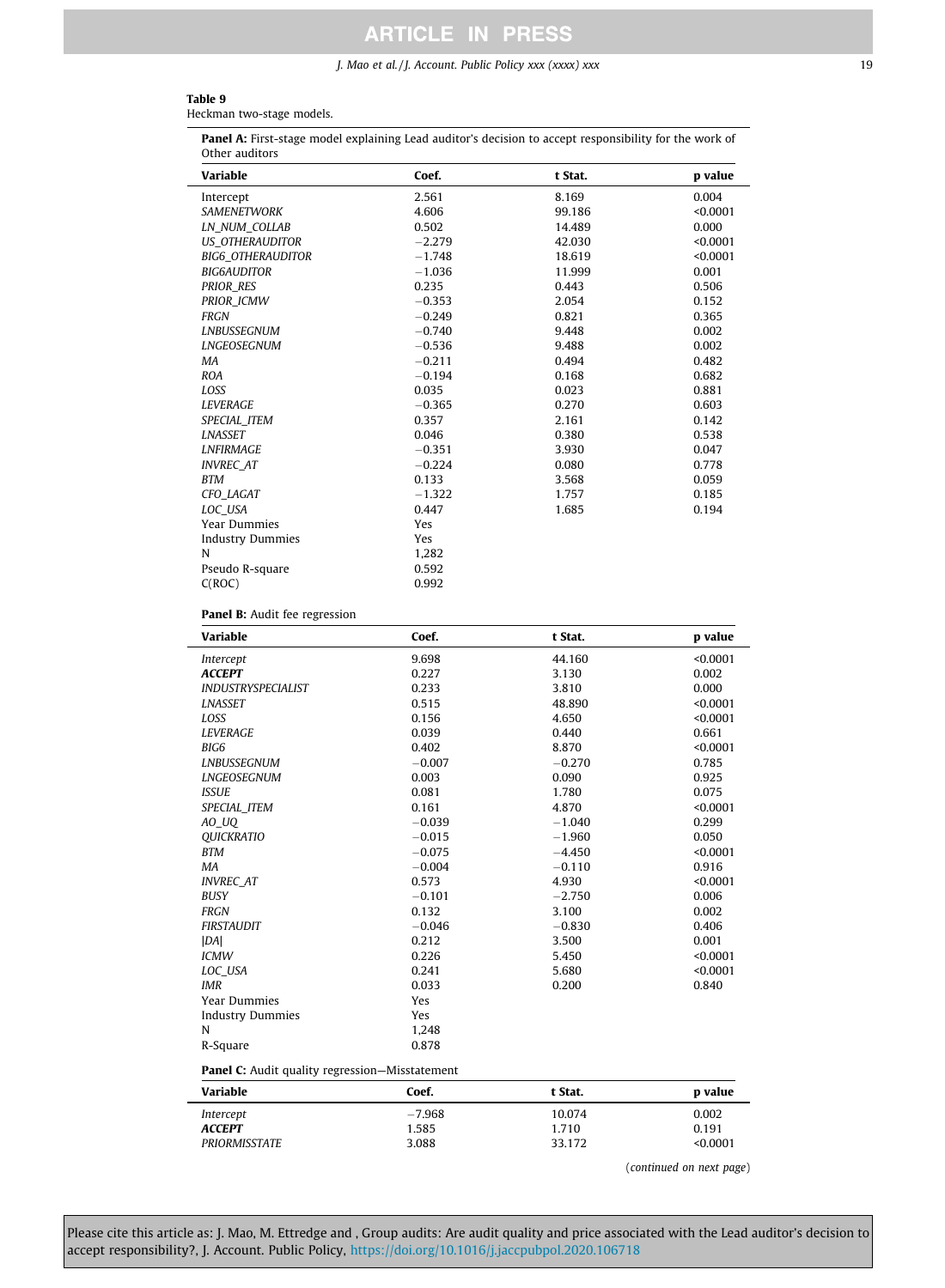#### 20 J. Mao et al. / J. Account. Public Policy xxx (xxxx) xxx

#### Table 9 (continued)

| <b>Panel C:</b> Audit quality regression-Misstatement |          |         |         |  |  |
|-------------------------------------------------------|----------|---------|---------|--|--|
| Variable                                              | Coef.    | t Stat. | p value |  |  |
| BIG6                                                  | $-1.659$ | 5.176   | 0.023   |  |  |
| SE NYSE                                               | $-0.919$ | 0.930   | 0.335   |  |  |
| <b>SE AMEX</b>                                        | 1.078    | 1.213   | 0.271   |  |  |
| SE NASDAO                                             | $-0.409$ | 0.252   | 0.616   |  |  |
| <b>LNASSET</b>                                        | 0.143    | 1.218   | 0.270   |  |  |
| LOSS                                                  | 0.315    | 0.241   | 0.623   |  |  |
| MA                                                    | 0.248    | 0.213   | 0.645   |  |  |
| <b>ICMW</b>                                           | 1.629    | 10.741  | 0.001   |  |  |
| <b>BTM</b>                                            | $-0.063$ | 0.111   | 0.740   |  |  |
| <b>ROA</b>                                            | 0.176    | 0.181   | 0.671   |  |  |
| <b>LEVERAGE</b>                                       | $-0.775$ | 0.505   | 0.477   |  |  |
| <b>RESTRUCT</b>                                       | 0.450    | 0.605   | 0.437   |  |  |
| <b>FRGN</b>                                           | 0.109    | 0.039   | 0.844   |  |  |
| <b>LNBUSSEGNUM</b>                                    | 0.155    | 0.149   | 0.700   |  |  |
| <b>LNGEOSEGNUM</b>                                    | 0.085    | 0.067   | 0.795   |  |  |
| SPECIAL ITEM                                          | 0.555    | 1.033   | 0.310   |  |  |
| <b>ISSUE</b>                                          | 2.408    | 5.303   | 0.021   |  |  |
| <b>LNFIRMAGE</b>                                      | $-0.298$ | 1.135   | 0.287   |  |  |
| LOC USA                                               | 1.879    | 10.526  | 0.001   |  |  |
| <b>IMR</b>                                            | 2.782    | 0.906   | 0.341   |  |  |
| <b>Year Dummies</b>                                   | Yes      |         |         |  |  |
| <b>Industry Dummies</b>                               | Yes      |         |         |  |  |
| N                                                     | 1,025    |         |         |  |  |
| Pseudo R-square                                       | 0.153    |         |         |  |  |
| C(ROC)                                                | 0.939    |         |         |  |  |

Panel D: Audit quality regression-Discretionary accruals

| Variable                  | Coef.    | t Stat.  | p value |
|---------------------------|----------|----------|---------|
| Intercept                 | 0.252    | 1.770    | 0.077   |
| <b>ACCEPT</b>             | 0.067    | 2.220    | 0.027   |
| <b>OFFICESIZE</b>         | $-0.012$ | $-1.730$ | 0.085   |
| <b>INFLUENCE</b>          | 0.005    | 0.090    | 0.927   |
| <b>FIRSTAUDIT</b>         | $-0.011$ | $-0.580$ | 0.561   |
| <b>INDUSTRYSPECIALIST</b> | $-0.006$ | $-0.250$ | 0.800   |
| <b>LNBUSSEGNUM</b>        | $-0.017$ | $-1.300$ | 0.195   |
| <b>LNGEOSEGNUM</b>        | $-0.005$ | $-0.410$ | 0.681   |
| <b>LNASSET</b>            | $-0.001$ | $-0.200$ | 0.844   |
| <b>SALESGROWTH</b>        | $-0.004$ | $-0.150$ | 0.882   |
| <b>SALESVOLATILITY</b>    | $-0.001$ | $-0.130$ | 0.893   |
| <b>CFO LAGAT</b>          | $-0.117$ | $-1.450$ | 0.148   |
| <b>CFOVOLATILITY</b>      | 0.003    | 0.970    | 0.331   |
| <b>ICMW</b>               | 0.036    | 1.560    | 0.119   |
| <b>LEVERAGE</b>           | 0.028    | 0.880    | 0.378   |
| LOSS <sub>2</sub>         | 0.000    | 0.010    | 0.989   |
| BIG6                      | 0.012    | 0.470    | 0.637   |
| <b>ALTMANZ</b>            | $-0.001$ | $-0.340$ | 0.731   |
| <b>BTM</b>                | $-0.002$ | $-0.350$ | 0.730   |
| <b>RETVOL</b>             | 0.373    | 2.970    | 0.003   |
| LOC USA                   | 0.006    | 0.410    | 0.683   |
| <b>IMR</b>                | 0.072    | 1.170    | 0.243   |
| <b>Year Dummies</b>       | Yes      |          |         |
| <b>Industry Dummies</b>   | Yes      |          |         |
| N                         | 1,072    |          |         |
| R-Square                  | 0.142    |          |         |

Note: SAMENETWORK is 1 if the Other auditor is in the same network as the Lead auditor, 0 otherwise. LN\_NUM\_COLLAB is the natural log of the number of times the Other auditor has worked with the Lead auditor in group audits during our sample periods. US\_OTHERAUDITOR is 1 if the Other auditor is a U.S. auditor, 0 otherwise. BIG6\_OTHERAUDITOR is 1 if the Other auditor is a Big 6 auditor, 0 otherwise. PRIOR\_RES is 1 if the client disclosed a restatement in prior year, 0 otherwise. PRIOR\_ICMW is 1 if the client has any internal control material weakness as disclosed in the SOX 302 disclosure or SOX 404 internal control reports, 0 otherwise. All others are defined before.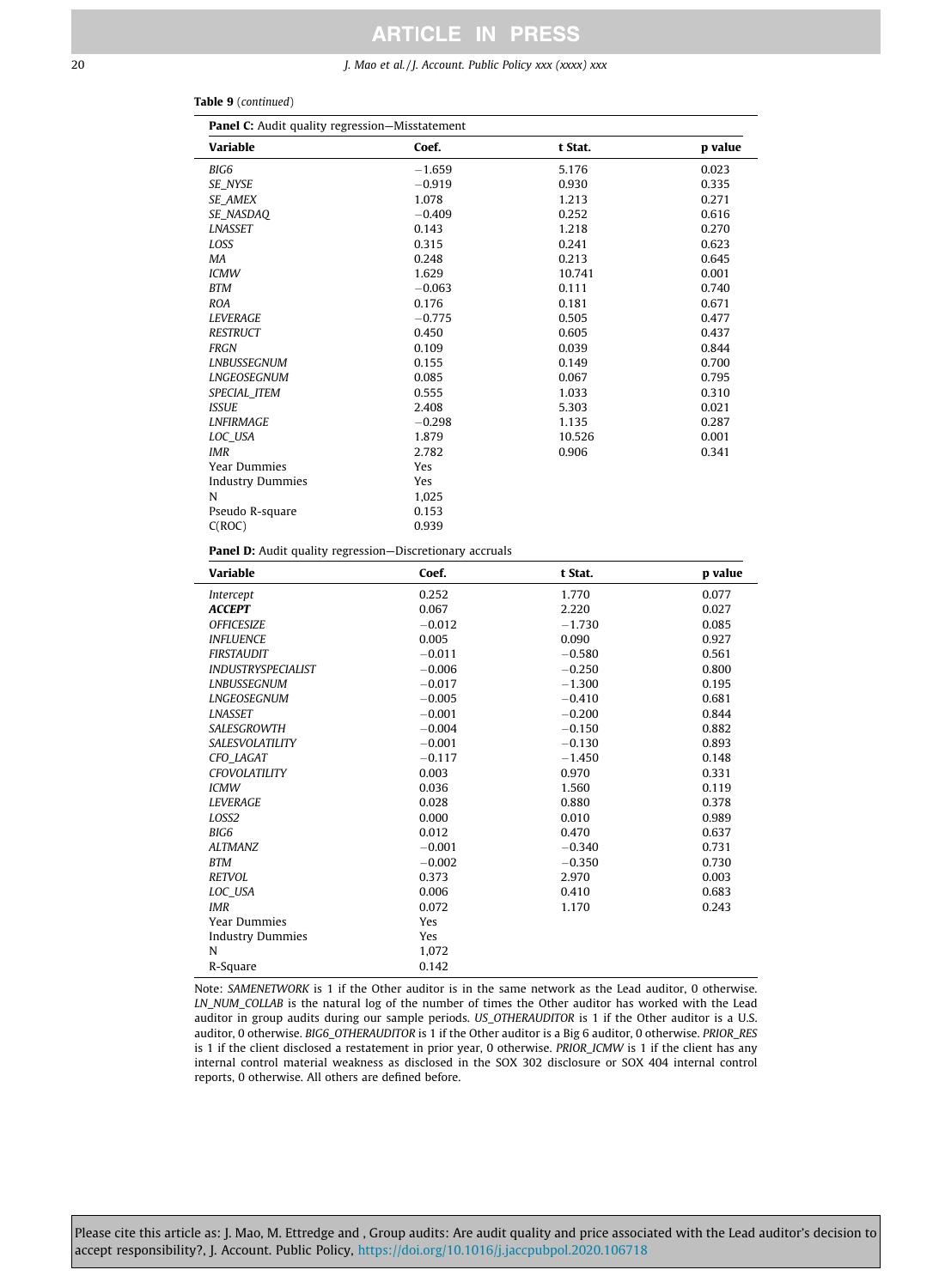#### J. Mao et al. / J. Account. Public Policy xxx (xxxx) xxx 21

<span id="page-20-0"></span>[Table 9,](#page-18-0) panel A reports the results for the first-stage model. All four of the variables motivated by the auditing literature are significant. Notably, we document that Lead auditors are more likely to accept responsibility for Other auditors who belong to their own networks and are their frequent collaborators. They also tend to accept responsibility for non-U.S. auditors and non-Big 6 auditors. Neither PRIOR\_RES nor PRIOR ICMW is significant. The ROC statistic of 0.992 suggests that our first-stage model has very high explanatory value.

We include the inverse Mills ratio (IMR) computed from our first-stage model in the audit price and quality models. As shown in panels B-D of [Table 9](#page-18-0), the IMR variable is not significant in any of the models, which suggests the relationships between the Accept/Decline decision and audit pricing and audit quality are not driven primarily by underlying characteristics of clients and Other auditors. Notably, the coefficient of **ACCEPT** remains positive and significant in the audit fee model (panel B), insignificant in the misstatement model (panel C), and positive and significant in the discretionary accrual model (panel D).

#### 5.5. Voluntary versus mandatory disclosure of Lead auditor acceptance status

As discussed previously, Form 2 disclosure of Other auditors' participation is only mandatory for Other auditors that do not serve as Lead auditors for any U.S. issuers. In additional analyses, we delete engagements associated with mandatory disclosures in Form 2 (i.e., Other auditors that do not have any U.S. issuers as identified in the Audit Analytics Audit Opinion dataset), and then include only engagements characterized by voluntary disclosures in the Accept sample. We again find that Lead auditors in the Accept sample charge higher auditor fees (coefficient of  $ACCEPT = 0.475$ , p value < 0.0001) than those in the Decline sample. Once again, we find that audit quality is no higher for the Accept sample, as evidenced by the accrual analysis.<sup>34</sup>

In additional untabulated analyses, we delete engagements characterized by voluntary Form 2 disclosures, and then include only engagements characterized by mandatory disclosures in the Accept sample (i.e., the Other auditors that have no U.S. issuers). We again find that Lead auditors in the Accept sample charge higher audit fees (coefficient of ACCEPT = 0.267, p value < 0.0001) and do not provide higher quality audits. In summary, we find the same results as in the main analyses, whether or not the "accept responsibility" sample is based on mandatory or voluntary disclosure of Other auditors in Form 2. These results suggest that Lead auditors accepting responsibility might charge higher risk premiums because of litigation concerns rather than as compensation for additional audit effort that could improve audit quality. Alternatively, a Lead auditor accepting responsibility may exert more effort, but that effort is not associated with improved audit quality.

#### 5.6. Home countries of Other auditors

Differences in culture, language, knowledge of U.S. SEC and PCAOB rules, and other factors may predispose Lead auditors to accept responsibility for the work of Other auditors in certain countries but not in others. Our main analyses control for the home country of the client. We assess the sensitivity of our results by alternatively replacing these controls with (1) indicator variables for the top 10 countries of origin for Lead auditors and Other auditors, and (2) the rule of law index in each country [\(Burke et al., 2018](#page-23-0)). We also perform some of our analyses using a sample of clients of U.S. Lead auditors only.<sup>35</sup> Consistent with the results of our main analyses, these un-tabulated results continue to suggest that Lead auditors accepting responsibility charge higher fees but may not increase audit quality.

#### 6. Conclusion

In a group audit, the Lead auditor certifies that financial statements are in conformity with U.S. GAAP and that the audit was conducted in accordance with PCAOB standards. An agency problem arises because Lead auditors often must rely on the work of Other auditors, especially in the case of clients with foreign subsidiaries. Because national laws on ownership and practice vary across jurisdictions, and due to geographic separation, Lead auditors have limited ability to control Other auditors' actions. This has led to PCAOB concern that group audits may be of lower quality. The PCAOB also has been concerned that the quality of group audits may differ depending on whether the Lead auditor accepts or declines responsibility for the work done by Other auditors, as allowed by PCAOB standards. Finally, the PCAOB has been concerned with the venue through which Lead auditors and Other auditors disclose their participation in group audits, including whether the Lead auditors accept or decline responsibility. The PCAOB has expressed these concerns, and attempted to mitigate them, through a series of proposals and new guidance ([PCAOB, 2010, 2011a, 2011b, 2011c, 2013, 2015a,](#page-23-0) [2015b, 2016a\)](#page-23-0).

In this study we provide evidence bearing upon the PCAOB's concerns during a sample period in which the SEC considered existing disclosure of group audit arrangements to be opaque and in need of improvement. We examine two types of group audits identified through two existing disclosures of participation by Other auditors and Lead auditors (PCAOB Form 2 and

<sup>&</sup>lt;sup>34</sup> We could not estimate the misstatement model due to quasi-complete separation problems caused by the small sample size using the subsamples.

<sup>&</sup>lt;sup>35</sup> We thank an anonymous reviewer for suggesting this analysis.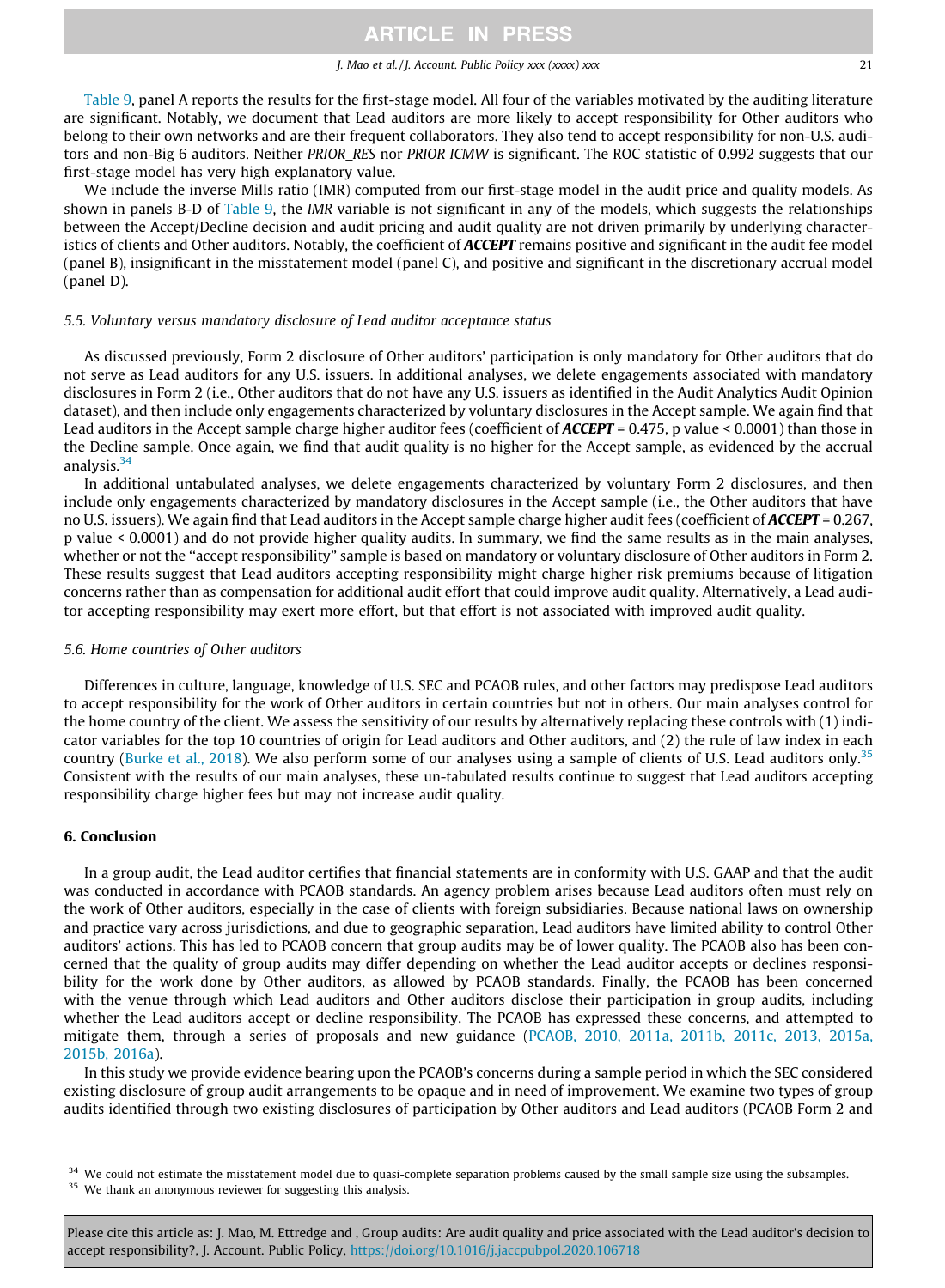#### <span id="page-21-0"></span>22 J. Mao et al. / J. Account. Public Policy xxx (xxxx) xxx

the audit report). Lead auditors on some group engagements accept responsibility for work performed by Other auditors as disclosed in Form 2. Lead auditors on other group engagements explicitly decline to accept responsibility for work done by Other auditors, via language in their audit reports. Using a sample of U.S listed companies, all of which experience group audits, we find that Lead auditors that accept responsibility (disclosed in Form 2) charge higher audit fees than Lead auditors who do not assume responsibility for the work of Other auditors. However, despite charging higher audit fees, Lead auditors that accept responsibility are not associated with higher quality group audits, and in some cases might even be associated with lower quality audits. Importantly, our findings hold after controlling for client characteristics, self-selection, voluntary versus mandatory disclosure of Other auditors' identity, and the home country of Other auditors. We caution that data limitations prevent us from establishing causal associations of Lead auditors' acceptance decisions with audit fees, audit quality, and clients' financial reporting quality,

We attribute the higher audit fees associated with group audits identified through Form 2 disclosures to Lead auditors' performance of incremental audit steps when accepting full responsibility, and perhaps to perceptions of higher litigation risks. Lead auditors that accept responsibility might charge higher risk premiums rather than putting more effort into their audits. Alternatively, Lead auditors accepting responsibility do exert greater effort, but that effort is not effective in motivating and guiding Other auditors to improve their audits of client components. These results are robust to several additional analyses and suggest a phenomenon that warrants continued PCAOB scrutiny and additional academic research.

#### Acknowledgements

We thank Joseph H. Schroeder from Indiana University, Chan Li from University of Kansas, and Joshua L. Gunn from University of Pittsburg for helpful comments and suggestions for an earlier version of this paper. We are especially grateful to Marco Trombetta (Editor-in-Chief), Divesh S. Sharma (Editor), and two anonymous reviewers for providing suggestions that helped us substantially improve the quality of our paper.

#### Appendix A. Example Form 2 item 4.2 disclosure

|                                                                                                                         | Italicized terms are defined in PCAOB Rule 1001. The Firm must apply those definitions in completing this Form.                                                                                                                                                             |  |  |  |
|-------------------------------------------------------------------------------------------------------------------------|-----------------------------------------------------------------------------------------------------------------------------------------------------------------------------------------------------------------------------------------------------------------------------|--|--|--|
|                                                                                                                         | ITEM 4.2 - AUDIT REPORTS WITH RESPECT TO WHICH THE FIRM PLAYED A SUBSTANTIAL ROLE DURING THE REPORTING PERIOD                                                                                                                                                               |  |  |  |
| to which the Firm did so -                                                                                              | a. If no issuers are identified in response to Item 4.1.a, but the Firm played a substantial role in the preparation or furnishing of an<br>audit report that was issued during the reporting period, provide the following information concerning each issuer with respect |  |  |  |
| Note: If the Firm identifies any <i>issuer</i> in response to Item 4.1, the Firm need not respond to Item 4.2.          |                                                                                                                                                                                                                                                                             |  |  |  |
| Note: In responding to Item 4.2, do not list any <i>issuer</i> more than once.                                          |                                                                                                                                                                                                                                                                             |  |  |  |
|                                                                                                                         |                                                                                                                                                                                                                                                                             |  |  |  |
| 1. Issuer name<br>China Billingual Technology and Education Group Inc.                                                  |                                                                                                                                                                                                                                                                             |  |  |  |
|                                                                                                                         |                                                                                                                                                                                                                                                                             |  |  |  |
| 2. Issuer CIK (Central Index Key) number, if any<br>0001470129                                                          | $\Box$ Check here, if none                                                                                                                                                                                                                                                  |  |  |  |
| 3. Name of the registered public accounting firm that issued the audit report(s)<br>Child, Van Wagoner & Bradshaw, PLLC |                                                                                                                                                                                                                                                                             |  |  |  |
|                                                                                                                         | 4. The end date(s) of the fiscal period(s) covered by the financial statements that were the subject of the audit report(s)                                                                                                                                                 |  |  |  |
| 8/31/2011                                                                                                               |                                                                                                                                                                                                                                                                             |  |  |  |
| 5. Substantial role played by the Firm with respect to the<br>audit report(s)                                           | If other is selected, please enter substantial role played<br>below -                                                                                                                                                                                                       |  |  |  |
| <b>Audit Issuer Subsidiary</b>                                                                                          |                                                                                                                                                                                                                                                                             |  |  |  |

Note: This Form 2 was filed by Tom Chan & Co. (the Other auditor in Hong Kong), who helped Child, Van Wagoner & Bradshaw, PLLC (the Lead auditor in the U.S.) audit its issuer client China Bilingual Technology for the fiscal year ended August 31, 2011 .

Item 4.1 lists audit reports issued by the Other auditor.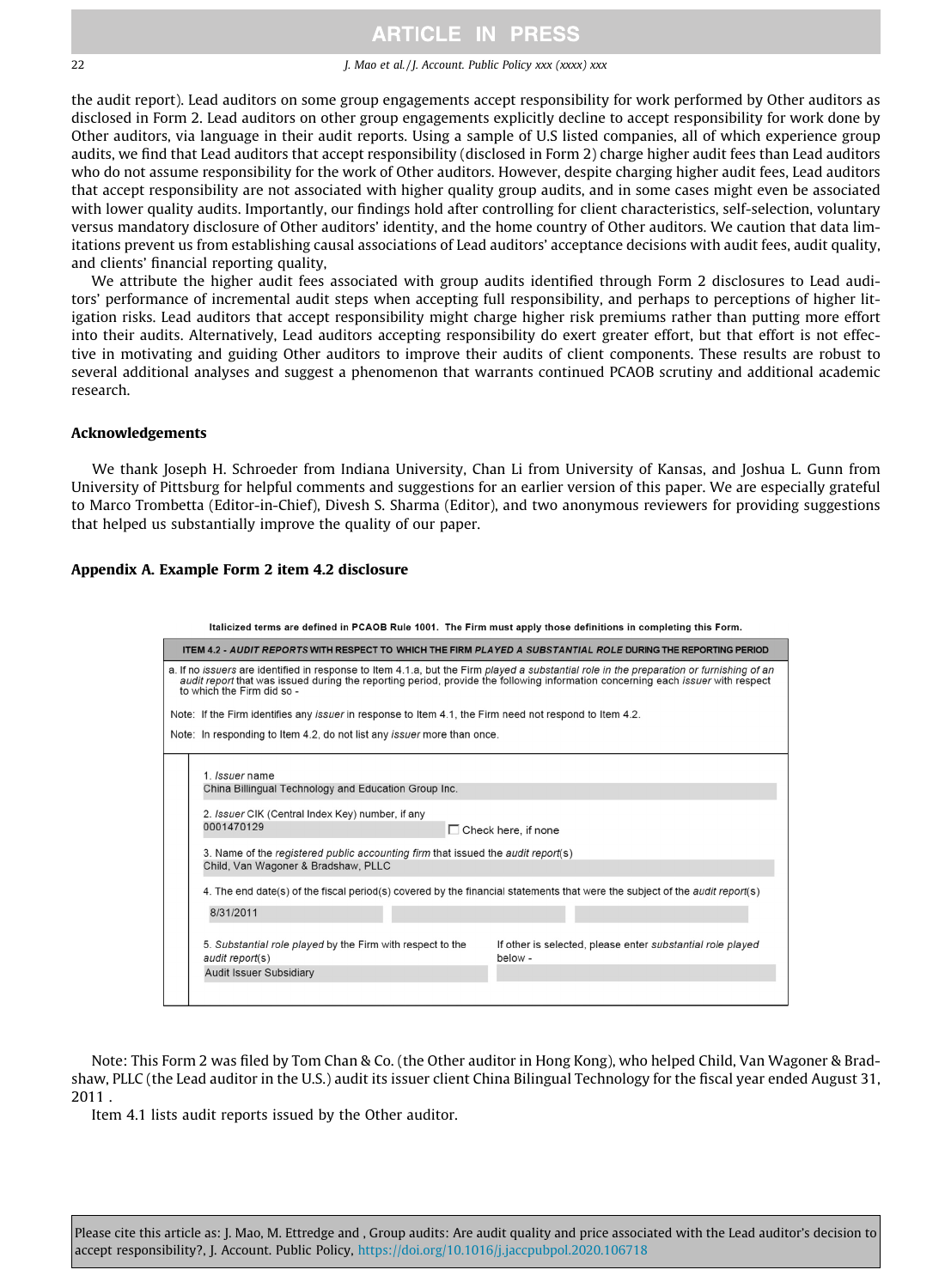## J. Mao et al. / J. Account. Public Policy xxx (xxxx) xxx 23

## Appendix B. Variable definitions

| Variable                                 | <b>Definition</b>                                                                                                                                                                |
|------------------------------------------|----------------------------------------------------------------------------------------------------------------------------------------------------------------------------------|
| <b>Dependent variables</b>               |                                                                                                                                                                                  |
| <b>LNAUDITFEE</b>                        | = Natural log of total audit fees paid by clients to the Lead auditor in year t                                                                                                  |
| <b>MISSTATE</b>                          | = 1 if the client's financial statement in year t is subsequently restated as disclosed in its 8-K                                                                               |
|                                          | item 4.02 (Non-Reliance on Previously Issued Financial Statements or a Related Audit Report                                                                                      |
|                                          | or Completed Interim Review), 0 otherwise                                                                                                                                        |
| DA                                       | The absolute value of performance-matched discretionary accruals<br>$=$                                                                                                          |
| <b>Independent variables</b>             |                                                                                                                                                                                  |
| <b>ACCEPT</b>                            | = 1 if a Lead auditor accepts responsibility for the work of Other auditors in year t, as disclosed                                                                              |
|                                          | in the PCAOB Form 2, and is coded as 0 if a Lead auditor declines to accept responsibility for                                                                                   |
|                                          | the work of Other auditors in year t, as disclosed in the audit report                                                                                                           |
| Control variables in the audit fee model |                                                                                                                                                                                  |
|                                          | $INDUSTRYSPECIALIST = 1$ if the Lead auditor has the largest market share in the client's industry in year t based on                                                            |
|                                          | total fees, 0 otherwise                                                                                                                                                          |
| LNASSET                                  | = Natural log of total assets of the client in year t                                                                                                                            |
| LOSS                                     | $= 1$ if the client reports negative net income in year t, 0 otherwise                                                                                                           |
| <b>LEVERAGE</b>                          | = Total debt divided by total assets in year t, (DLTT + DLC)/AT                                                                                                                  |
| BIG6                                     | = 1 if the Lead auditor is a Big 6 firm (PwC, EY, KPMG, Deloitte, Grant Thornton, and BDO), 0                                                                                    |
|                                          | otherwise                                                                                                                                                                        |
| <i><b>LNBUSSEGNUM</b></i>                | = Natural log of the number of business segments                                                                                                                                 |
| LNGEOSEGNUM                              | = Natural log of the number of geographic segments                                                                                                                               |
| <b>ISSUE</b>                             | = 1 if sale of common and preferred stock (SSTK) or long-term debt/issuance (DLTIS) is greater                                                                                   |
|                                          | than zero, 0 otherwise                                                                                                                                                           |
| SPECIAL_ITEM                             | 1 if the client reports special items (non-zero SPI) in year t, 0 otherwise<br>$=$                                                                                               |
| $AO$ $UQ$                                | 1 if the client receives an unqualified opinion from the Lead auditor, 0 otherwise<br>$=$                                                                                        |
| <b>QUICKRATIO</b>                        | (Total current assets minus inventory) divided by total assets, (ACT-INVT)/LCT<br>$=$                                                                                            |
| BTM                                      | = Book value of equity divided by market value of equity, SEQ/ (CSHO *PRCC_F)                                                                                                    |
| ΜA                                       | $=$ 1 if the client is involved in any merger/acquisition activity (AQS), 0 otherwise<br>The sum of inventory and account receivable divided by total assets, $(INVT + RECT)/AT$ |
| <b>INVREC_AT</b><br>BUSY                 | $=$<br>= 1 if the fiscal year is ended in December, 0 otherwise                                                                                                                  |
| <b>FRGN</b>                              | = 1 if pre-tax income from foreign operations (PIFO) is non-zero, 0 otherwise                                                                                                    |
| <b>FIRSTAUDIT</b>                        | $=$ 1 if the Lead auditor is in the first-year engagement with the client, 0 otherwise                                                                                           |
| DA                                       | The absolute value of performance-matched discretionary accruals<br>$=$                                                                                                          |
| ICMW                                     | = 1 if the client has material weaknesses in SOX302 reports or SOX404a or SOX404b reports, 0                                                                                     |
|                                          | otherwise                                                                                                                                                                        |
| LOC_USA                                  | = 1 if the client is headquartered in the U.S., 0 otherwise                                                                                                                      |
|                                          | Additional controls in the misstatement model                                                                                                                                    |
| PRIORMISSTATE                            | = 1 if the prior year's financial statement is subsequently restated, 0 otherwise                                                                                                |
| SE_NYSE                                  | = 1 if the client is listed on NYSE, 0 otherwise                                                                                                                                 |
| SE_AMEX                                  | = 1 if the client is listed on AMEX, 0 otherwise                                                                                                                                 |
| SE_NASDAQ                                | = 1 if the client is listed on NASDAQ, 0 otherwise                                                                                                                               |
| <b>ROA</b>                               | = Income before extraordinary items divided by total assets, IB/AT                                                                                                               |
| <b>RESTRUCT</b>                          | $=$ 1 if the client has any restructuring activity, 0 otherwise                                                                                                                  |
| LNFIRMAGE                                | = Natural log of the number of years the client is in Compustat                                                                                                                  |
| Additional controls in the accrual model |                                                                                                                                                                                  |
| <b>OFFICESIZE</b>                        | Natural log of the total fees collected by the Lead auditor' office from all clients in year t<br>$=$                                                                            |
| <b>INFLUENCE</b>                         | = Total fees from the client divided by total fees collected by the Lead auditor's office from all                                                                               |
|                                          | clients in year t                                                                                                                                                                |
| SALESGROWTH                              | = One-year growth rate in sales revenue. The maximum value is winsorized at 2, following                                                                                         |
|                                          | Francis and Yu (2009)                                                                                                                                                            |
| SALESVOLATILITY                          | Standard deviation of sales revenue. The maximum value is winsorized at 10, following                                                                                            |
|                                          | Francis and Yu (2009)                                                                                                                                                            |
| CFO_LAGAT                                | Cash flow from operations divided by lagged assets                                                                                                                               |
| CFOVOLATILITY                            | Standard deviation of cash flow from operations. The maximum value is winsorized at 10,<br>$=$                                                                                   |
|                                          | following Francis and Yu (2009)                                                                                                                                                  |

(continued on next page)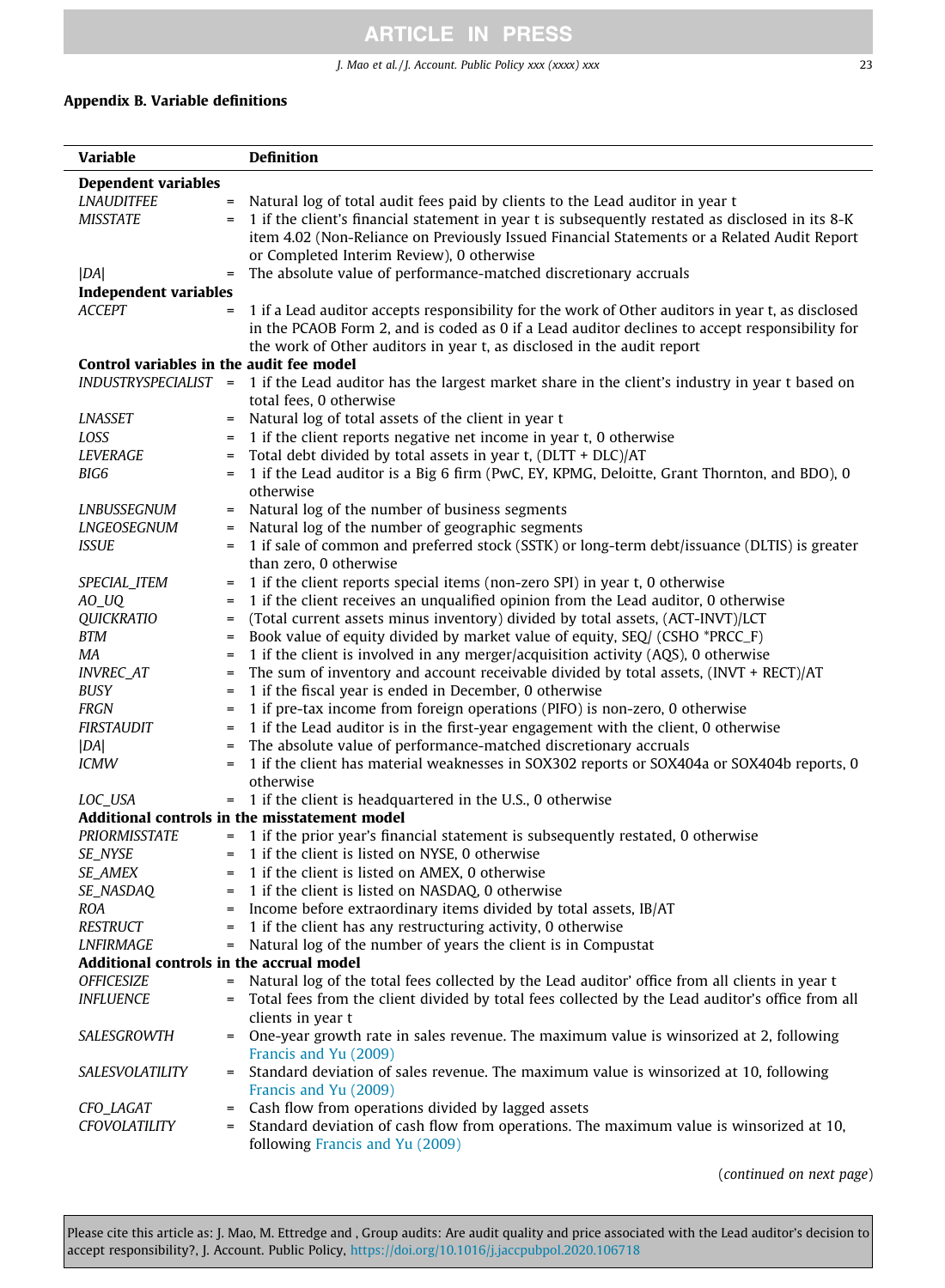<span id="page-23-0"></span>24 J. Mao et al. / J. Account. Public Policy xxx (xxxx) xxx

#### Appendix B (continued)

| Variable      | <b>Definition</b>                                                                                                                                                                                 |
|---------------|---------------------------------------------------------------------------------------------------------------------------------------------------------------------------------------------------|
| LOSS2         | $=$ 1 if the operating income after depreciation is negative, 0 otherwise                                                                                                                         |
| ALTMANZ       | $=$ The Altman Z-score, a measure of the probability of bankruptcy, with a lower value indicating<br>greater financial distress AltmanZ = $(1.2*(ACT-LCT)/AT + 1.4*RE/AT + 3.3*EBIT/AT + 0.6*CSH$ |
|               | $O*PRCC_F/LT + 0.999*SALE/AT)$                                                                                                                                                                    |
| <b>RETVOL</b> | = Standard deviation of the client's 12 monthly stock return for the current fiscal year                                                                                                          |

#### References

- American Institute of Certified Public Accountants (AICPA), 1972. Part of Audit Performed by Other Independent Auditors AU Section 543. [http://www.](http://www.aicpa.org/Research/Standards/AuditAttest/DownloadableDocuments/AU-00543.pdf) [aicpa.org/Research/Standards/AuditAttest/DownloadableDocuments/AU-00543.pdf](http://www.aicpa.org/Research/Standards/AuditAttest/DownloadableDocuments/AU-00543.pdf).
- AICPA. American Institute of Certified Public Accountants (AICPA), 2011. Substantive Differences between the International Standards on Auditing and Generally Accepted Auditing Standards, [https://www.aicpa.org/InterestAreas/FRC/AuditAttest/DownloadableDocuments/Clarity/Substantive\\_](https://www.aicpa.org/InterestAreas/FRC/AuditAttest/DownloadableDocuments/Clarity/Substantive_Differences_ISA_GASS.pdf) [Differences\\_ISA\\_GASS.pdf.](https://www.aicpa.org/InterestAreas/FRC/AuditAttest/DownloadableDocuments/Clarity/Substantive_Differences_ISA_GASS.pdf)

[Bronson, S.N.A., Ghosh, A., Hogan, C.E., 2017. Audit fee differential, audit effort, and litigation risk: An examination of ADR firms. Contemp. Accounting Res.](http://refhub.elsevier.com/S0278-4254(18)30195-9/h0015) [34 \(1\), 83–117](http://refhub.elsevier.com/S0278-4254(18)30195-9/h0015).

Burke, J., Hoitash, R., Hoitash, U., 2018. The use and characteristics of component auditors: Implications for US audits. Available at SSRN 3240212.

- [Carson, E., 2009. Industry specialization by global audit firm network. The Accounting Rev. 84 \(2\), 355–382](http://refhub.elsevier.com/S0278-4254(18)30195-9/h0025).<br>Carson, E., Simnett, R., Vanstraelen, A., Trompter, G., 2016. Assessing initiatives to improve the quality of gro EconomicAndRiskAnalysis/CEA/Documents/quality-of-group-audits-Carson-Simnett-Trompeter-Vanstraelen.pdf.
- Center for Audit Quality (CAQ), 2012. Comment letter in response to PCAOB request for public comment: Improving the transparency of audits: proposed amendments to PCAOB auditing standards and Form 2, PCAOB Rulemaking Docket Matter No. 29. [https://pcaobus.org/Rulemaking/docket029/](https://pcaobus.org/Rulemaking/docket029/035b_caq.pdf) [035b\\_caq.pdf](https://pcaobus.org/Rulemaking/docket029/035b_caq.pdf).

Choi, K., Kim, C., Kim, J.B., Zang, Y., 2010. Audit office size, audit quality, and audit pricing. Auditing: A J. Pract. Theory 29 (1), 73–97. [https://doi.org/10.2308/](https://doi.org/10.2308/aud.2010.29.1.73) [aud.2010.29.1.73.](https://doi.org/10.2308/aud.2010.29.1.73)

[Czerney, K., Schmidt, J.J., Thompson, A.M., 2014. Does auditor explanatory language in unqualified audit reports indicate increased financial misstatement](http://refhub.elsevier.com/S0278-4254(18)30195-9/h0045) [risk?. The Accounting Rev. 89 \(6\), 2115–2149.](http://refhub.elsevier.com/S0278-4254(18)30195-9/h0045)

[Dee, C.C., Lulseged, A., Zhang, T., 2015. Who did the audit? Audit quality and disclosures of other audit participants in PCAOB filings. The Accounting](http://refhub.elsevier.com/S0278-4254(18)30195-9/h0050) Rev. 90 [\(5\), 1939–1967.](http://refhub.elsevier.com/S0278-4254(18)30195-9/h0050)

Dee, C.C., Gunny, K., Lulseged, A., 2018. External audit work and audit quality (August 30, 2018). Abstract available at SSRN: https://ssrn.com/ abstract=3241793.

[DeFond, M., Zhang, J., 2014. A review of archival auditing research. J. Accounting Econ. 58 \(2\), 275–326](http://refhub.elsevier.com/S0278-4254(18)30195-9/h0060).

Downey, D.H., Bedard, J.C., 2019. Coordination and communication challenges in global group audits. Auditing: A J. Pract. Theory 38 (1), 123–147. [https://](https://doi.org/10.2308/ajpt-52016) [doi.org/10.2308/ajpt-52016](https://doi.org/10.2308/ajpt-52016).

[Eisenhardt, K.M., 1989. Agency theory: An assessment and review. Academy of Management Review 14 \(1\), 57–74](http://refhub.elsevier.com/S0278-4254(18)30195-9/h0070).

[Ferguson, A., Francis, J.R., Stokes, D.J., 2003. The effects of firm-wide and office-level industry expertise on audit pricing. The Accounting Rev. 78](http://refhub.elsevier.com/S0278-4254(18)30195-9/h0075) (2), 429– [448.](http://refhub.elsevier.com/S0278-4254(18)30195-9/h0075)

Francis, J.R., 2011. A framework for understanding and researching audit quality. Auditing: A J. Pract. Theory 30 (2), 125–152. [https://doi.org/10.2308/ajpt-](https://doi.org/10.2308/ajpt-50006)[50006.](https://doi.org/10.2308/ajpt-50006)

[Francis, J.R., Yu, M.D., 2009. Big 4 office size and audit quality. The Accounting Review 84 \(5\), 1521–1552.](http://refhub.elsevier.com/S0278-4254(18)30195-9/h0085)

[Glaeser, S., Guay, W.R., 2017. Identification and generalizability in accounting research: A discussion of Christensen, Floyd, Liu, and Maffett \(2017\). J.](http://refhub.elsevier.com/S0278-4254(18)30195-9/h0090) [Accounting Econ. 64 \(2–3\), 305–312.](http://refhub.elsevier.com/S0278-4254(18)30195-9/h0090)

[Gow, I.D., Larcker, D.F., Reiss, P.C., 2016. Causal inference in accounting research. J. Accounting Res. 54 \(2\), 477–523](http://refhub.elsevier.com/S0278-4254(18)30195-9/h0095).

[Habib, A., Jiang, H., Bhuiyan, M.B., Islam, A., 2014. Litigation risk, financial reporting and auditing: A survey of the literature. Res. Accounting Regul. 26 \(2\),](http://refhub.elsevier.com/S0278-4254(18)30195-9/h0100) [145–163.](http://refhub.elsevier.com/S0278-4254(18)30195-9/h0100)

[Hall, B.J., 2010. Accounting firms face increased securities claims for audits performed by affiliates in other countries. St. John's Law Review 84 \(3\), 1133–](http://refhub.elsevier.com/S0278-4254(18)30195-9/h0105) [1179](http://refhub.elsevier.com/S0278-4254(18)30195-9/h0105).

[Hope, O.K., Langli, J.C., 2010. Auditor independence in a private firm and low litigation risk setting. The Accounting Rev. 85 \(2\), 573–605.](http://refhub.elsevier.com/S0278-4254(18)30195-9/h0110)

[Jensen, M., Meckling, W., 1976. Theory of the firm: managerial behavior, agency costs and ownership structure. J. Financial Econ. 3 \(4\), 305–360.](http://refhub.elsevier.com/S0278-4254(18)30195-9/h0115)

[Jones, K.L., Krishnan, G.V., Melendrez, K.D., 2008. Do models of discretionary accruals detect actual cases of fraudulent and restated earnings? An](http://refhub.elsevier.com/S0278-4254(18)30195-9/h0120) empirical [analysis. Contemp. Accounting Res. 25 \(2\), 499–531](http://refhub.elsevier.com/S0278-4254(18)30195-9/h0120).

[Kothari, S., Leone, A., Wasley, C., 2005. Performance matched discretionary accrual measures. J. Accounting Econ. 39 \(1\), 163–197](http://refhub.elsevier.com/S0278-4254(18)30195-9/h0125).

[Krishnan, J., Krishnan, J., Song, H., 2017. PCAOB international inspections and audit quality. The Accounting Rev. 92 \(5\), 143–146.](http://refhub.elsevier.com/S0278-4254(18)30195-9/h0130)

[Lennox, C., Li, B., 2012. The consequences of protecting audit partners' personal assets from the threat of liability. J. Accounting Econ. 54 \(2–3\), 154–173.](http://refhub.elsevier.com/S0278-4254(18)30195-9/h0135) [Lennox, C., Li, B., 2014. Accounting misstatements following lawsuits against auditors. J. Accounting Econ. 57 \(1\), 58–75](http://refhub.elsevier.com/S0278-4254(18)30195-9/h0140).

Leuz, C., 2018. Evidence-based policymaking: Promise, challenges and opportunities for accounting and financial markets research. Working paper, [http://](http://www.nber.org/papers/w24535) [www.nber.org/papers/w24535](http://www.nber.org/papers/w24535).

[Lyubimov, A., 2011. Accepting Full Responsibility in the Audit Opinion: Implications for Audit Quality. Working Paper. University of Central Florida.](http://refhub.elsevier.com/S0278-4254(18)30195-9/h0150)

Lyubimov, A., Arnold, V., Sutton, S.G., 2013. An examination of the legal liability associated with outsourcing and offshoring audit procedures. Auditing: A J. Pract. Theory 32 (2), 97–118. [https://doi.org/10.2308/ajpt-50354.](https://doi.org/10.2308/ajpt-50354)

Mao, J., Yin, J., 2017. Auditing: A J. Pract. Theory 36 (4), 115–133. <https://doi.org/10.2308/ajpt-51690>.

[Naiker, V., Sharma, D.S., 2009. Former audit partners on the audit committee and internal control deficiencies. The Accounting Rev. 84 \(2\), 559–587.](http://refhub.elsevier.com/S0278-4254(18)30195-9/h0165)

[Palmrose, Z.V., Richardson, V.J., Scholz, S., 2004. Determinants of market reactions to restatement announcements. J. Accounting Econ. 37 \(1\), 59–89.](http://refhub.elsevier.com/S0278-4254(18)30195-9/h0170)

[Pratt, J., Stice, J.D., 1994. The effect of client characteristics on auditor litigation risk judgments, required audit evidence, and recommended audit fees. The](http://refhub.elsevier.com/S0278-4254(18)30195-9/h0175) [Accounting Rev. 69 \(4\), 639–656.](http://refhub.elsevier.com/S0278-4254(18)30195-9/h0175)

Public Company Accounting Oversight Board (PCAOB), 2009. In the Matter of Clancy and Co., P.L.L.C., Jennifer C. Nipp, CPA, and Judith J. Clancy, CPA. Concept Release No, 2009-001 Available at: https://pcaobus.org.

Public Company Accounting Oversight Board (PCAOB), 2010. Auditor considerations regarding using the work of other auditors and engaging assistants from outside the firm. Staff Audit Practice Alert No. 6. Available at: https://pcaobus.org.

Public Company Accounting Oversight Board (PCAOB), 2011a. Improving the transparency of audits: proposed amendments to PCAOB auditing standards and Form 2. Concept Release No, 2011-007, https:/pcaobus.org.